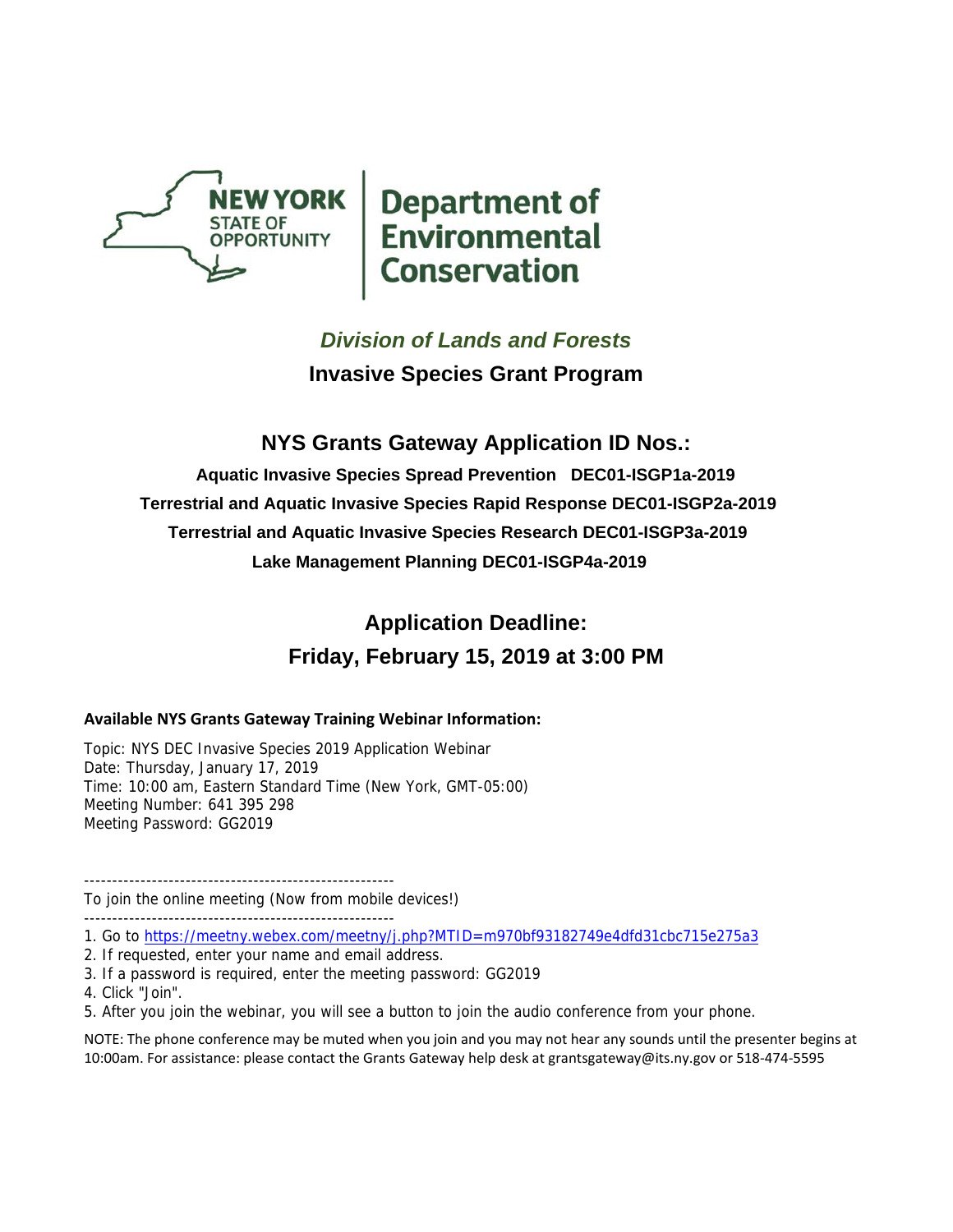# **Table of Contents**

| DEPARTMENT OF ENVIRONMENTAL CONSERVATION OVERSIGHT 8 |  |
|------------------------------------------------------|--|
|                                                      |  |
|                                                      |  |
|                                                      |  |
|                                                      |  |
|                                                      |  |
|                                                      |  |
|                                                      |  |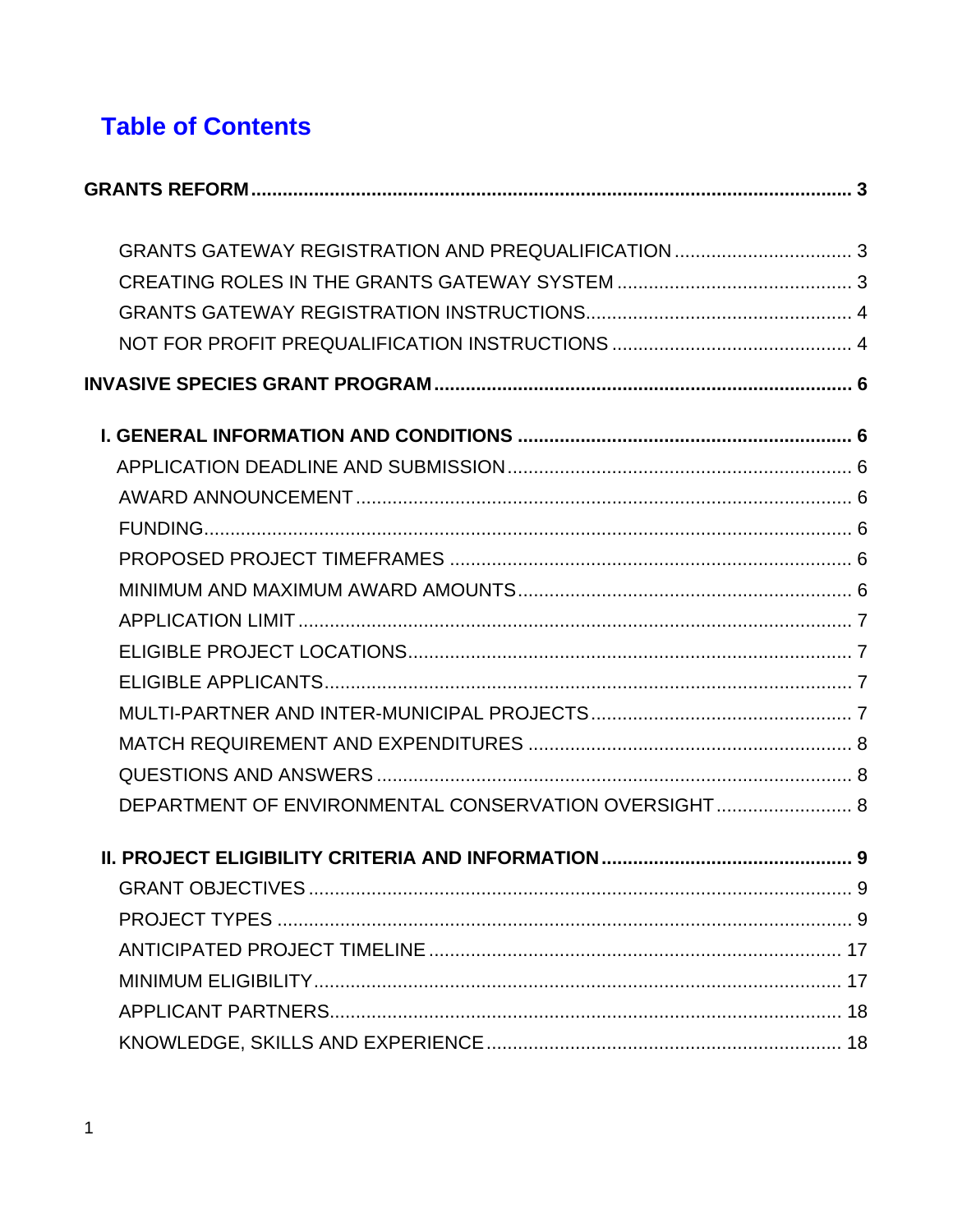| III. ADDITIONAL APPLICATION REQUIREMENTS AND INFORMATION  19 |  |
|--------------------------------------------------------------|--|
|                                                              |  |
|                                                              |  |
|                                                              |  |
|                                                              |  |
|                                                              |  |
|                                                              |  |
|                                                              |  |
|                                                              |  |
|                                                              |  |
|                                                              |  |
|                                                              |  |
|                                                              |  |
| STATE OF NEW YORK MASTER CONTRACT FOR GRANTS (MCG)  23       |  |
|                                                              |  |
|                                                              |  |
|                                                              |  |
|                                                              |  |
|                                                              |  |
|                                                              |  |
|                                                              |  |
|                                                              |  |
|                                                              |  |
|                                                              |  |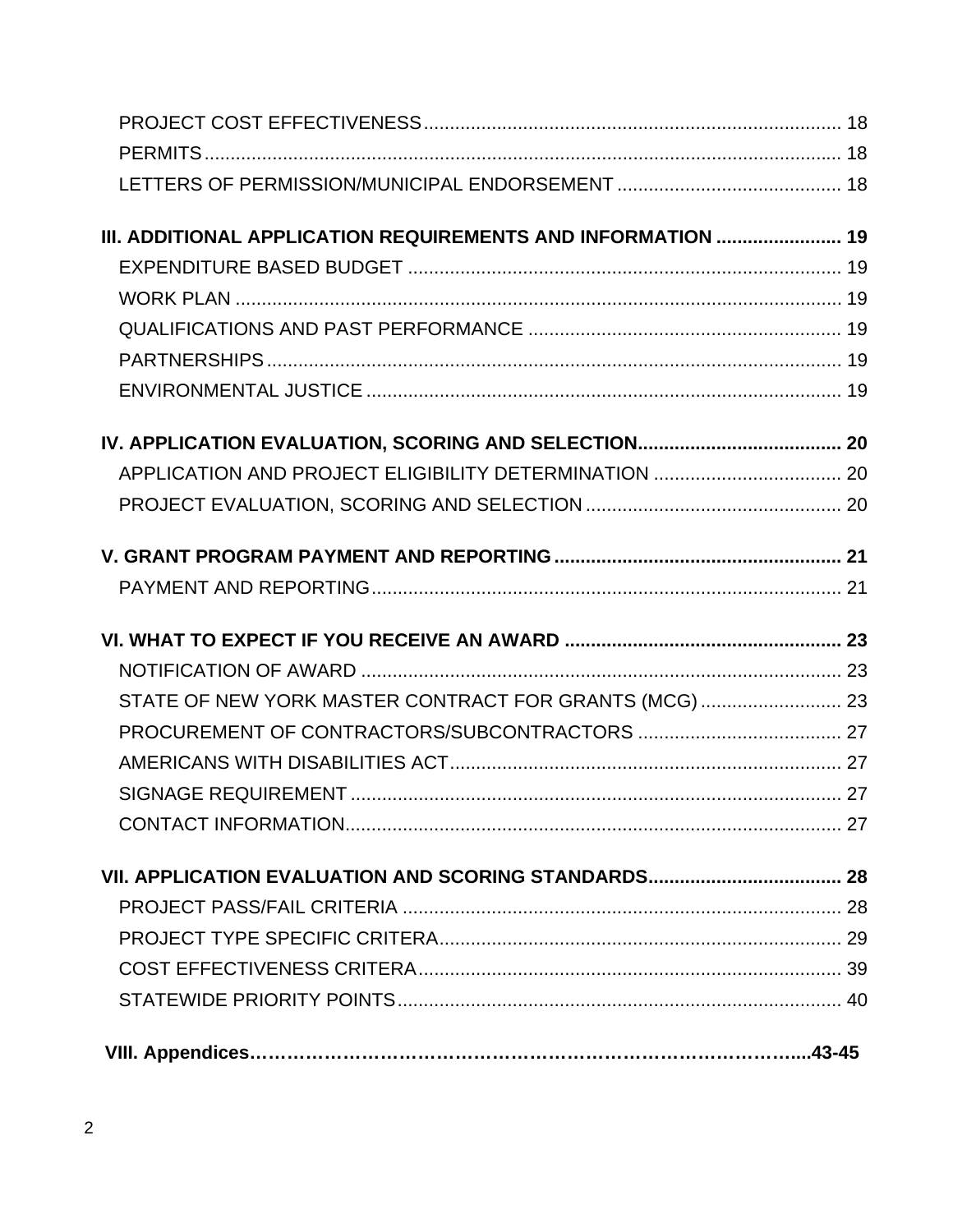# **IMPORTANT INFORMATION FOR APPLICANTS**

# **GRANTS REFORM**

The State of New York launched a web-based grants management system, Grants Gateway, in 2013 to improve the way grants are administered by the state. The Grants Gateway allows organizations to browse, search and review anticipated and available grants opportunities.

Before applying for a grant, not-for-profits must register and prequalify in the Grants Gateway. Prequalification is a system that allows organizations to complete many of the administrative tasks that are included in applying for grants prior to the actual grant application process. Prequalification allows for the early identification and correction of any deficiencies or gaps in materials before competing for the RFA. Once organizations are registered in the Grants Gateway, they can begin the prequalification process.

Once prequalified, non-profits can store all of their documents and information in a secure data vault. Only the non-profit and other state agencies will have access to the information. This will eliminate redundant submission of this data for each NYS grant opportunity. All prequalification application information will be maintained in the vault for up to three years. Thereafter, the non-profit must set-up respective administrative roles in the Gateway to begin the development of an application.

For instructions on how to register for the Grants Gateway and to prequalify for upcoming grants, visit: https://grantsmanagement.ny.gov

#### **GRANTS GATEWAY REGISTRATION AND PREQUALIFICATION**

All NYS grant applicants must be registered in the NYS Grants Gateway to be eligible to:

- Apply for a NYS grant opportunity.
- Enter into a grant contract, amend an existing contract, or a letter of agreement.
- Apply for future grant payments.

In addition to registering, all not-for-profit organizations must also complete the Vendor Prequalification process in the Grants Gateway to be considered eligible to apply for any available grant opportunity. Government entities and public authorities are currently not required to complete the Vendor Prequalification Process.

#### **CREATING ROLES IN THE GRANTS GATEWAY SYSTEM**

Once your organization is registered and prequalified in the Grants Gateway, the user with the delegated administrator role must create additional roles to initiate, complete and submit the application in the Grants Gateway. Refer to Section 4.2 of the "Grantee User Guide" located on the Grants Reform website at https://grantsmanagement.ny.gov for instructions on creating user roles in the Grants Gateway system. This step MUST be completed to submit an application in the Grants Gateway.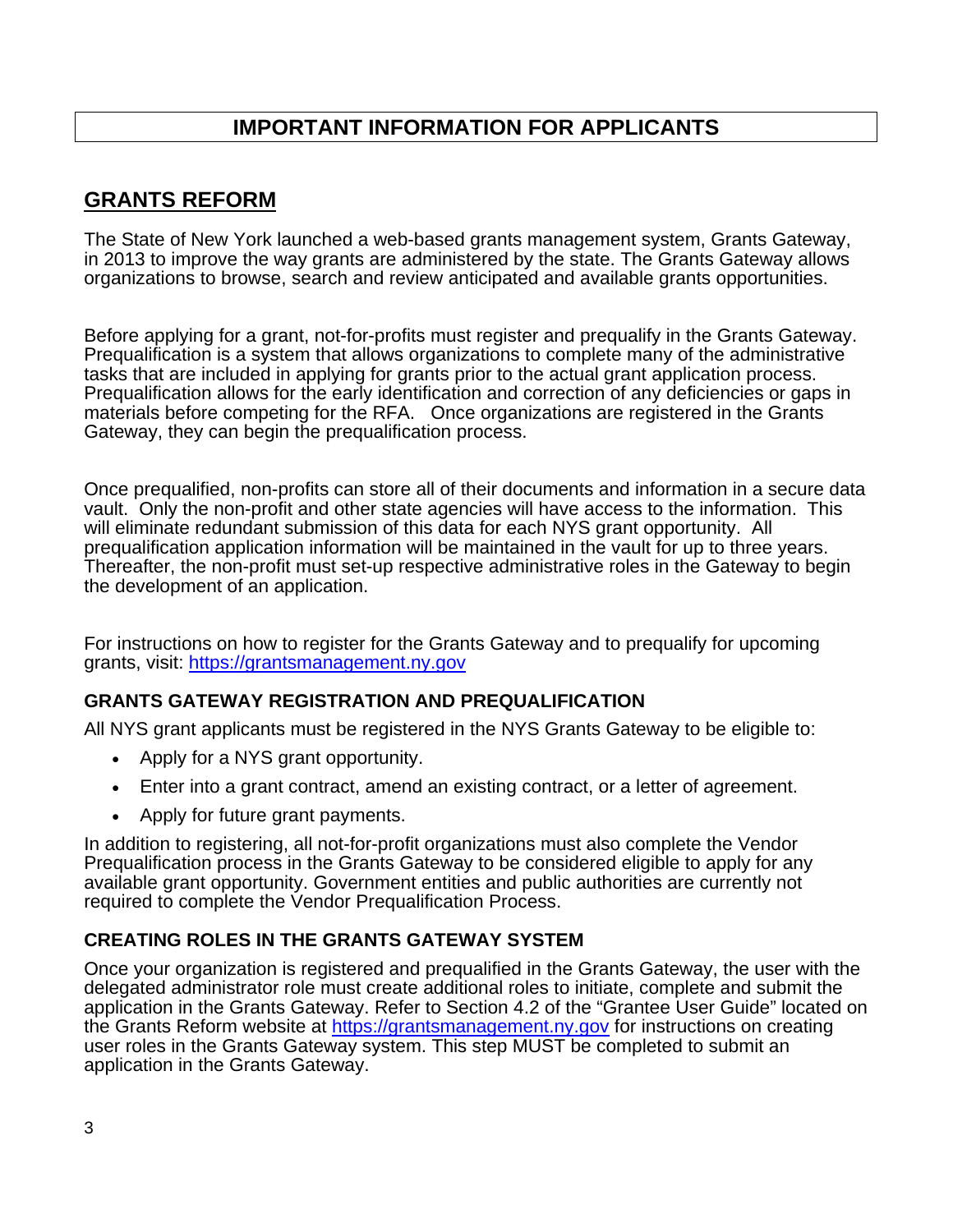Registration and prequalification instructions are provided on the following pages. Additional information and prequalification information, including a video tutorial, is available on the Grants Reform website at https://grantsmanagement.ny.gov

#### **GRANTS GATEWAY REGISTRATION INSTRUCTIONS**

Registration is NOT an online process. Register now to allow time for processing!!

- 1. On the Grants Reform Website at https://grantsmanagement.ny.gov/register-yourorganization download a copy of the Registration Form for Administrator.
- 2. Complete the form according to the instructions provided. You must sign and notarize the completed form.
- 3. Mail the signed and notarized original form to: NYS Grants Reform, 99 Washington Avenue, Room 1530, Albany, NY 12210-2814.
- 4. After the form is received and reviewed, you will be provided with a username and password allowing you to access the Grants Gateway.
- 5. Log into the Grants Gateway at https://grantsmanagement.ny.gov. You will be prompted to change your password at the bottom of your profile page. Enter a new password and click the SAVE button located on the top, right-hand side of the page.

If you have previously registered and do not know your username, please email grantsgateway@its.ny.gov. If you do not know your password, please click the '*forgot password'* link from the main log in page and follow the prompts.

#### **NOT FOR PROFIT PREQUALIFICATION INSTRUCTIONS**

Pursuant to the New York State Division of Budget Bulletin H-1032, dated June 7, 2013, New York State has instituted key reform initiatives to the grant application and contract processes. These initiatives require not-for-profit organizations to complete the Vendor Prequalification process to be considered eligible to apply for a grant.

Below is a summary of the steps to complete the prequalification requirements. The Vendor Prequalification Manual on the Grants Reform website at https://grantsmanagement.ny.gov/get-prequalified provides additional information and instruction.

1. Complete your Prequalification Application.

Log in to the Grants Gateway at https://grantsgateway.ny.gov. If this is your first time logging in, you will be prompted to change your password at the bottom of your Profile page. Enter a new password and click the SAVE button located on the top, right-hand side of the page.

Click the Organization(s) link at the top of the page and complete the required fields including selecting the State agency you have the most grants with. This page should be completed in its entirety before you SAVE. A Document Vault link will become available near the top of the page. Click this link to access the main Document Vault page.

Answer the questions in the Required Forms and upload the Required Documents. This constitutes your Prequalification Application. Optional Documents are not required unless specified in this Request for Proposal.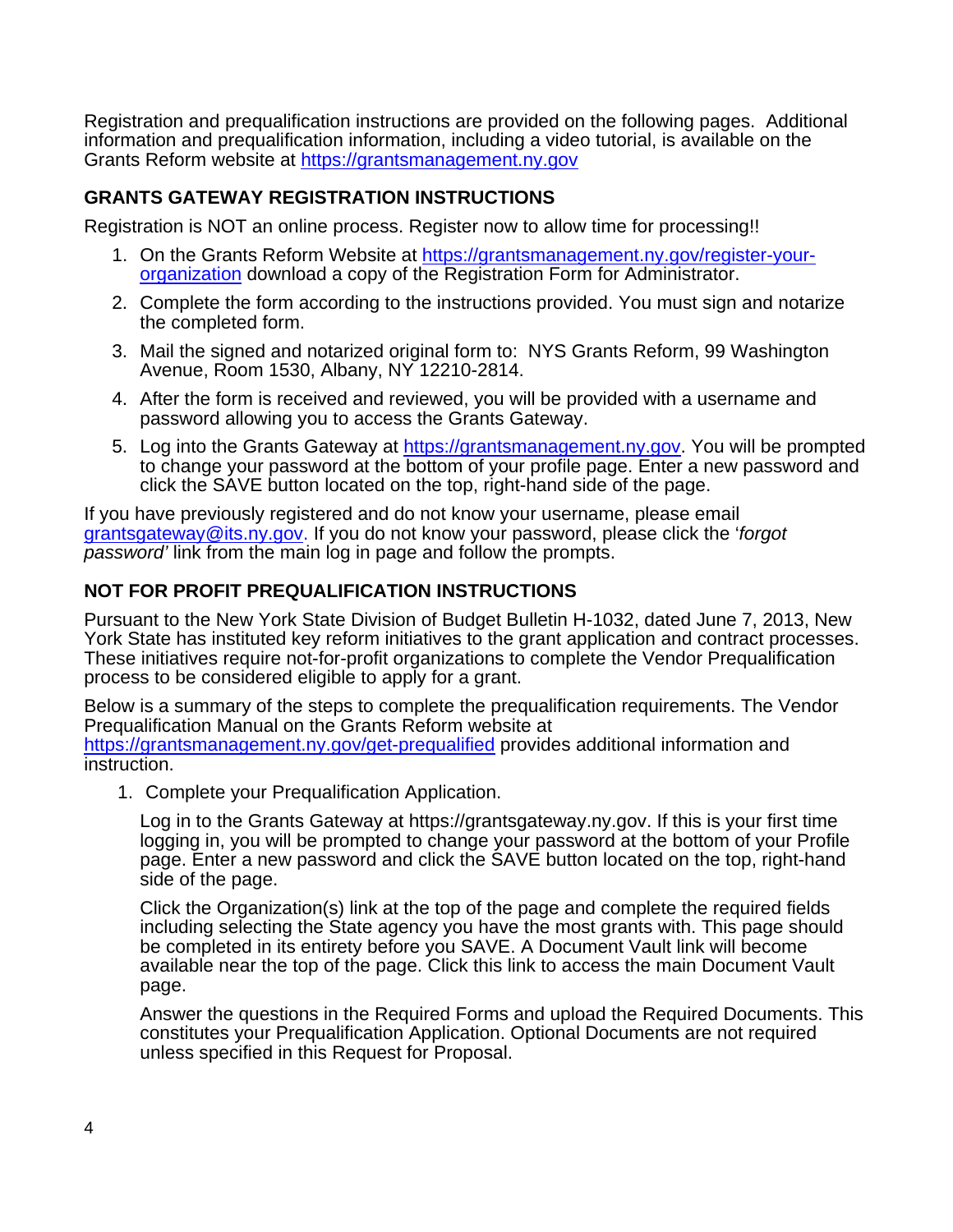Specific questions about the prequalification process should be referred to your agency representative or to the Grants Reform Team at Grantsreform@its.ny.gov.

- 2. Submit Your Prequalification Application
	- After completing your Prequalification Application, click the *Submit Document Vault* button located below the Required Documents section to submit your Prequalification Application for State agency review. Once submitted, the status of the Document Vault will change to *In Review*.
	- If your Prequalification reviewer has questions or requests changes you will receive email notification from the Gateway system.
	- Once your Prequalification Application has been approved, you will receive a Gateway notification that you are now prequalified to do business with New York State.

Additional registration and prequalification information, including a video tutorial, is available on the Grants Reform website at https://grantsmanagement.ny.gov/get-prequalified

For technical information regarding Grants Gateway, direct questions to:

Help Desk Contact Information: grantsgateway@its.ny.gov or (518) 474-5595

#### **SEXUAL HARASSMENT PREVENTION CERTIFICATION**

State Finance Law §139-l requires all applicants of grant funding to certify that they have a written policy addressing sexual harassment prevention in the workplace and provide annual sexual harassment training (that meets the Department of Labor's model policy and training standards) to all its employees.

Where applying for grant funding is required pursuant to statute, rule or regulation, every application submitted to the state or any public department or agency of the state must contain the following statement: "By submission of this application, each applicant and each person signing on behalf of the applicant certifies, and in the case of a partnering application each party thereto certifies as to its own organization, under penalty of perjury, that the applicant has and has implemented a written policy addressing sexual harassment prevention in the workplace and provides annual sexual harassment prevention training to all of its employees. Such policy shall, at a minimum, meet the requirements of section two hundred one-g of the labor law."

Applications that do not contain the certification will not be considered for award; provided however, that if the applicant cannot make the certification, the applicant may provide a signed statement with their application detailing the reasons why the certification cannot be made.

Applicants are required to sign and upload the Sexual Harassment Prevention Certification form **or** upload a signed statement with their application detailing the reasons why the certification cannot be made into the pre-submission uploads folder.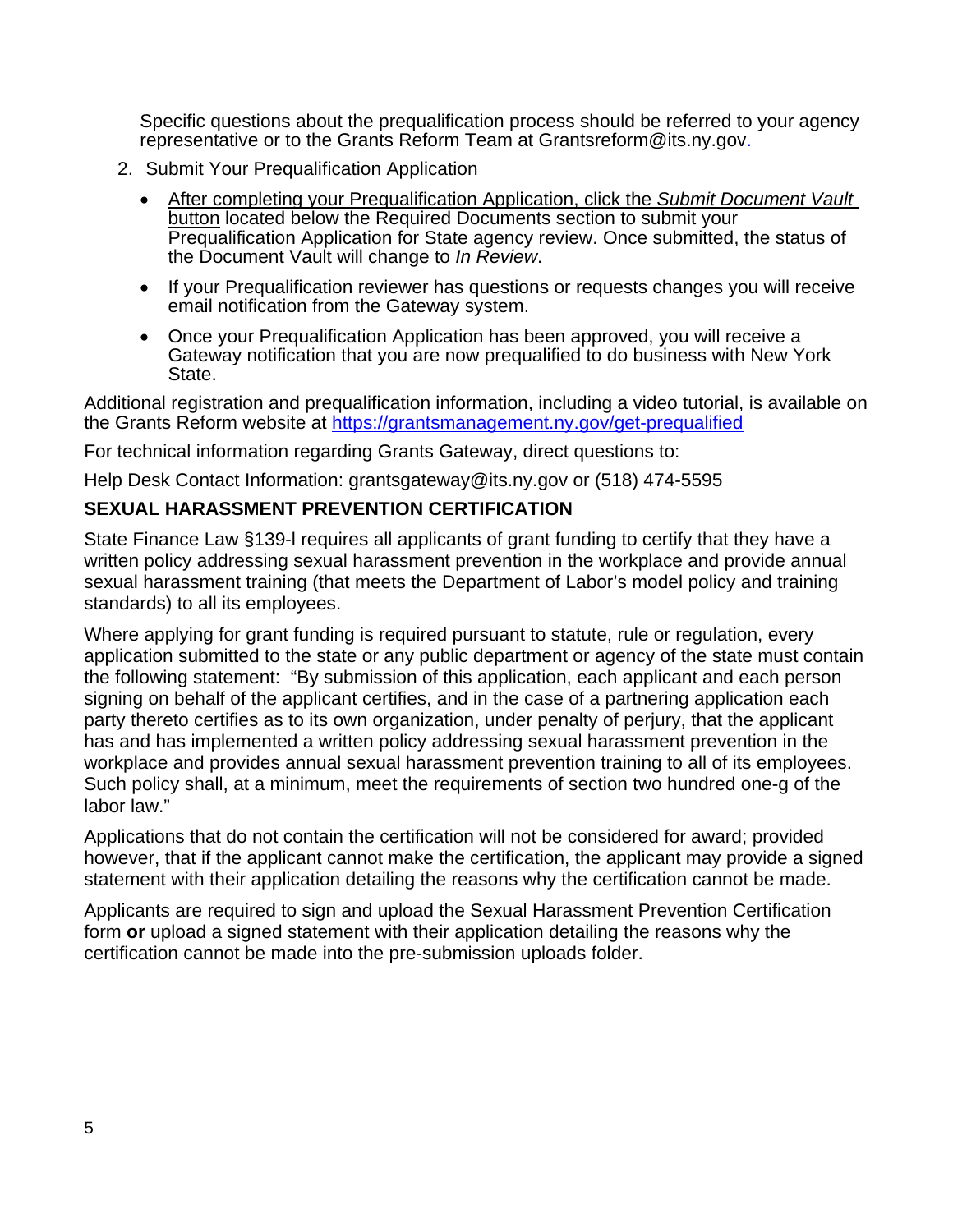# **Invasive Species Grant Program**

The New York State Department of Environmental Conservation (DEC) is pleased to announce available Environmental Protection Fund (EPF) funding for state-wide invasive species grant programs. Grant projects must implement successful lake management planning, aquatic invasive species spread prevention, aquatic and/or terrestrial invasive species rapid response and control, or invasive species research.

# **I. GENERAL INFORMATION AND CONDITIONS**

# **APPLICATION DEADLINE AND SUBMISSION**

All applications must be developed and submitted in the NYS Grants Gateway by 3:00 PM on Friday, February 15, 2019.

Developing an on-line application includes answering program questions and uploading required program documents and forms. Paper applications will NOT be accepted. The DEC strongly encourages applicants to submit their applications prior to the application deadline.

# **AWARD ANNOUNCEMENT**

The Department anticipates grant awards will be announced Spring 2019.

# **FUNDING**

Approximately \$3,000,000 is available for Invasive Species Grants. Funding for this grant opportunity is provided from the Environmental Protection Fund (EPF).

# **PROPOSED PROJECT TIMEFRAMES**

All projects must have defined objectives, tasks, and deliverables accounted for in performance measures that can be completed and invoiced within a three-year contract period/term. Applicants should not begin their projects or incur costs until a Master Contract for Grants (MCG) has been fully approved by DEC, and if applicable approved by the Attorney General and the State Comptroller. The possibility of a one-year, no cost time extension (NCTE) beyond the MCG contract term end date will be determined by the Department based upon written justification from the Grantee. Applicants should not submit an application if they do not anticipate their project can be completed within the specified contract term.

# **MINIMUM AND MAXIMUM AWARD AMOUNTS**

Minimum grant amount is \$11,000; Maximum grant amount is \$100,000.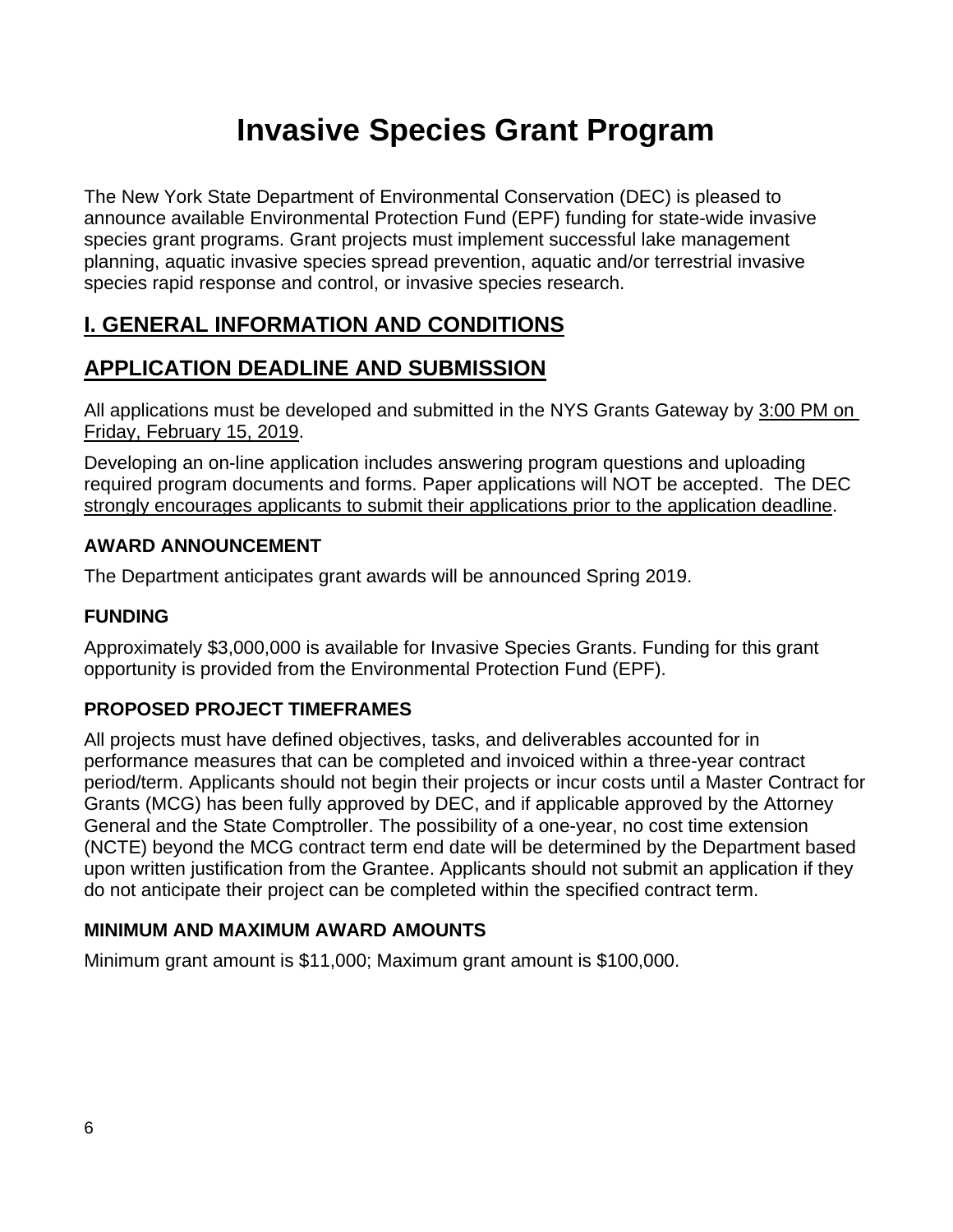### **APPLICATION LIMIT**

Applicants may submit up to two applications. Multiple applications may not be for the same project or project location.

# **ELIGIBLE PROJECT LOCATIONS**

Eligible projects for grant funding must be located completely within the political boundaries of New York State.

# **ELIGIBLE APPLICANTS**

Governmental entities, academic institutions, and not-for-profit corporations (NFP) acting on behalf of a public ownership interest in the property or acting on behalf of a public property owner are eligible to apply.

The following entities are considered eligible applicants:

Governmental Entities: municipalities, including counties, cities, towns, villages; improvement district within a county, city, town or village; municipal corporations; soil and water conservation districts; and Indian nations or tribes recognized by the State or the United States with a reservation wholly or partly within the boundaries of New York State.

Academic Institutions: educational institutions dedicated to education and research, which grant higher education academic degrees. For-profit academic institutions are not considered eligible for this grant opportunity.

Not-For-Profit Corporations: an organization that is subject to New York State's Not-For-Profit Corporation Law and is qualified for tax-exempt status under Section 501(c)(3) of the Federal Internal Revenue Code.

A NFP must be registered and prequalified in the NYS Grants Gateway (https://grantsmanagement.ny.gov) portal by the due date of this RFA in order for an applicant to be considered eligible to apply. The NYS Grants Reform website provides detailed instructions on how to register and prequalify on the Grantees page (https://grantsmanagement.ny.gov/resources-grant-applicants).

All applicants must have a valid Federal Employee Identification Number (FEIN) and a New York State Vendor Identification Number (VIN) in order to complete their Grants Gateway registration.

# **MULTI-PARTNER AND INTER-MUNICIPAL PROJECTS**

If a proposed project involves a cooperative agreement or partners, only one eligible, designated lead applicant can submit the application for grant funding. The lead applicant must assume the responsibility for the project application, performance of work consistent with this RFA, and the State of New York Master Contract for Grants. Letters substantiating the collaboration from each partner are required. These letters are to be uploaded to the Grants Gateway.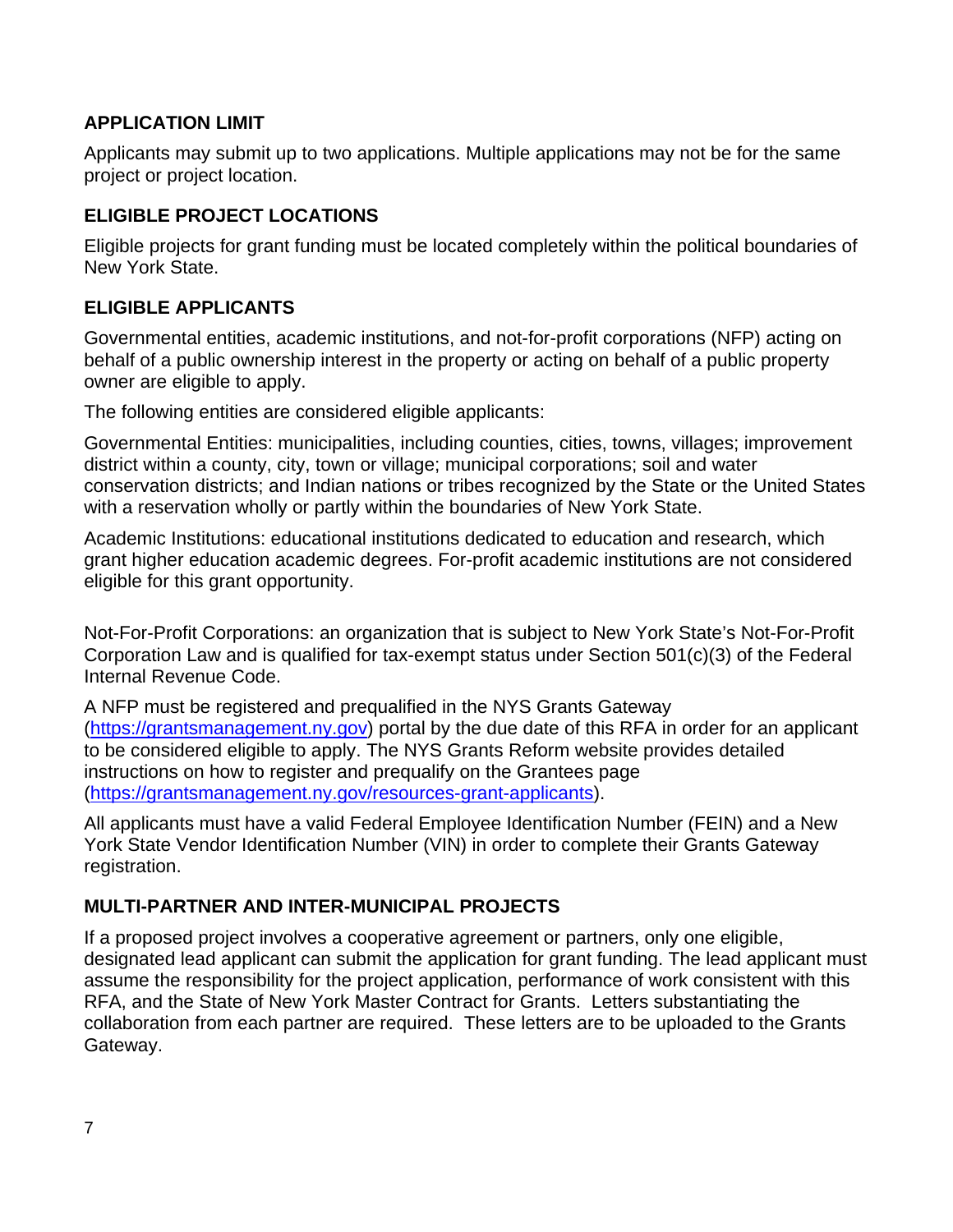# **MATCH REQUIREMENT AND EXPENDITURES**

Match is the portion of project expenditures not paid for with grant funds. Match can be from local and/or in-kind contributions. Local sources can include funding from other non-state and/or non-federal grant sources or from project partners. In-Kind contributions are non-cash donations provided by non-state and/or non-federal third parties which can include equipment, supplies, services, and other expendable property. Matching share contributions must support the objectives outlined in the work plan.

Eligible sources of match funds cannot come from other New York State or federal funding sources. Applicants will be required to provide the sources of all matching funds using the Match Worksheet in the Grants Gateway.

Applicants must match twenty-five percent (25%) of the requested amount of grant funding. For example, a \$50,000 grant would require \$12,500 in match for a total project cost of \$62,500; \$50,000 funded by grant.

# **QUESTIONS AND ANSWERS**

Please email all grant opportunity questions to isinfo@dec.ny.gov. Include "Invasive Species Grant" in the subject line of the email. Questions regarding this grant opportunity will be accepted by the Department until C.O.B. January 25, 2019*.* All questions, and answers, will be uploaded in the Grants Gateway for all applicants to view.

# **DEPARTMENT OF ENVIRONMENTAL CONSERVATION OVERSIGHT**

The Department of Environmental Conservation reserves the right to:

- Award additional and available funding for scored and ranked projects consistent with this grant opportunity.
- Award an agreement for any or all parts of the RFA in accordance with the method of award, or withdraw of the RFA at any time at the Department's sole discretion.
- Award only one application for funding in the event there are multiple application submissions for a single project or for pieces of a single project.
- Award to the next highest scoring application in the event a grantee fails to negotiate a grant contract with the Department within 60 days of a grant award.
- Monitor the progress of all grant awards and withdraw grant funding if the grantee fails to make significant and timely progress on the project, or fails to receive the necessary permissions and permits for the project.
- The Department reserves the right not to fund projects that are determined not to be consistent with NYS's Smart Growth Public Infrastructure Policy Act.
- Reject any or all applications in response to the RFA at the Agency's sole discretion.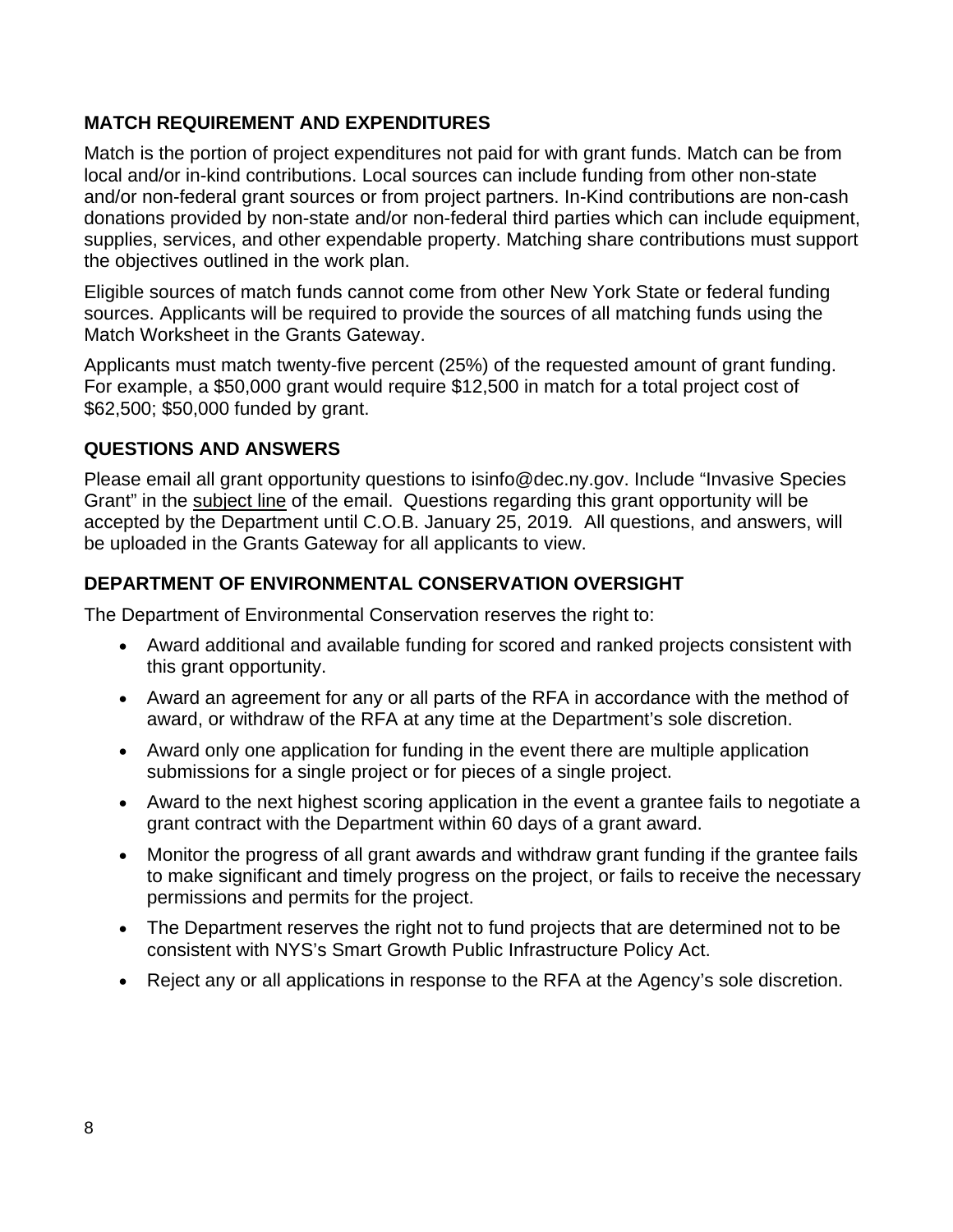# **II. PROJECT ELIGIBILITY CRITERIA AND INFORMATION**

# **GRANT OBJECTIVES**

Invasive Species projects must be one of the following four project types detailed below. Each project type has different program objectives and requirements. Applicants should carefully review the project type information below, and the pass/fail eligibility and evaluation criteria contained in this RFA to avoid application disqualification and to score and rank high enough to be awarded grant funding.

# **PROJECT TYPES**

#### **1. Aquatic Invasive Species (AIS) Spread Prevention**

There will be \$1 million dollars available for these projects. **(Use Grants Gateway Opportunity ID No: DEC01-ISGP1a-2019 to apply for Aquatic Invasive Species Spread Prevention Projects)** 

#### **Boat Steward Education and Outreach/Voluntary Inspection**

Applicants may apply for projects to deploy watercraft stewards to conduct voluntary boat inspections and deliver education and outreach to recreational boaters to prevent the spread of AIS. Projects in focus areas that have a high public benefit impact will score higher in the evaluation process. Projects that address the following objectives are preferred and will receive a higher score:

- $\triangleright$  Prevent the spread of aquatic invasive species by:
	- strategically placing boat stewards in Focus Areas for Aquatic Invasive Species Spread Prevention (Focus Areas are the following watersheds: Niagara River/Lake Erie, Genesee River, Oswego River / Finger Lakes, Lake Ontario Tributaries, Delaware River, Susquehanna River, and Lower Hudson River).
	- developing regional boat steward programs. (http://www.dec.ny.gov/animals/107807.html)
	- deploying boat stewards to waters with high priority small bodied aquatic invasive species (i.e. spiny waterflea, Asian clam, zebra mussel) to deliver education and outreach and to conduct voluntary boat inspections.
	- delivering boat steward programs through cooperative partnering by one or more municipalities, non-government organizations or academic institution.
	- deploying boat stewards to multiple waterbodies.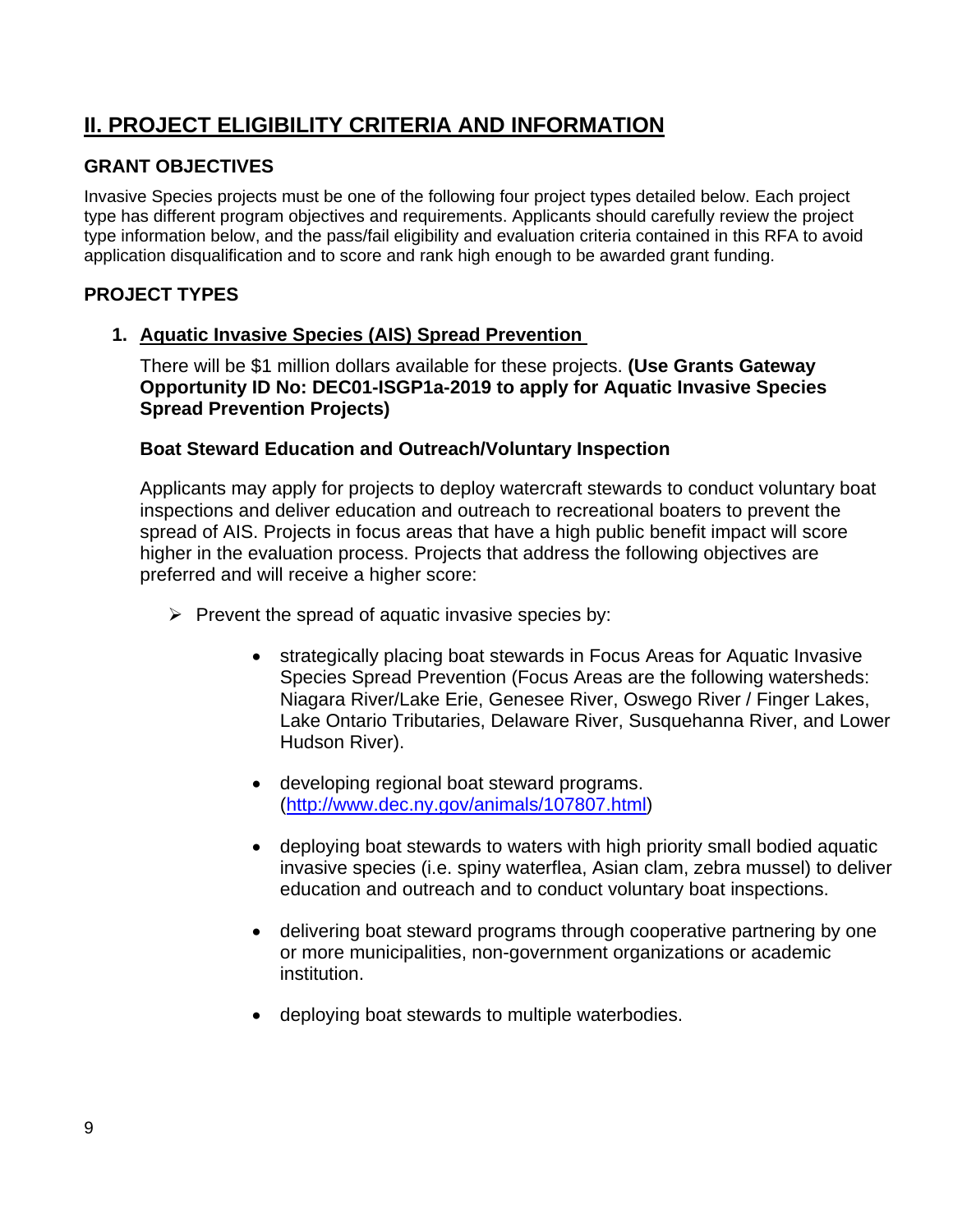- distributing education and outreach materials provided by the Department (AIS tip strips, hydrilla ID cards and sheets, watch cards, and PDFs of fact sheets).
- Participating in the Watercraft Inspection Steward Program app which involves working with the Department and New York Natural Heritage Program (NYNHP) and using a standardized app http://www.nyimapinvasives.org/wispa to conduct surveys and uploading data to a centralized database managed by NYNHP. Purchase of tablets and ruggedized cases is recommended.
- Place standard NYS Clean, Drain, and Dry sign at boat launch (http://www.dec.ny.gov/docs/fish\_marine\_pdf/invstandardsign.pdf).
- Construct, install, and maintain an AIS disposal station where appropriate. http://www.dec.ny.gov/animals/50626.html

#### **Boat Decontamination Stations to augment existing steward programs for education and outreach and voluntary boat inspections**

Applicants proposing the most strategically located decontamination services, as described below, will score higher in the evaluation process. Project site layout and construction plans for each proposed station site and a letter of intent to cooperate from each project location landowner must be included in the application. (Specs for shed construction can be made available to applicants) Only applicants that have already implemented and are currently operating a steward education and outreach/voluntary boat inspection program may apply for funding to establish boat decontamination stations. Proof of an existing steward education and outreach/voluntary boat inspection program must be submitted at the time of application. Projects that address the following objectives are preferred and will receive a higher score:

- $\triangleright$  Prevent the spread of aquatic invasive species by:
	- strategically placing boat stewards operating decontamination stations in Focus Areas for Aquatic Invasive Species Spread Prevention (Focus Areas are the following watersheds: Niagara River/Lake Erie, Genesee River, Oswego River / Finger Lakes, Lake Ontario Tributaries, Delaware River, Susquehanna River,and Lower Hudson River).
	- developing regional programs.
	- siting decontamination stations on major road travel corridors or boat launches in the vicinity of waters with high priority small bodied aquatic invasive species developing regional programs.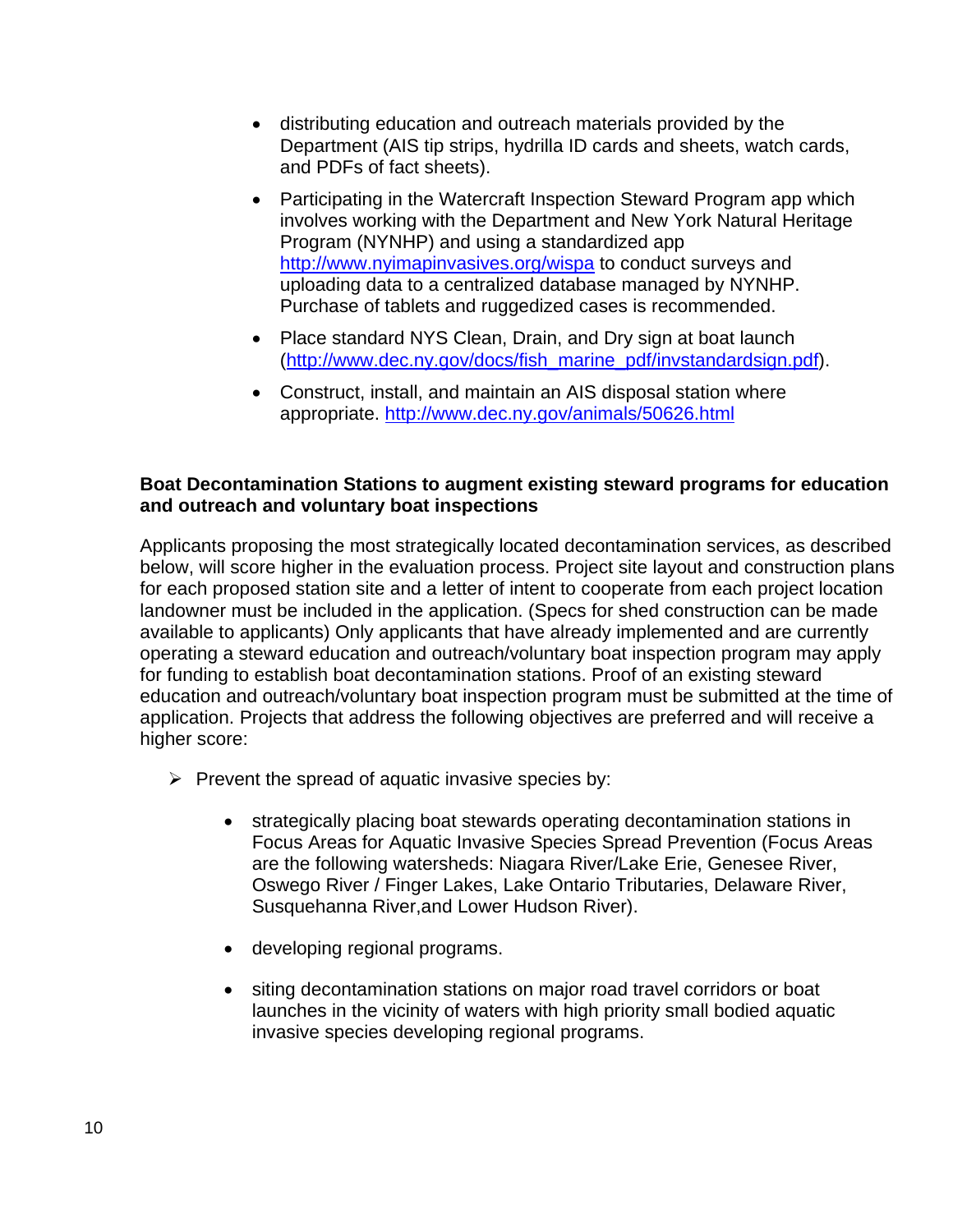delivering boat steward programs through cooperative partnering by one or more municipalities, non-governmental organizations or academic institutions.

Note: Applicants submitting proposals for AIS spread prevention and decontamination station in waterbodies must have a lake management plan in place before beginning the project. Exceptions include the Great Lakes, Lake Champlain, and flowing waters. (See section 4 for grant opportunity for funding a lake management plan.)

#### **Aquatic Invasive Species Spread Prevention Expenditures**

#### **Eligible expenditures for grant funding:**

**Personal Service**: staff salaries, including fringe, directly devoted to the project. Itemize salaries according to job title and roles/responsibilities on the project. Grantees will be required to document time worked, tasks, pay ratio and payment. We recommend the payment of competitive hourly salaries for stewards in order to retain these employees for the duration of the season.

**Contractual Services**: the value of services provided by responsible, professional and technical personnel and consultants (i.e. engineering and architectural services, surveys, plans and specifications, research, design and development of a project, consultant and legal services directly related to a project, feasibility study for a facility, report writing, etc.).

**Travel**: Directly required to implement the project. Travel costs cannot exceed federal travel rates. Please review the following website for information on current federal rates: http://www.gsa.gov/mileage.

**Supplies and materials**: directly necessary to implement the project. The Department will provide education and outreach materials (AIS tip strips, hydrilla ID cards and sheets, and PDFs for fact sheets) to steward programs. Contractors should work with the Department to have these materials in place before the season begins. Standardized AIS signage is required at public boat launches.

**Equipment**: equipment that is directly necessary to implement the project. This could include the purchase of tablets with ruggedized cases for stewards.

#### **Ineligible expenditures for grant funding:**

**Indirect costs**: indirect (overhead) expenses (i.e. utilities, rent, insurance, etc.).

**Administrative salaries**: administrative salaries are NOT eligible for grant reimbursement, but may be used as match funds. For the purposes of this RFA, administrative salaries are defined as follows:

- Preparation of equal employment opportunity and women and minority business enterprises documentation.

- Preparation of annual narrative and expenditure reports.

- Preparation of payment reimbursement request forms and backup cost documentation.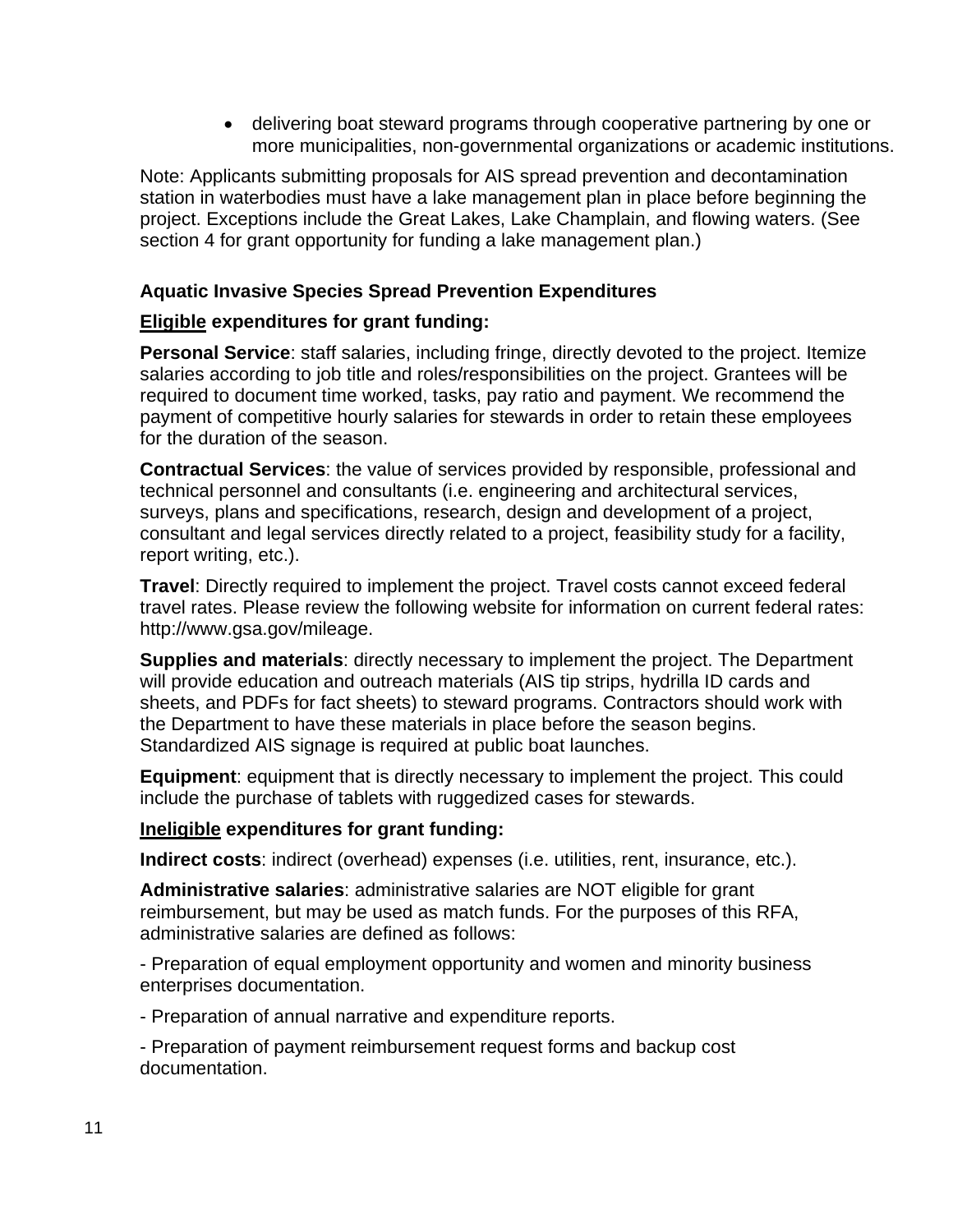- Preparation of Final Report upon project completion.

**State and/or Federal funding:** project-related costs paid from other available state and/or federal funding sources are not considered an eligible project cost for grant reimbursement.

# **2. Terrestrial and Aquatic Invasive Species Rapid Response and Control**

There will be \$1 million dollars available for these projects. **(Use Grants Gateway Opportunity ID No: DEC01-ISGP2a-2019 to apply for Terrestrial and Aquatic Invasive Species Rapid Response and Control Projects)** 

#### **Physical and Mechanical Removal – Hand pull, drawdown, and mechanical harvesting**

Terrestrial mowing and aquatic harvesting techniques, if done repeatedly and with proper timing and equipment, can be an effective method in controlling invasive vegetation. The unique phenology and physiology of the target species need to be carefully considered to ensure success. Some projects may be covered under the NYSDEC General Permit for Management of Invasive Species (GP-0-15-005) (http://www.dec.ny.gov/permits/106121.html) if implementing one of the permit's authorized activities.

#### **Chemical Treatment - Herbicides and shading**

There are many chemical products (pesticides, herbicides, insecticides) registered by the EPA and NYS for use in controlling invasive species. Strict adherence to label requirements and dosage thresholds is required for any proposed project. Impacts to non-target species must be considered. Treatment using chemical products may only be performed by a certified pesticide applicator. All aquatic treatments will require an Article 15 Aquatic Pesticide permit (https://www.dec.ny.gov/chemical/8530.html) from the regional NYSDEC office, as well as a completed Notice of Intent to obtain coverage under the SPDES Pesticide General Permit

(https://www.dec.ny.gov/chemical/70489.html). Other permits may also be required, such as Article 24 Freshwater Wetlands permits

(https://www.dec.ny.gov/permits/6058.html) for applications within regulated wetland areas.

#### **Biocontrol Release- Grass carp and herbivorous insects**

A number of successful biological control programs have been developed over the last few decades which may qualify for funding. The use of sterile grass carp (*Ctenopharyngodon idella*) to consume and control invasive submergent vegetation is an effective method if the site allows (i.e. barriers exist to prevent fish from escaping the target waterbody, etc). Proper ratios of fish to acre of water to plant density should be implemented and the presence of rare, threatened or endangered aquatic plants must be considered. A triploid grass carp Stocking Permit from the NYSDEC is required. See http://www.dec.ny.gov/permits/25024.html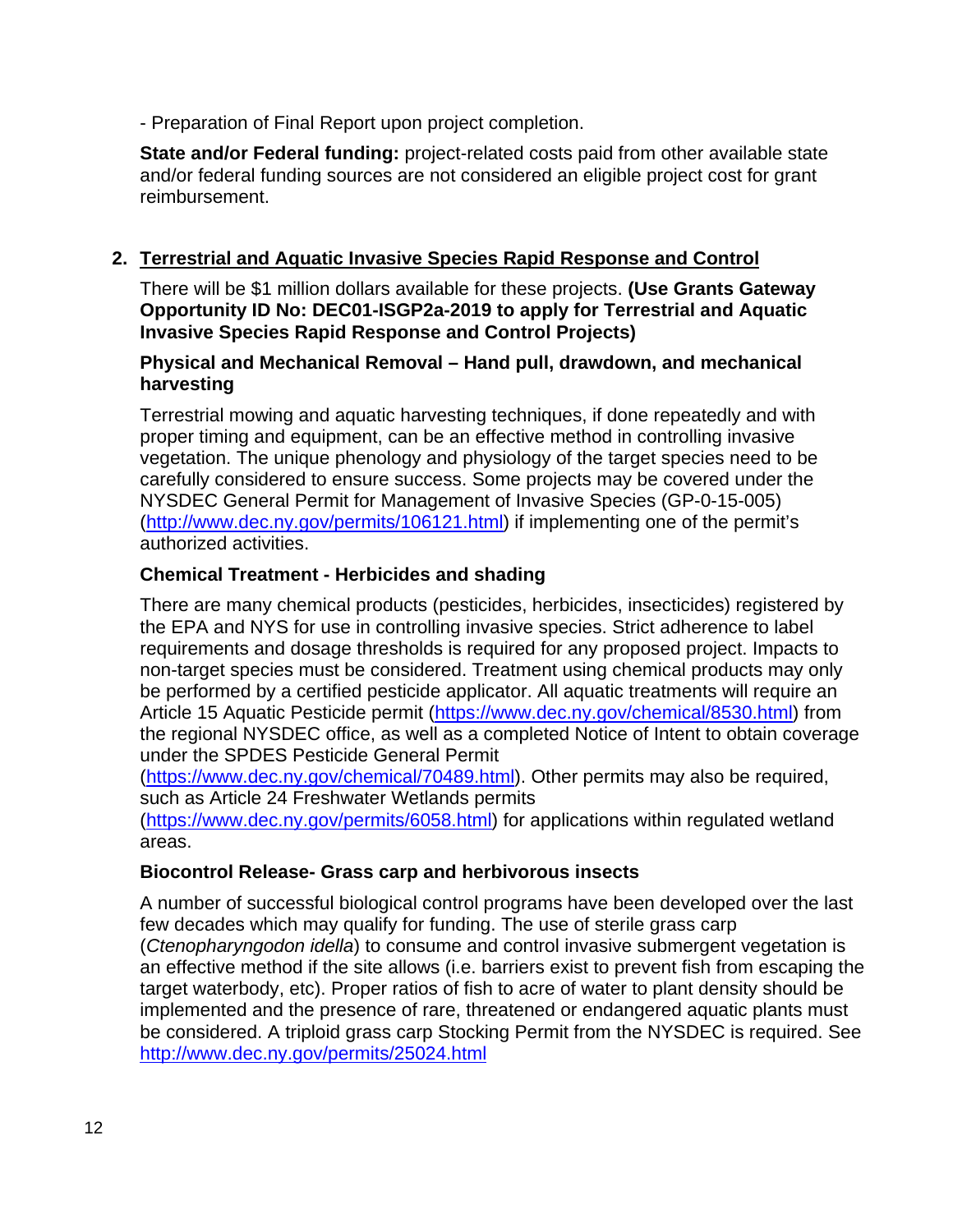There are three insect species that are approved for use in New York State to control purple loosestrife (*Lythrum salicaria*) as biocontrol agents: *Galerucella calmariensis*, *Galerucella pusilla*, and *Hylobius transversovittatus*.

A stem-boring weevil, *Rhinocomimus latipes*, has demonstrated success as a biocontrol option for Mile a Minute (*Persicaria perfoliata*) in New York, following a thorough environmental assessment by USDA APHIS (https://www.fs.fed.us/foresthealth/technology/pdfs/FS\_mam.pdf).

Other biocontrol programs exist for such invasive species as the hemlock woolly adelgid (*Adelgis tsugae*) (https://blogs.cornell.edu/nyshemlockinitiative/) and knapweed.

There is no license requirement from DEC for use of biocontrol. However, USDA APHIS requires a permit for state-to-state transport.

Note: Applicants submitting proposals for aquatic invasive species projects in waterbodies > 5 acres must have a lake management plan in place before beginning the project. Exceptions include the Great Lakes, Lake Champlain, and flowing waters. (See Section 4 for grant opportunity for funding a lake management plan.)

#### **Terrestrial and Aquatic Invasive Species Rapid Response and Control Expenditures**

#### **Eligible expenditures for grant funding:**

**Personal Service**: staff salaries, including fringe, directly devoted to the project. Itemize salaries according to job title and roles/responsibilities on the project. Grantees will be required to document time worked, tasks, pay ratio and payment.

**Contractual Services**: The value of services provided by responsible, professional and technical personnel and consultants (i.e. engineering and architectural services, surveys, plans and specifications, research, design and development of a project, consultant and legal services directly related to a project, feasibility study for a facility, report writing, etc.) Contractors must have licenses and certified applicators to treat with herbicides or pesticides.

**Travel**: Directly required to implement the project. Travel costs cannot exceed federal travel rates. Please review the following website for information on current federal rates: http://www.gsa.gov/mileage.

**Supplies and materials**: directly necessary to implement the project.

**Equipment**: equipment that is directly necessary to implement the project.

#### **Ineligible expenditures for grant funding**:

**Indirect costs**: indirect (overhead) expenses (i.e. utilities, rent, insurance, etc.).

**Administrative salaries**: administrative salaries are NOT eligible for grant reimbursement, but may be used as match funds. For the purposes of this RFA, administrative salaries are defined as follows: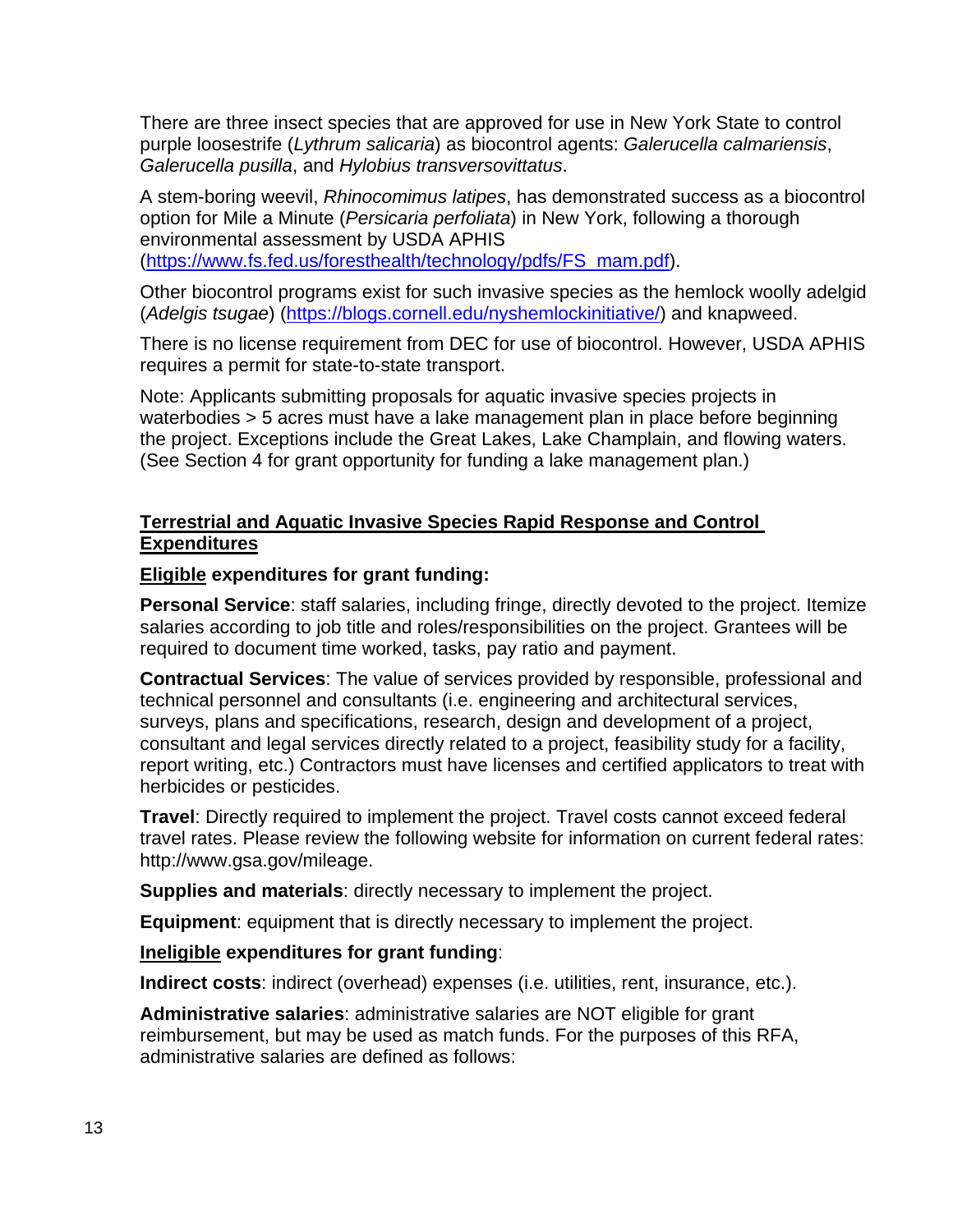- Preparation of equal employment opportunity and women and minority business enterprises documentation.

- Preparation of annual narrative and expenditure reports.

- Preparation of payment reimbursement request forms and backup cost documentation.

- Preparation of Final Report upon project completion.

**State and/or Federal funding**: project-related costs paid from other available state and/or federal funding sources are not considered an eligible project cost for grant reimbursement.

#### **3. Terrestrial and Aquatic Invasive Species Research**

There will be \$500,000 dollars available for these projects. **(Use Grants Gateway Opportunity ID No: DEC01-ISGP3a-2019 to apply for Terrestrial and Aquatic Invasive Species Research Projects)** 

Effective management of invasive species on New York's lands and waters requires science based policy and methodologies. The Bureau of Invasive Species and Ecosystem Health will provide funding to scientific researchers in support of the Bureau's aquatic and upland invasive species programs. Funded projects may vary from basic life-history studies to improving invasive species control methodologies. Specific objectives of the program are to 1) support projects that provide a foundation for new approaches to invasive species management, 2) document the impacts of invasive species on ecosystem function, 3) develop and test new management tools, and 4) synthesize and communicate research results to improve on the ground invasive species management.

Areas of current interest, but are not limited to, the following:

- Understand the life history of listed Prohibited and Regulated invasive species (https://www.dec.ny.gov/docs/lands\_forests\_pdf/islist.pdf).
- Researching impacts of invasive species to native plants, animals, water quality and environmental factors.
- Develop effective, selective control methodologies with long-term management strategies for natural areas.
- Collection of data and analysis to better understand the prevention, introduction, spread, management, and ecology of invasive species.
- Document viability of AIS under specific conditions, specifically time out of water.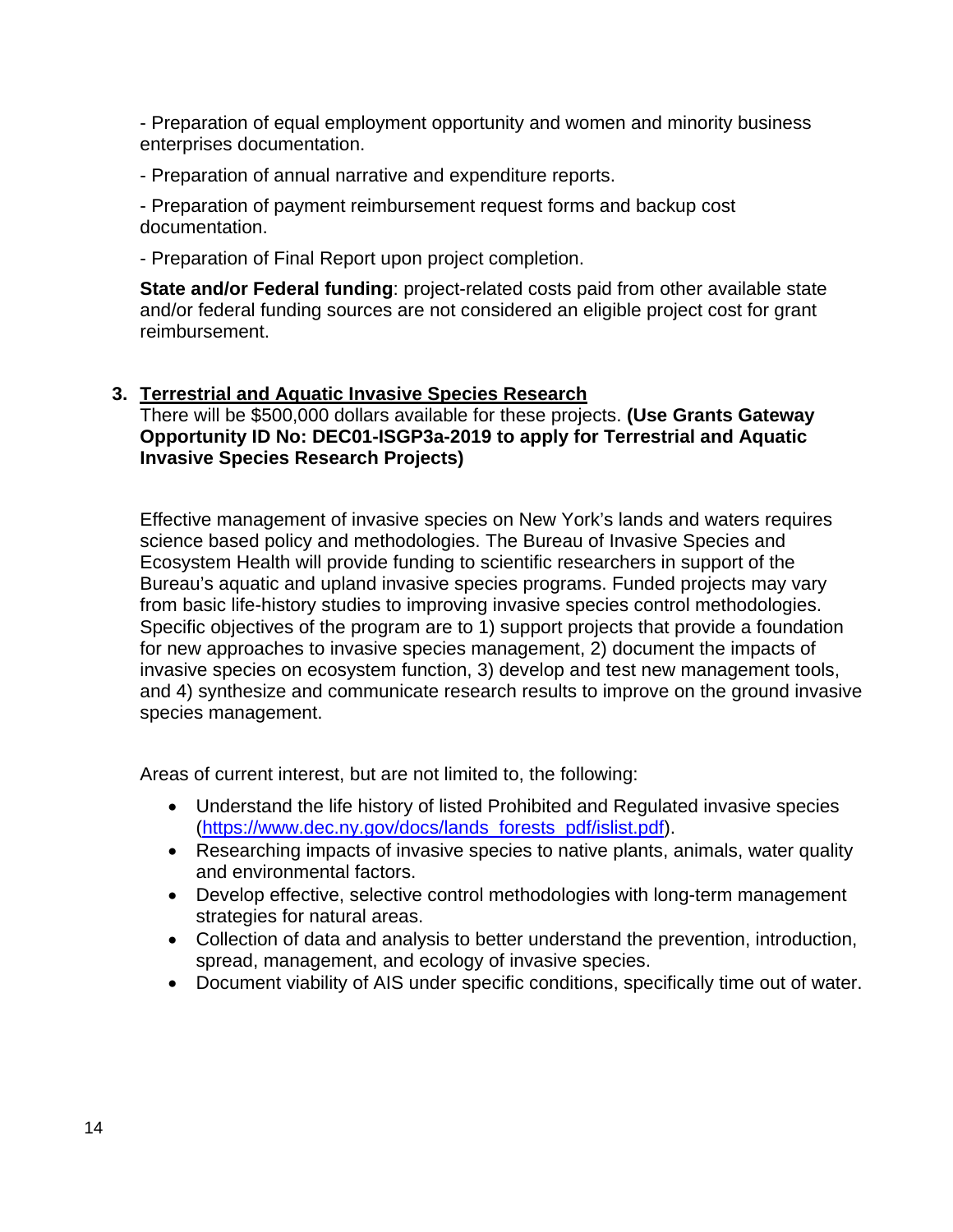#### **Eligible expenditures for grant funding:**

**Personal Service**: staff salaries, including fringe, directly devoted to the project. Itemize salaries according to job title and roles/responsibilities on the project. Grantees will be required to document time worked, tasks, pay ratio and payment.

**Contractual Services**: the value of services provided by responsible, professional and technical personnel and consultants (i.e. engineering and architectural services, surveys, plans and specifications, research, design and development of a project, consultant and legal services directly related to a project, feasibility study for a facility, report writing, etc.).

**Travel**: Directly required to implement the project. Travel costs cannot exceed federal travel rates. Please review the following website for information on current federal rates: http://www.gsa.gov/mileage.

**Stipend:** student stipends directly related to the project.

**Supplies and materials**: directly necessary to implement the project.

**Equipment**: equipment that is directly necessary to implement the project.

#### **Ineligible expenditures for grant funding**:

**Indirect costs**: indirect (overhead) expenses (i.e. utilities, rent, insurance, etc.).

**Tuition**: student academic tuition charges are NOT eligible expenses, but may be used as match.

**Administrative salaries**: administrative salaries are NOT eligible for grant reimbursement, but may be used as match funds. For the purposes of this RFA, administrative salaries are defined as follows:

- Preparation of equal employment opportunity and women and minority business enterprises documentation.

- Preparation of annual narrative and expenditure reports.

- Preparation of payment reimbursement request forms and backup cost documentation.

- Preparation of Final Report upon project completion.

**State and/or Federal funding**: project-related costs paid from other available state and/or federal funding sources are not considered an eligible project cost for grant reimbursement.

#### **4. Lake Management Planning**

There will be \$500,000 dollars available for these projects. **(Use Grants Gateway Opportunity ID No: DEC01-ISGP4a-2019 to apply for Lake Management Planning Projects)**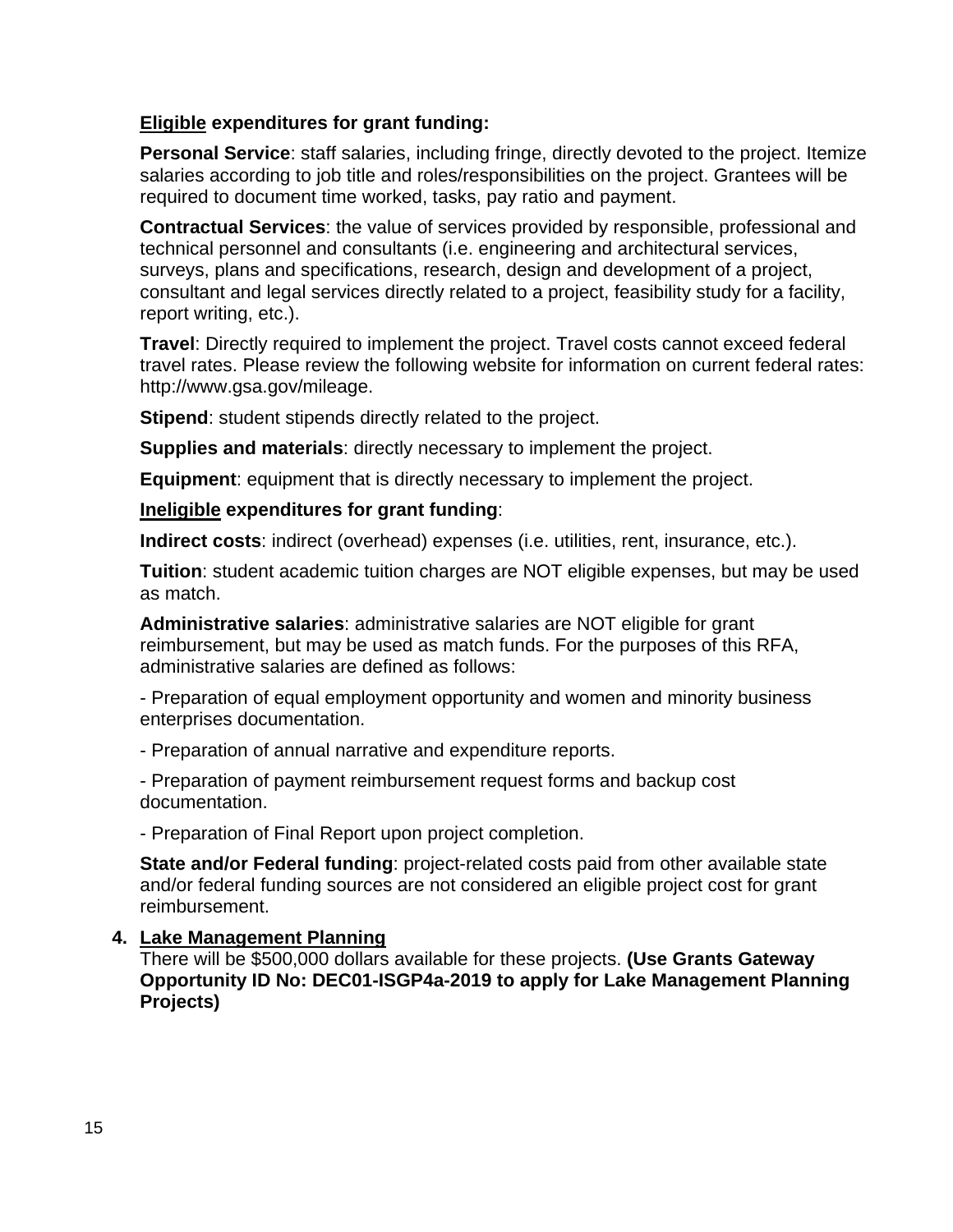Applicants may apply for a three-year grant to fund the development and finalization of a lake management plan for a priority waterbody. These grants are intended to promote addressing the underlying causes of aquatic invasive species infestations and to provide a context for the control and management of aquatic invasive species. Having a lake management plan in place before beginning AIS control and management ensures more effective project outcomes and lake-wide stewardship among stakeholders. Stakeholders can use the plan to organize, focus and coordinate efforts, consider a wide range of social, economic, political, and cultural aspects; define the desired results, determine what needs to change, and what steps are needed to achieve the desired results.

A successful lake management plan will:

- assess lake conditions;
- identify the water quality problems;
- determine management actions that will address short-term issues and longterm causes of lake problems;
- build local support to address lake issues;
- develop a funding base to support the implementation of these management actions; and
- educate lake residents, user groups, and other stakeholders about the lake.

We recommend reviewing Chapter 11 of A Diet for a Small Lake https://www.dec.ny.gov/chemical/82123.html Additional resources for lake associations can be found at https://www.dec.ny.gov/chemical/81863.html.

A list of Certified Lake Managers in New York and surrounding states can be found at: https://www.nalms.org/our-members/certified/ .

#### **Eligible expenditures for grant funding:**

**Personal Service**: staff salaries, including fringe, directly devoted to the project. Itemize salaries according to job title and roles/responsibilities on the project. Grantees will be required to document time worked, tasks, pay ratio and payment.

**Contractual Services**: The value of services provided by responsible, professional and technical personnel and consultants (i.e. engineering and architectural services, surveys, plans and specifications, research, design and development of a project, consultant and legal services directly related to a project, feasibility study for a facility, report writing, etc.)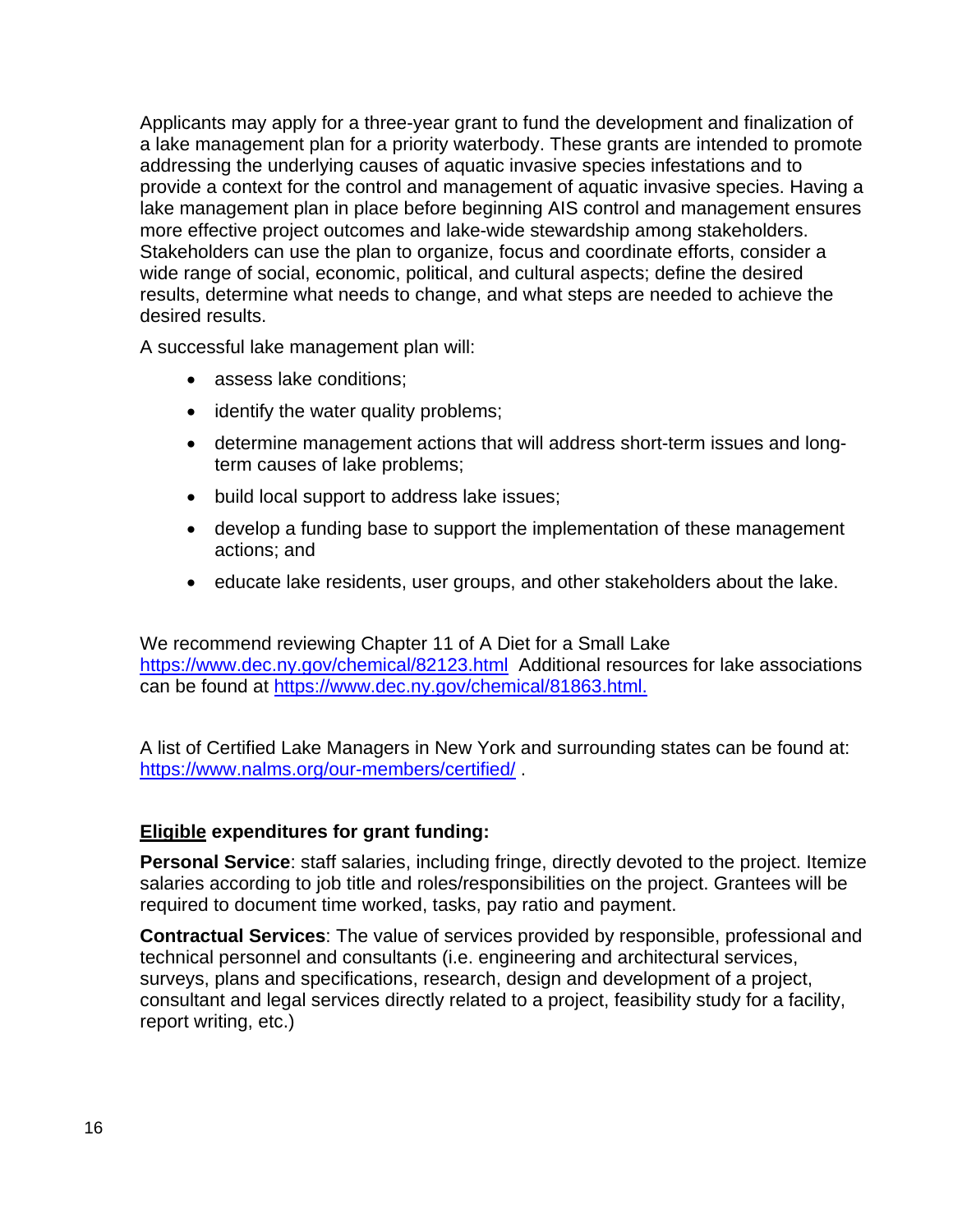**Travel**: Directly required to implement the project. Travel costs cannot exceed federal travel rates. Please review the following website for information on current federal rates: http://www.gsa.gov/mileage.

**Supplies and materials**: directly necessary to implement the project.

**Equipment**: equipment that is directly necessary to implement the project.

**Ineligible expenditures for grant funding**:

**Indirect costs**: indirect (overhead) expenses (i.e. utilities, rent, insurance, etc.).

**Administrative salaries**: administrative salaries are NOT eligible for grant reimbursement, but may be used as match funds. For the purposes of this RFA, administrative salaries are defined as follows:

- Preparation of equal employment opportunity and women and minority business enterprises documentation.

- Preparation of annual narrative and expenditure reports.

- Preparation of payment reimbursement request forms and backup cost documentation.

- Preparation of Final Report upon project completion.

**State and/or Federal funding**: project-related costs paid from other available state and/or federal funding sources are not considered an eligible project cost for grant reimbursement.

# **ANTICIPATED PROJECT TIMELINE**

Applicants must provide a timeline for meeting project objectives and identified tasks between the anticipated Master Contract for Grants (MCG) term dates. Project expenditures prior to MCG start date and after the MCG end date are not eligible for reimbursement or match.

**MINIMUM ELIGIBILITY** (Pass/Fail criteria)

- The project must implement one of the specified eligible project types.
- The applicant must be eligible. A not-for-profit organization must also be prequalified in the Grants Gateway by the application due date to be determined eligible under this grant opportunity.
- The project must be located within the defined geographic boundaries of the State of New York.
- The applicant must provide proof of landownership, or formal written agreement from the landowner, or municipal endorsement or resolution, allowing the applicant to conduct the project on the landowner's property.
- Map of the current location and condition of the site must be uploaded to the Grants Gateway.
- The project timeline uploaded in the Grants Gateway indicates completion by April 2022.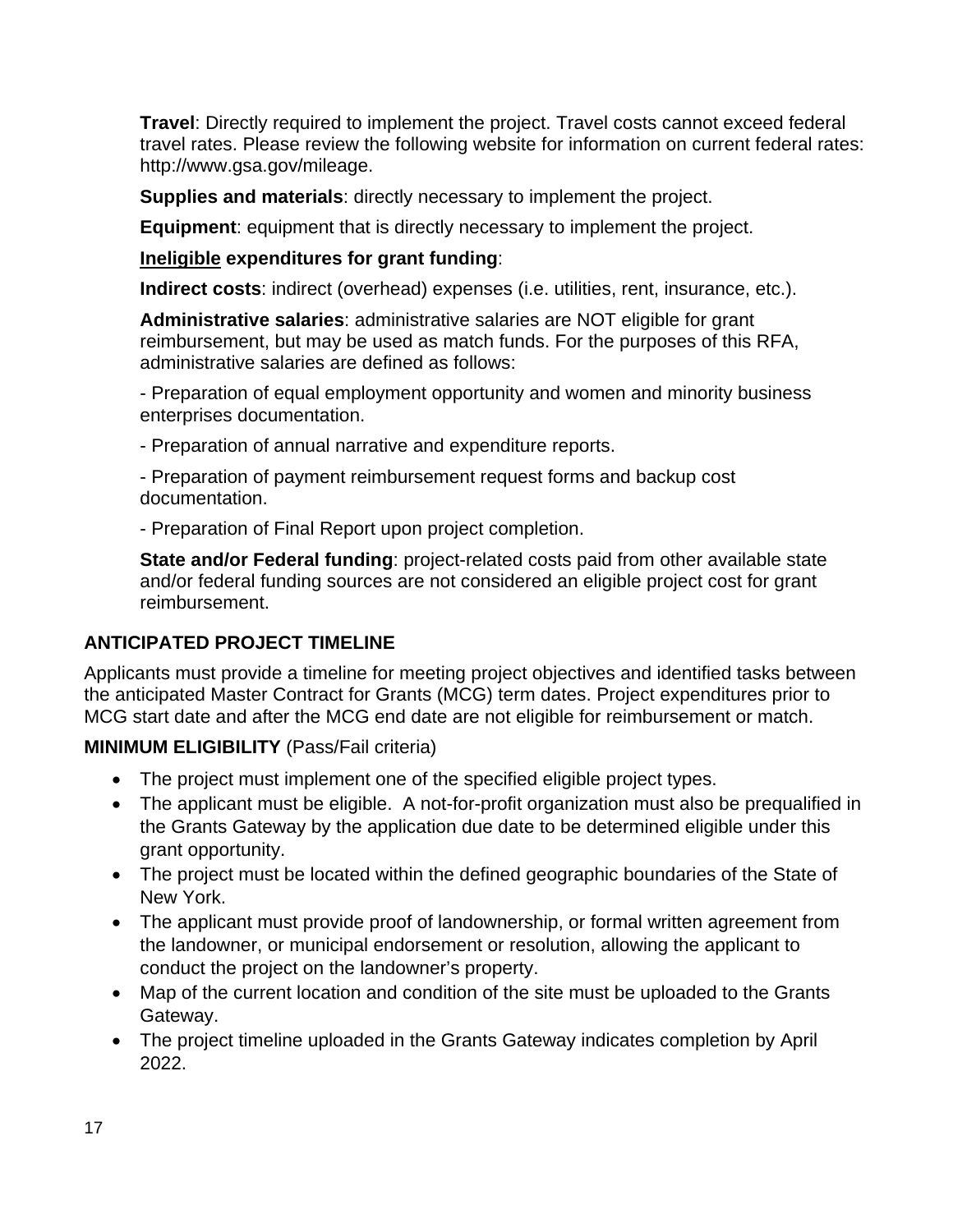All project funding sources are eligible for grant funding and match.

# **APPLICANT PARTNERS**

For multi-partner and inter-municipal projects, letters substantiating the commitment to collaborate with a designated lead applicant are required from each application partner. A single PDF file of all letters should be uploaded to meet this requirement.

# **KNOWLEDGE, SKILLS AND EXPERIENCE**

Applicants must possess the knowledge, skills, and/or track record to successfully implement the project.

# **PROJECT COST EFFECTIVENESS**

Project cost-effectiveness will account for at least 20% of an application score as identified in the evaluation criteria section of this RFA*.*

# **PERMITS**

The applicant is responsible for assuring that any SEQR determinations, permits, approvals, lands, easements and rights-of-way that may be required to carry out the activities of the project are obtained.

# **LETTERS OF PERMISSION/MUNICIPAL ENDORSEMENT**

The applicant must own the property, or obtain an applicable access agreement, for the proposed project site. Proof of property ownership and/or landowner permissions must be upload in the Grants Gateway (in a single PDF file). Proof must be one of the following:

- If the property is owned by the applicant  $-$  a copy of the current deed.
- If the property owner is a municipality  $-$  A resolution by the municipality supporting the project.
- If the property is not owned by the applicant  $-$  a formal written agreement between the applicant and landowner which allows the applicant access to the property, and represent the landowner, to accomplish the proposed project.
- If the applicant is a not-for-profit proposing a project on municipal property a signed Municipal Endorsement. A municipal endorsement provides authorization for the notfor-profit to conduct the proposed project on municipal property. A sample municipal endorsement can be downloaded and viewed in the Pre-Submission Upload section in the Grants Gateway.
- If the property is owned by the Department (boat stewards and decontamination stations) – applicant must apply for a temporary revocable permit (TRP) with their Regional DEC office https://www.dec.ny.gov/about/558.html.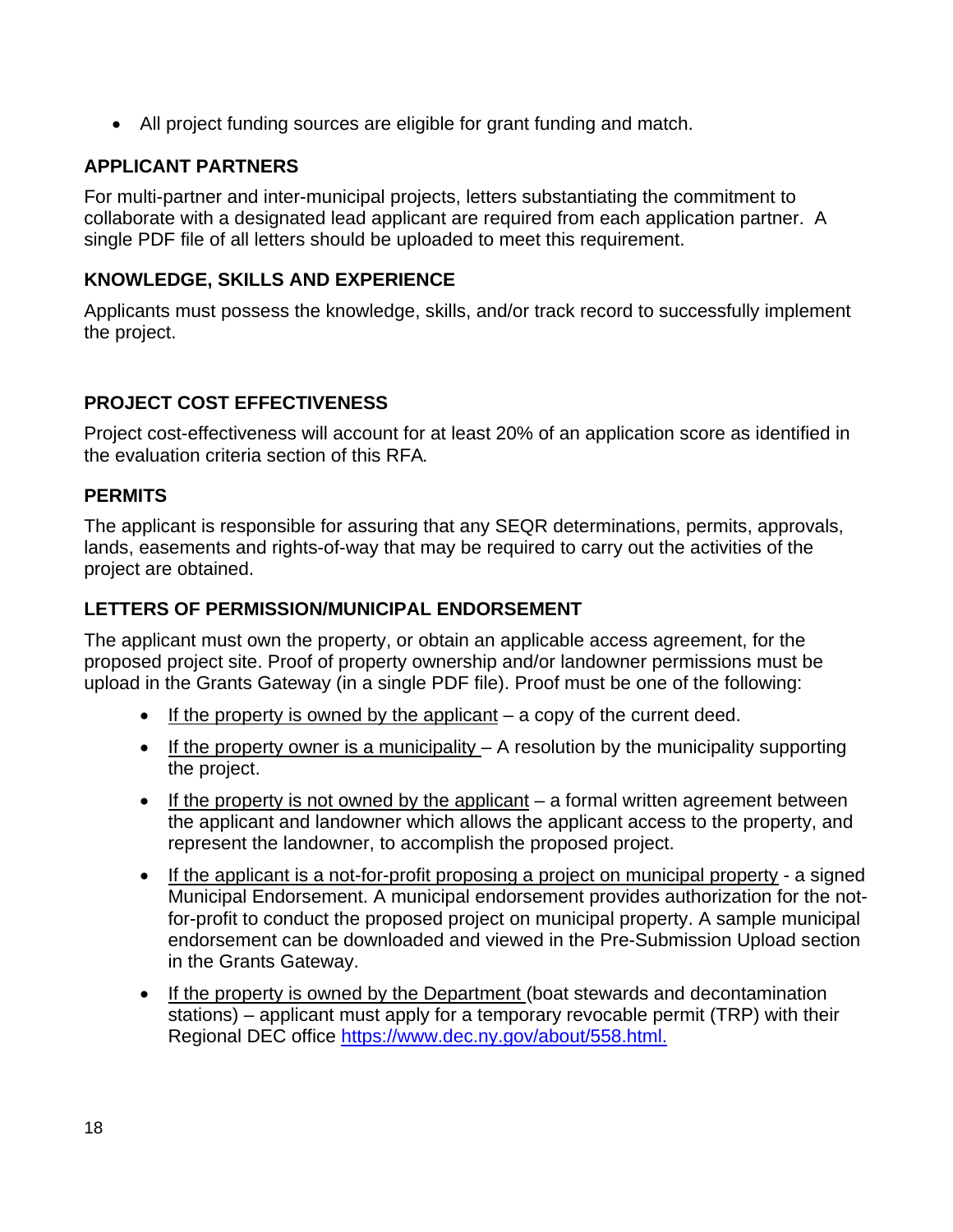# **III. ADDITIONAL APPLICATION REQUIREMENTS AND INFORMATION**

# **EXPENDITURE BASED BUDGET**

Applicants must complete an itemized budget in the NYS Grants Gateway that provides details of the proposed project-related expenses. Budget detail must clearly distinguish between expenses to be claimed under the State grant share and expenses comprising the match. The itemized budget should also indicate the component, the number of units to be completed and the estimated costs associated with each component. Eligible project types and their components, and eligible and ineligible costs are identified in this RFA. A project's reasonableness of costs is at least 20% of the evaluation factor in the scoring of the application; therefore, attention to budget accuracy will increase your project score.

# **WORK PLAN**

Applicants must complete a work plan in the NYS Grants Gateway that provides a clear overview of the project. Applications must include proposed project objectives, tasks associated with meeting each objective, and the desired project outcome or deliverables accounted for in performance measures. The work plan may include anticipated time frames in meeting project objectives, tasks and deliverables. Time frames must be consistent with the timeline applicants are required to upload in the Grant Gateway.

Note: A Work Plan 'worksheet' is available for applicants in the Grants Gateway (under Pre-Submission Uploads). The 'worksheet' can be downloaded and used as a tool to help applicants organize their proposed project objectives, tasks and performance measures. A completed 'worksheet' should NOT be uploaded back into the Grants Gateway. The intent of the 'worksheet' is to assist applicants in developing their application work plan in the Grants Gateway.

# **QUALIFICATIONS AND PAST PERFORMANCE**

Applicants should possess the knowledge, skills, and/or track record to successfully implement the project. Applicants will be asked to describe their qualifications and any history working with DEC's Invasive Species Program in the Grants Gateway program questions.

# **PARTNERSHIPS**

Proposed projects that will build and/or sustain partnerships and/or volunteerism, including contribution or participation by appropriate stakeholders and municipal government, will receive points in the evaluation of their application. Applications that include a letter (or letters) of support from each partnering organization, which clearly states their role in the project, will receive additional points.

# **ENVIRONMENTAL JUSTICE**

DEC demonstrates a commitment to Environmental Justice (EJ) and remedies for communities that may be burdened by negative environmental consequences. Environmental justice is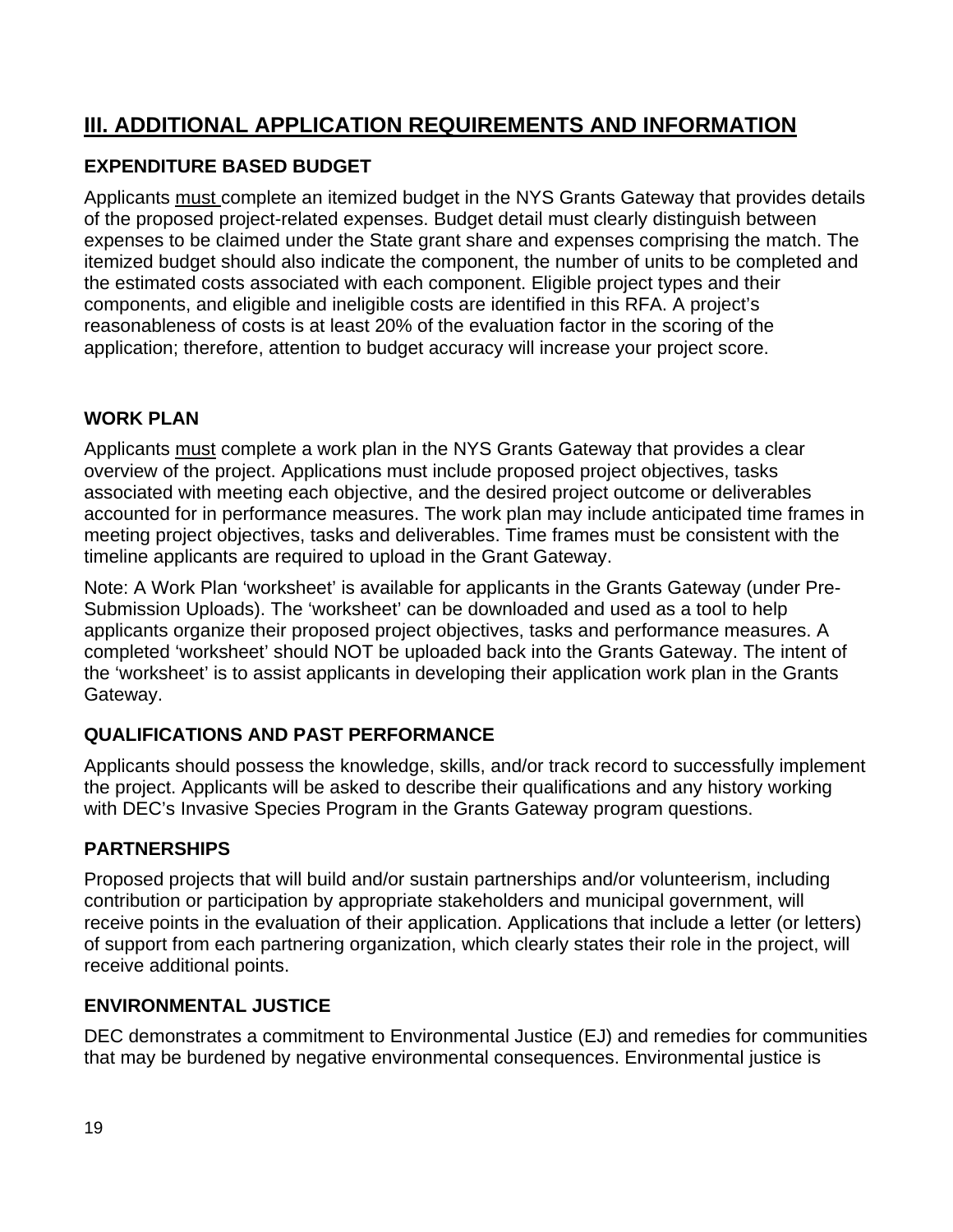defined by the DEC as the fair treatment and meaningful involvement of all people, regardless of race, color or income, with respect to the development, implementation and enforcement of environmental laws, regulations and policies. A proposed project that is located in an EJ community or will directly benefit an EJ community, or a project that gives appropriate consideration to under-served urban neighborhoods (all potential neighborhoods whose demographic, geographic, or economic characteristics impede or prevent their access to adequate canopy cover and other benefits of trees) will receive points in the evaluation of an application. Maps of EJ areas in New York State are available at: http://www.dec.ny.gov/public/899.html.

To qualify for EJ points, your application must include the following details:

a.) The exact street location(s) where the project is to be implemented (no P.O. Box) or where the benefit will be provided.

b.) A brief (few sentences) description of how the project will benefit minority or low-income populations that experience disproportionate adverse environmental impacts such as pollution from multiple industrial facilities, sub-standard water quality, concentrated diesel emissions from bus depots, or other heavy vehicle traffic, adverse health effects related to environmental impacts (high asthma), lack of access to green benefits such as open space, environmental education or parks, or other such impacts.

# **IV. APPLICATION EVALUATION, SCORING AND SELECTION**

All applications will be reviewed and scored by a review team in accordance with the evaluation and scoring criteria contained in this RFA. Applicants are strongly encouraged to read and address the Application Review and Scoring Standards in the process of developing an application. Knowledge of the scoring criteria is valuable for designing and proposing a relevant and quality project. Scoring consists of:

# **STEP 1: APPLICATION AND PROJECT ELIGIBILITY DETERMINATION**

Pass/Fail criteria – please refer to the Pass/Fail Checklist included on page 28 of this RFA. A failed response to any of these criteria will disqualify the application from further technical review.

# **STEP 2: PROJECT EVALUATION, SCORING AND SELECTION**

If your application meets all eligibility pass/fail criteria it will be further evaluated and scored by at least three technical review team members in accordance with the Evaluation and Scoring Standards contained in this RFA. Applications will be scored on the following criteria:

- Project Type-Specific Criteria (Technical Review) 75 Points
- Cost Effectiveness Criteria 20 Points
- Statewide Priority Points 5 Points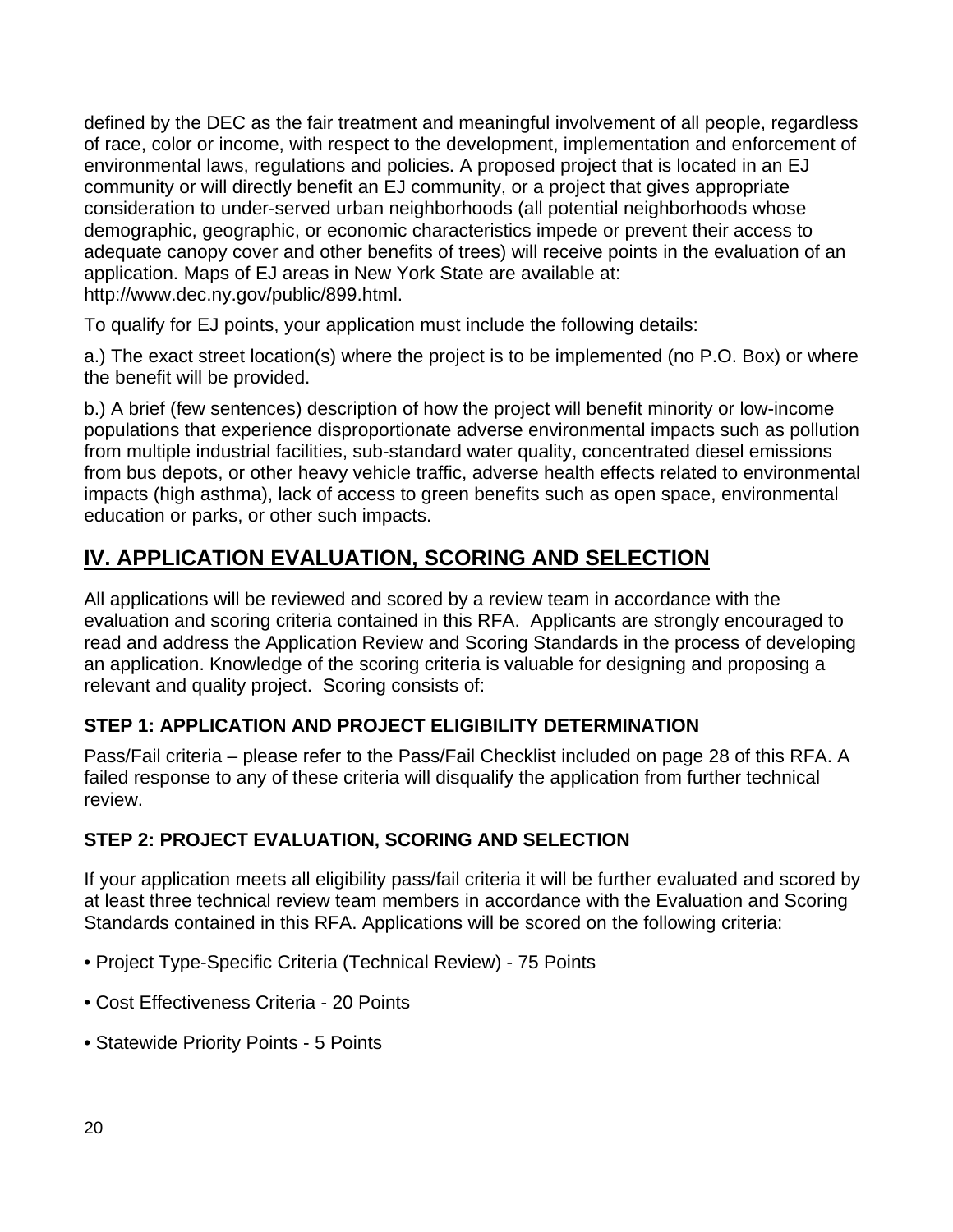All Level 1 Technical reviewers' scores will be averaged for each application. The Level 2 reviewers will evaluate and score Cost-Effectiveness and Statewide Priority. The Level 2 score will be added to the Level 1 average score to determine an application's final score.

All applications will be sorted by project type and grouped into four lists, "Aquatic Invasive Species Spread Prevention", "Aquatic and Terrestrial Invasive Species Rapid Response and Control", "Lake Management Planning" and "Aquatic and Terrestrial Invasive Species Research" projects as defined in this RFA.

1. "Aquatic Invasive Species Spread Prevention" applications will be selected for funding beginning with the highest down to the lowest ranked project until available funding for "Aquatic Invasive Species Spread Prevention" projects is exhausted or no eligible "Aquatic Invasive Species Spread Prevention" applications remain.

2. "Aquatic and Terrestrial Invasive Species Rapid Response and Control" applications will be selected for funding beginning with the highest scored application down to the lowest ranked project until all available funding for "Aquatic and Terrestrial Invasive Species Rapid Response and Control" is exhausted or no eligible "Aquatic and Terrestrial Invasive Species Rapid Response and Control" applications remain.

3. "Lake Management Planning" applications will be selected for funding beginning with the highest scored application down to the lowest ranked project until all available funding for "Lake Management Planning" is exhausted or no eligible "Lake Management Planning" applications remain.

4. "Aquatic and Terrestrial Invasive Species Research" applications will be selected for funding beginning with the highest scored application down to the lowest ranked project until all available funding for "Aquatic and Terrestrial Invasive Species Research" is exhausted or no eligible "Aquatic and Terrestrial Invasive Species Research Control" applications remain.

**Note:** The Department reserves the right to not award funding to applicants that have a technical review score below 52 points out of a possible 75 points. The Department reserves the right to move funding between project categories as needed.

**Tie breaker** - If there is a numerical tie in the final score, the application that scores the highest in "project type-specific criteria" will determine placement on the ranked list. If a tie remains, the application that scores the highest in "project success criteria" will determine placement on the ranked list.

# **V. GRANT PROGRAM PAYMENT AND REPORTING**

# **PAYMENT AND REPORTING**

Advance payments of up to 25% of the awarded grant amount may be available to not-forprofit grantees once a Master Contract for Grants (MCG) has been fully approved by all applicable State agencies. Municipalities are not eligible to receive advance payments pursuant to State Finance Law.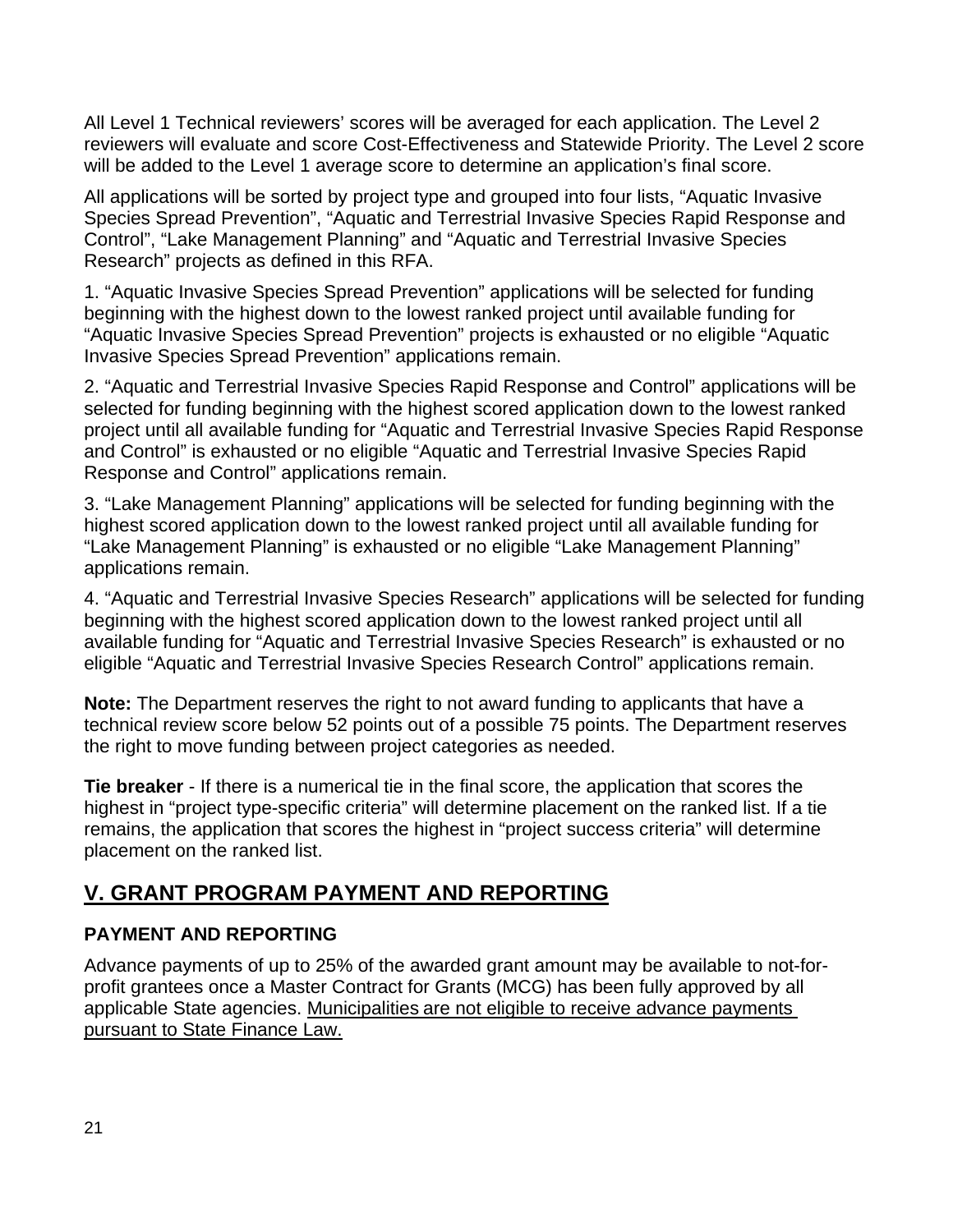Project costs eligible for reimbursement and project match must be incurred between the MCG term start and end dates. Costs incurred prior to the MCG term start date or after the MCG term end date will not be considered eligible for grant reimbursement or match. Copies of supporting cost documentation (paid invoices, receipts, cancelled checks, etc.) must be audited and approved by the DEC for costs to be eligible for grant reimbursement.

Quarterly Narrative Reports must be submitted in narrative form, no later than 30 days from the end of the calendar quarter. The reports will summarize how the project progressed toward meeting project objectives and deliverables during the respective quarter. Quarterly reports shall be submitted in the NYS Grants Gateway.

Quarterly Expenditure Reports, detailed by object of expense as defined in the MCG Attachment B-1 Expenditure Based Budget, must accompany the quarterly Narrative Reports, no later than 30 days from the end of the calendar quarter. These reports must correlate to subsequent vouchers submitted for payment.

Quarterly MCG payment reimbursement requests will be accepted prior to submission of a final closeout reimbursement request. Approved project design, required permits and landowner permissions must be in place to submit a reimbursement request.

Final Report must be submitted and approved by the DEC prior to the release of the final contract payment to the Grantee. The Contractor must submit the Final Report no later than 60 days after the end of the contract period. The Final Report should report on all aspects of the program and detail how the use of grant funds were utilized in achieving the goals set forth in the approved MCG Attachment C Work Plan. Copies of appropriate documents (i.e. inventory and/or management plan) must be submitted and approved by the DEC.

**For all projects,** the following components must be included in the Final Report where applicable:

- Describe any partnerships and/or collaborative efforts
- Describe education and/or outreach components
- Provide a summary of work completed and methodology
- Quantify area(s) treated/managed
- Discuss results and evaluate success
- Recommendations for future work/conclusions

#### **Aquatic Invasive Species Spread Prevention Program and Decontamination Station projects** must include the following:

- Number of boat inspections (daily average and total for the season)
- Number of interactions with public
- Number of AIS intercepted (out of total boat inspections)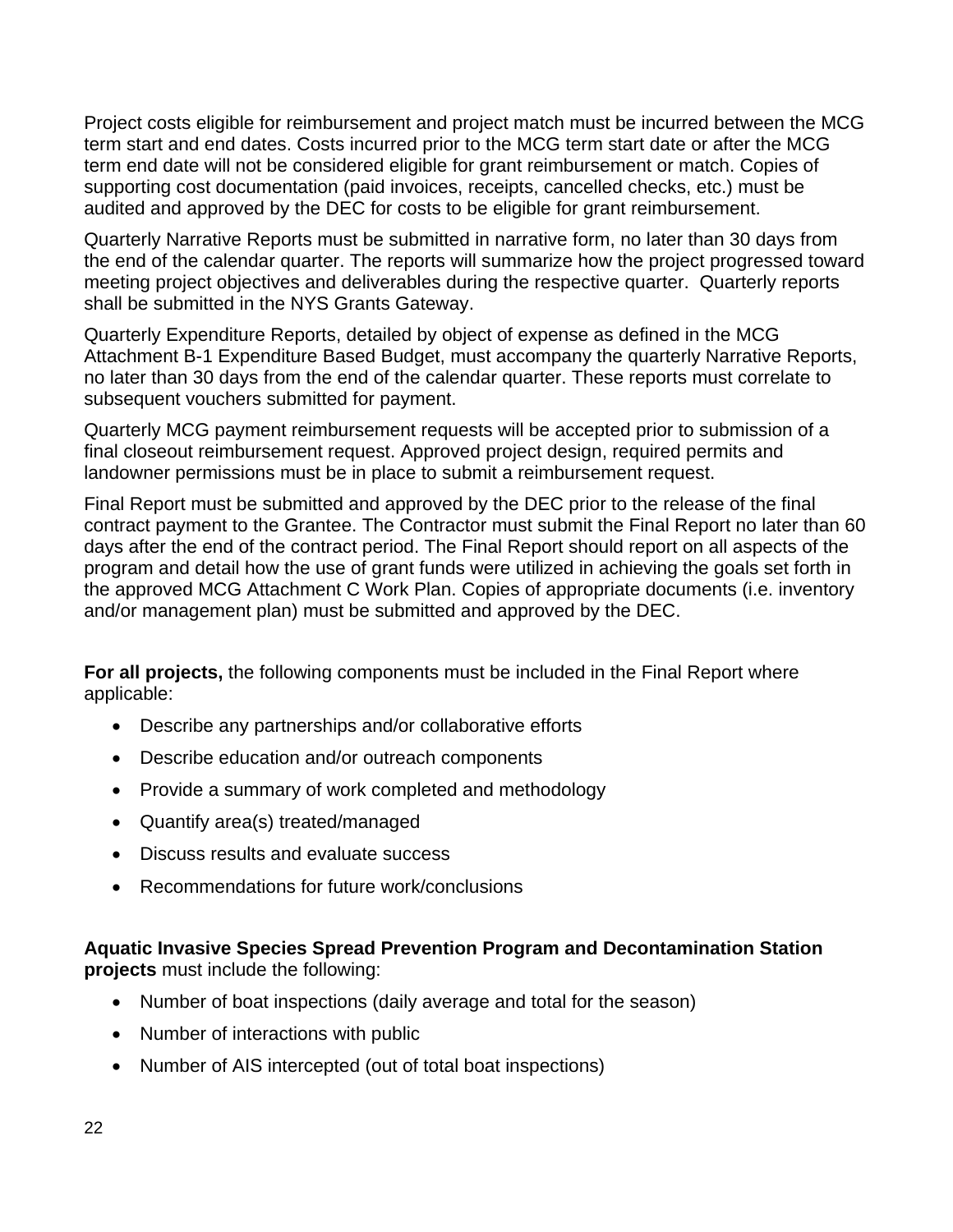- Number of decontaminations performed (daily average and total for the season)
- Locations where launching boats had previously been

**Aquatic and Terrestrial Invasive Species Rapid Response and Control projects** must include the following:

- Data from pre- and post-treatment monitoring and summary comparison of these data for each season (GPS referenced points with standard protocol for data collection each season)
- Outline of response schedule and treatments used per season
- Number of acres treated each season and in total
- Plan for continued monitoring
- Plan for restoration

**Lake Management Planning projects** must include a copy of the final Lake Management Plan.

**Aquatic and Terrestrial Invasive Species Research projects** must include a white paper.

A DEC on-site inspection may be required to confirm all work was completed in accordance with the approved project work plan.

Projects already receiving funds from another NYS or Federal assistance grant program are not eligible to receive funding for the same project activities identified in this RFA.

# **VI. WHAT TO EXPECT IF YOU RECEIVE AN AWARD**

#### **NOTIFICATION OF AWARD**

Applicants selected to receive a grant award will be notified by email and in an official Department award letter. The NYS Grants Gateway will also provide you with an award status.

**IMPORTANT NOTE:** By accepting an award, applicant agrees to abide by all Master Contract for Grants (MCG) terms and conditions. Any changes to the terms and conditions will not be accepted and may affect applicant's award.

# **STATE OF NEW YORK MASTER CONTRACT FOR GRANTS (MCG)**

Applicants selected to receive a grant award will be required to execute a MCG **within 60 - 90 days** from the time of their award notification. Failure to submit timely required MCG documents could cause a grantee to lose their grant award. Applicants should review and be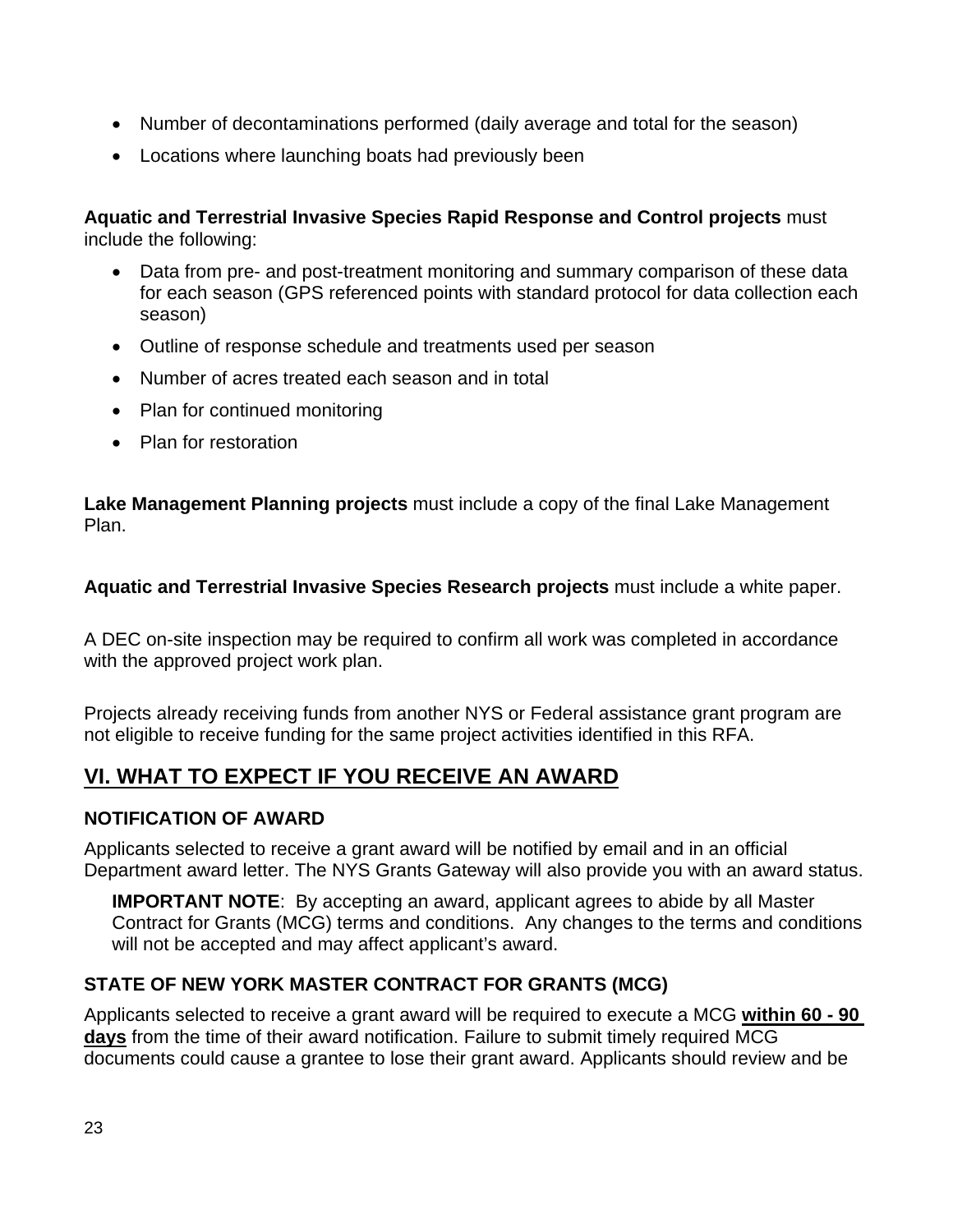prepared to comply with all MCG terms and conditions should grant funding be awarded. The MCG and attachments can be reviewed and/or downloaded in the Grants Gateway HRE application under the screen named 'Contract Document Properties.' The MCG and attachments include:

- MCG Grants Face Page
- Standard Terms and Conditions (NYS standard terms and conditions)
- Attachment A-1 Program Specific Terms and Conditions (*Agency and Program specific terms and conditions*)
- Attachment A-2 Federally Funded Grant Terms and Conditions (*optional)*
- Attachment B-1 Expenditure Based Budget (*project expense categories and detail)*
- Attachment C Work Plan (project objectives, tasks and performance measures)
- Attachment D Payment and Reporting Schedule (claims for reimbursement and grant reporting provisions)

**IMPORTANT NOTE:** Project-related costs must be incurred within the term of the MCG to be considered eligible for reimbursement or match. Contract payments will not be approved or processed by the DEC until a MCG is fully approved by the DEC, and as applicable the Attorney General and the State Comptroller. All contracts must be approved by the contract start date of which will be determined at the time of an official award.

#### **CONTRACTORS SHOULD BE PREPARED TO COMPLY WITH THE FOLLOWING MCG REQUIREMENTS:**

#### **Insurance Requirements**

Contractors will be required to carry appropriate insurance as specified in the MCG, Attachment A-1 Program Specific Terms and Conditions, and agree that each project consultant, project contractor and project subcontractor secures and delivers to the contractor appropriate policies of insurance issued by an insurance company licensed to do business in the State of New York. Policies must name the contractor as an additional insured, with appropriate limits, covering contractor's public liability and property damage insurance, contractor's contingency liability insurance, "all-risk" insurance and workers compensation/disability benefits coverage for the project.

#### **Permit Requirements (if applicable)**

Contractors agree to obtain all required permits including, but not limited to, local, state and federal permits prior to the commencement of any project-related work. The Contractor agrees that all work performed in relation to the project by the Contractor or its agents, representatives, or contractors will comply with all relevant federal, state and local laws, rules, regulations and standards, zoning and building codes, ordinances, operating certificates for facilities, or licenses for an activity.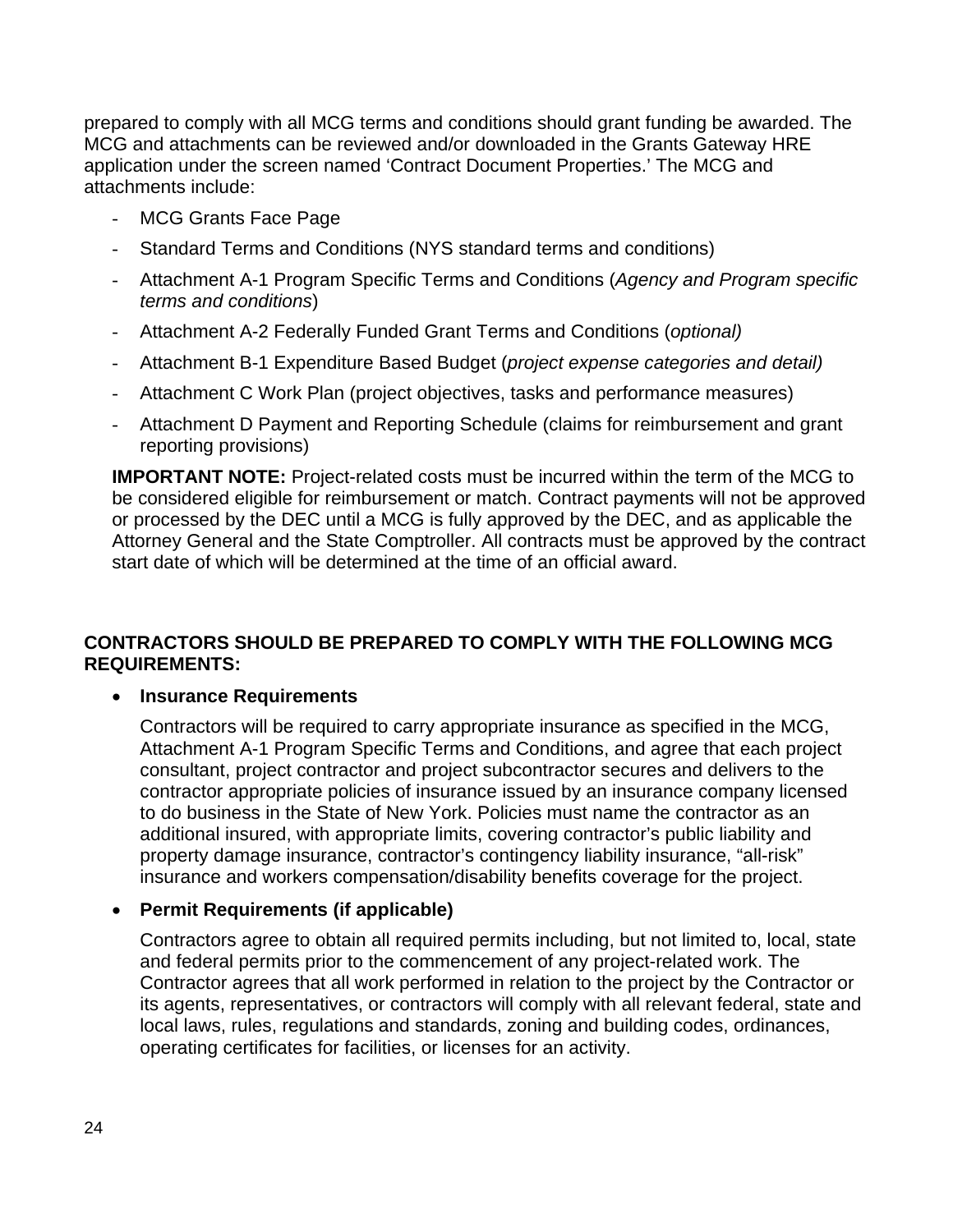#### **State Environmental Quality Review (SEQR) Documentation**

With respect to the project, the Contractor certifies that it has complied, and shall continue to comply with all requirements of the State Environmental Quality Review Act (SEQRA). The Contractor agrees to provide all environmental documents as may be required by the DEC. The Contractor has notified, and shall continue to notify, the DEC of all actions proposed for complying with the environmental review requirements imposed by SEQRA.

#### **Vendor Responsibility Questionnaire**

Not-For-Profit contractors and/or subcontractors are subject to a vendor responsibility review by the State to ensure public dollars are being spent appropriately with responsible contractors. A vendor responsibility review may include a contractor and/or subcontractor to present evidence of its continuing legal authority to do business in NYS, integrity, experience, ability, prior performance, and organizational and financial capacity. To enroll in and use the NYS VendRep System, see the VendRep System instructions available at http://www.osc.state.ny.us/vendrep/, or go directly to the VendRep System at https://portal.osc.state.ny.us

#### **Iran Divestment Act**

As a result of the Iran Divestment Act of 2012 (Act), Chapter 1 of the 2012 Laws of New York, a new provision has been added to the State Finance Law (SFL), § 165-a, effective April 12, 2012. By entering into a Contract, the Contractor certifies that it is not on the "Entities Determined To Be Non-Responsive Bidders/Offerers Pursuant to The New York State Iran Divestment Act of 2012" list ("Prohibited Entities List") posted on the OGS website at: http://www.ogs.ny.gov/about/regs/docs/ListofEntities.pdf and further certifies that it will not utilize on such Contract any subcontractor that is identified on the Prohibited Entities List. Additional detail on the Iran Divestment Act can be found in the MCG, Attachment A-1 Program Specific Terms and Conditions.

#### **Minority/women Business Enterprises (M/WBE) and Equal Employment Opportunities (EEO) Requirements**

The Department is required to implement the provisions of New York State Executive Law Article 15-A and 5 NYCRR Parts 142-144 ("MWBE Regulations") for all State contracts with a value (1) in excess of \$25,000 for labor, services, equipment, materials, or any combination of the foregoing or (2) in excess of \$100,000 for real property renovations and construction.

Applicants subject to executing a future NYS Master Contract for Grants (MCG) agree, in addition to any other nondiscrimination provision of the MCG and at no additional cost to the Department, to fully comply and cooperate with the Department in the implementation of New York State Executive Law Article 15-A. These requirements include equal employment opportunities for minority group members and women ("EEO") and contracting opportunities for certified minority and women-owned business enterprises ("MWBEs"). Contractor's demonstration of "good faith efforts" pursuant to 5 NYCRR §142.8 shall be a part of these requirements. These provisions shall be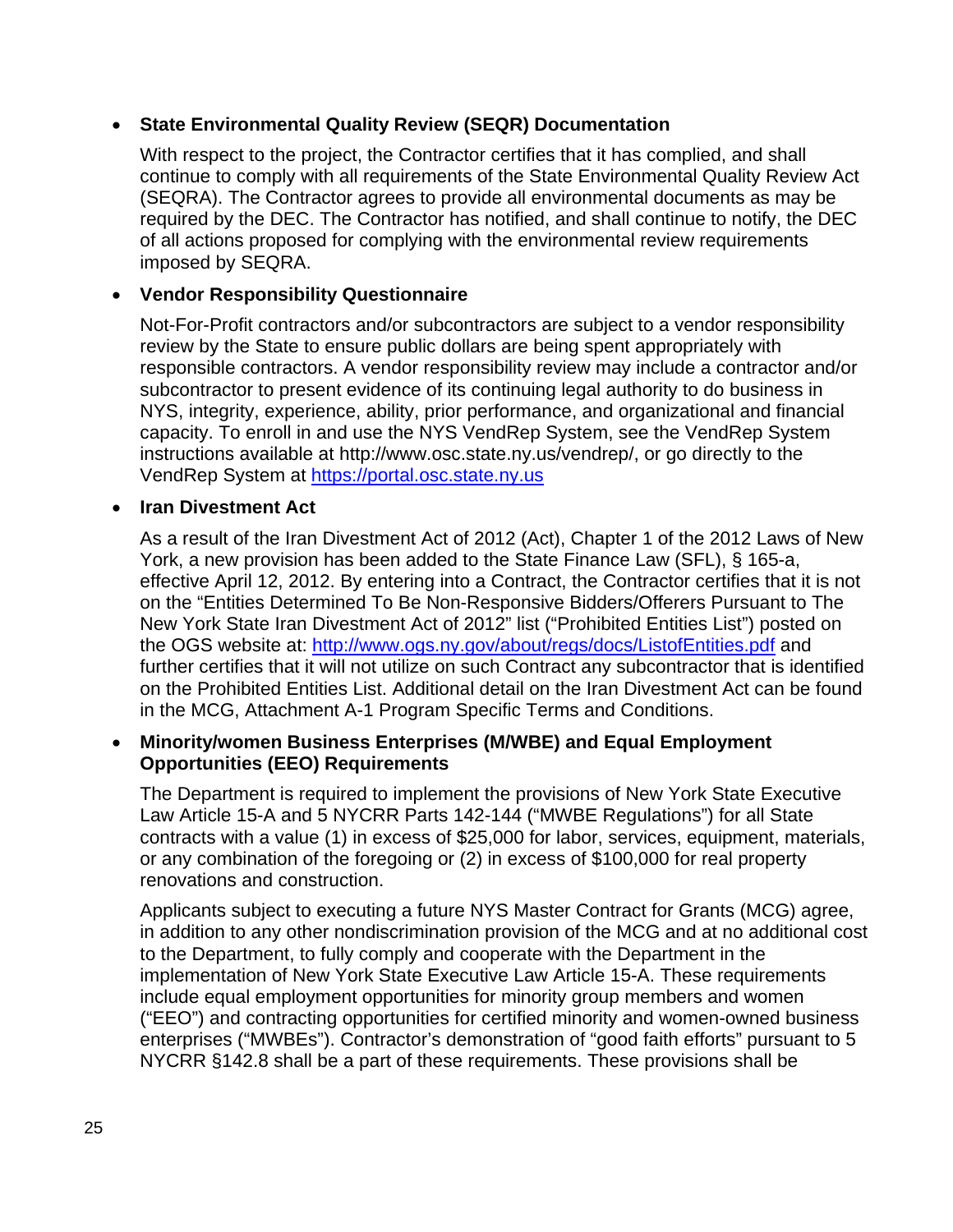deemed supplementary to, and not in lieu of, the nondiscrimination provisions required by New York State Executive Law Article 15 (the "Human Rights Law") or other applicable federal, state or local laws.

Failure to comply with M/WBE and EEO requirements may result in a Department finding of non-responsiveness, non-responsibility and/or a breach of contract, leading to the withholding of funds or such other actions, liquidated damages or enforcement proceedings.

Please refer to the NYS Master Contract for Grants - Article IV (J) and Attachment A-1 Program Specific Terms and Conditions - Article X, to review M/WBE and EEO requirements. Required M/WBE and EEO related forms can be found at http://www.dec.ny.gov/about/48854.html

- o The local government is responsible for designating someone to serve as their Affirmative Action representative. The governing body should make this designation through official means.
- o A list of certified M/WBE enterprises can be obtained via the internet from the NYS Department of Economic Development at https://ny.newnycontracts.com/FrontEnd/VendorSearchPublic.asp?TN=ny&XID=98 85
- o Contracts which meet the established M/WBE-EEO thresholds require the Contractor to submit Quarterly Reports, http://www.dec.ny.gov/docs/administration\_pdf/quarterlyversion7.pdf, detailing payments made by the Prime Contractor to NYS Certified M/WBEs.
- o The following M/WBE‐EEO "Fair Share" goals are established as follows:

Minority and Women Owned Business Enterprise (MWBE) Overall Participation Goals:

Construction/Engineering – 20%

Commodities – 20%

Services/Technologies – 20%

Equal Employment Opportunity (EEO) Participation Goals:

EEO Minority Workforce Participation Goals (DEC Regions 1‐ 9) 0%

EEO Female Workforce Participation Goals (DEC Regions 1‐9) 0%

#### **DEC M/WBE Contact Person**

Marta Castillo, Compliance Specialist NYS Department of Environmental Conservation Bureau of Contract and Grant Development/MWBE Program 625 Broadway, 10th Floor Albany, New York 12233-5028 Phone: (518) 402-9240 Fax: (518) 402-9023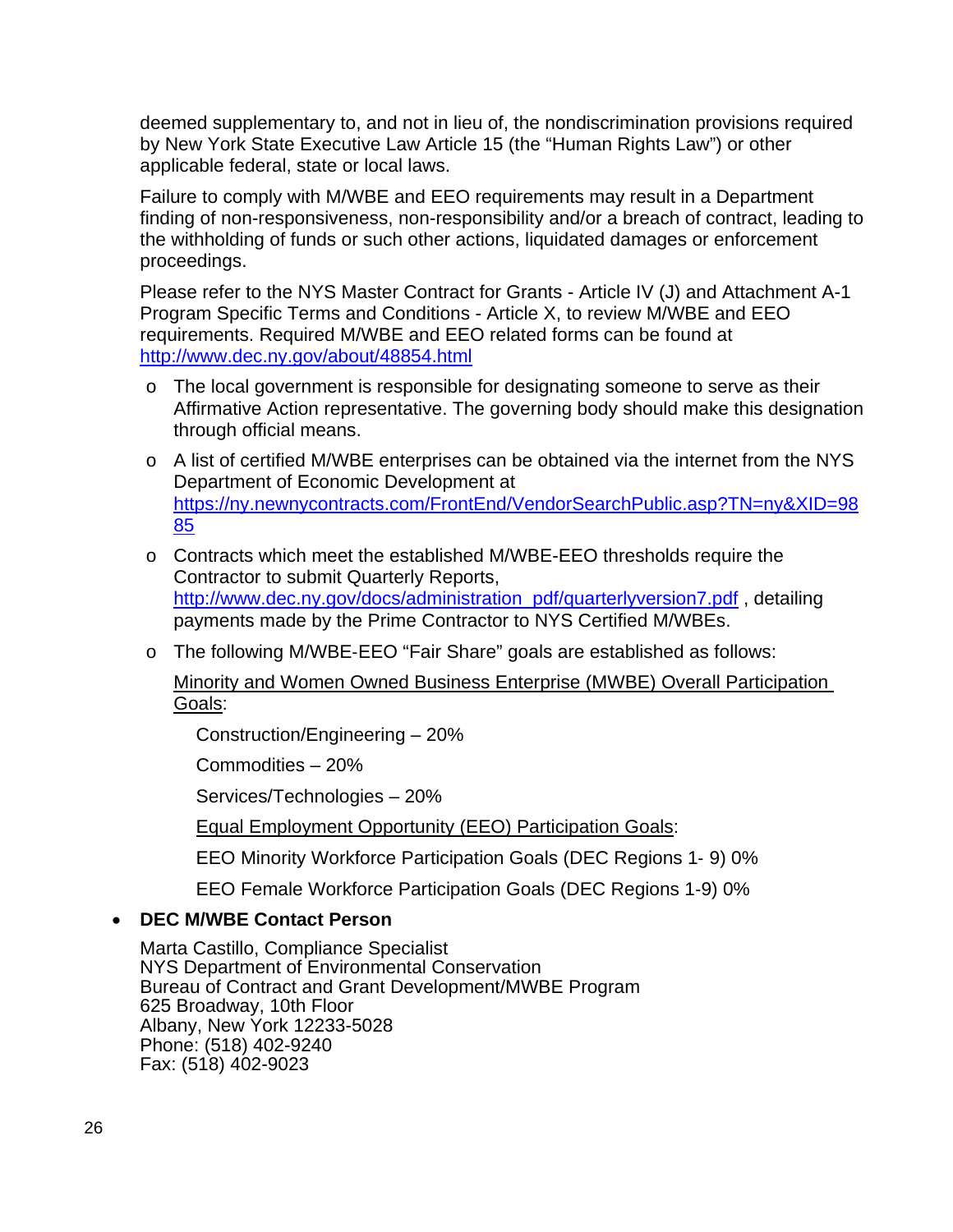# **PROCUREMENT OF CONTRACTORS/SUBCONTRACTORS**

Municipalities must comply with General Municipal Law Sections 103 (competitive bidding) and 104-b (procurement policies and procedures). Not-for-profit corporations must follow procurement policies that ensure prudent and economical use of public money. Failure to comply with these requirements could jeopardize full reimbursement of your approved eligible project costs.

# **AMERICANS WITH DISABILITIES ACT**

In the event the monies defined herein are to be used for the development of facilities, outdoor recreation areas, transportation or written or spoken communication with the public, the Contractor shall comply with all requirements for providing access for individuals with disabilities as established by Article 4A of the New York State Public Buildings Law, Americans with Disabilities Act, and relevant sections of the New York State Uniform Fire Prevention and Building Code. Standards for certain Recreation Facilities are found in the 2010 ADA Standards for Accessible Design while others are found in the Architectural Barriers Act Accessibility Guidelines for Outdoor Recreation Areas https://www.accessboard.gov/guidelines-and-standards .

# **SIGNAGE REQUIREMENT**

The Department will require project signs for projects under this RFA, and a template will be provided to successful applicants. The cost of the signage is a reimbursable project cost, and should be included in the "other" category in the expenditure-based budget. The Department may, in its discretion, waive this requirement if the sign cannot be reasonably maintained, the sign is not consistent with other laws, or the location of the sign would not provide a public purpose. In addition, recipients of a grant will be required to communicate that project funding was provided by The Environmental Fund as administered by the Department of Environmental Conservation in any communication with the public, which includes plans presented to the public, press releases and meeting notices, plus any web resources and signage funded by the grant.

# **CONTACT INFORMATION**

For general information on completing this application and for clarification of application requirements, contractual terms and procedures, contact Vicky Wagenbaugh at vicky.wagenbaugh@dec.ny.gov or (518) 402-9405.

Technical Information:

For technical information regarding work planning, direct questions to Dave Adams at david.adams@dec.ny.gov or (518) 402-9425.

For technical information regarding Grants Gateway, direct questions to:

Help Desk Contact Information: grantsgateway@its.ny.gov or (518) 474-5595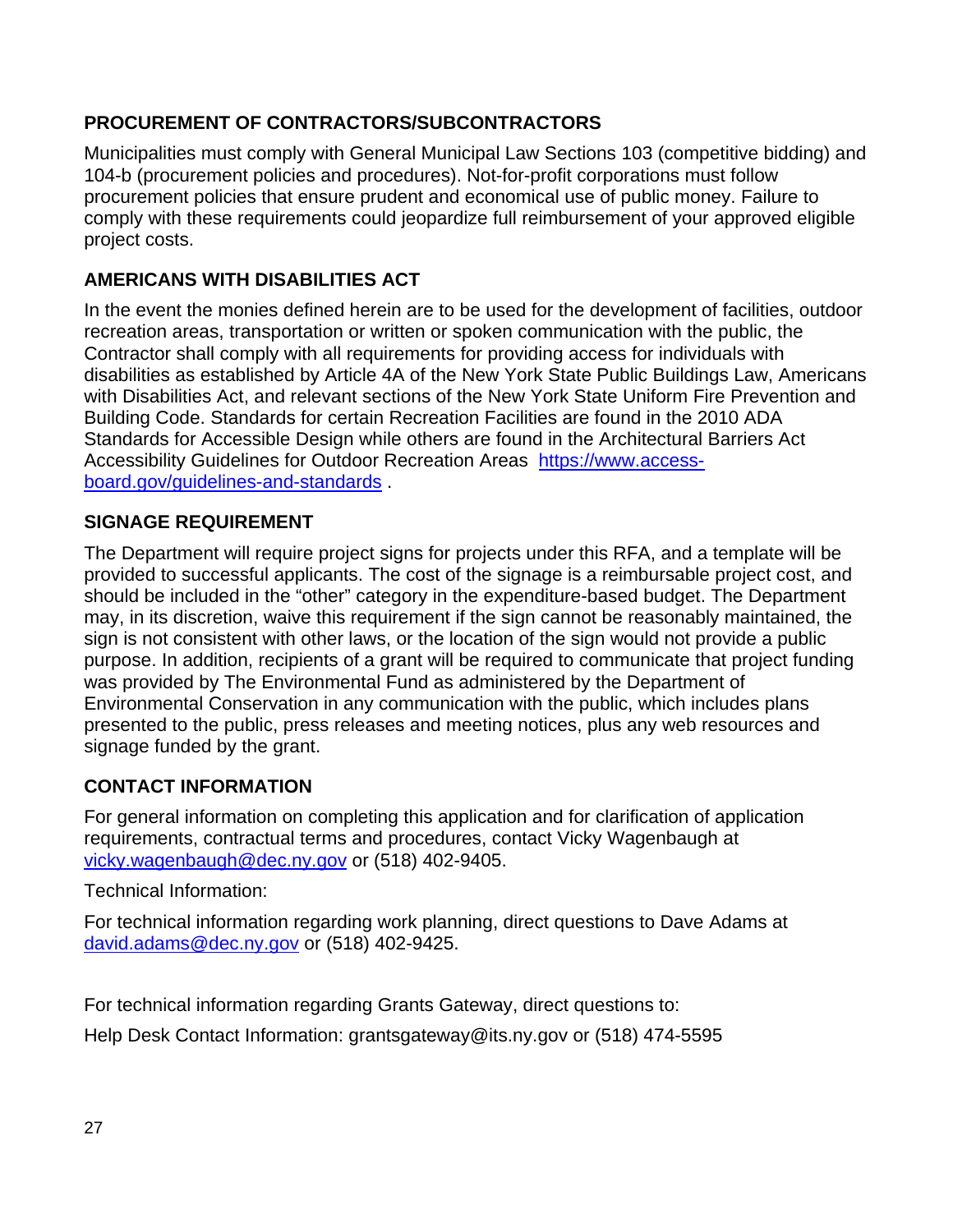# **VII. APPLICATION EVALUATION AND SCORING STANDARDS**

(Maximum 100 points)

#### **PROJECT PASS/FAIL CRITERIA**: **a "Fail" response to any of the following criteria will disqualify the application from further technical review**

- 1. Does the application address an eligible project type (Aquatic Invasive Species Spread Prevention, Terrestrial and Aquatic Invasive Species Rapid Response and Control, Terrestrial and Aquatic Invasive Species Research, Lake Management Planning)? *(Pass/Fail)* Is the project summary of tasks and objectives appropriate based on the proposed project type? Please provide a brief description of the scope of work your project will implement. *(Pass/Fail)*
- 2. Is the applicant an eligible municipality, 501(c)(3) NFP organization, or an academic institution? *(Pass/Fail)*
- 3. If applicant is a NFP organization, are they prequalified in the NYS Grants Gateway? (NFP's must be prequalified by the due date of this RFA to be determined eligible under this grant opportunity.) *(Pass/Fail)*
- 4. Is the project located wholly within the political boundaries of New York State? *(Pass/Fail)*
- 5. Did the applicant provide proof of land ownership, or formal written agreement from the landowner, or municipal endorsement or resolution, allowing the applicant to conduct the project on the landowner's property? *(Pass/Fail)*
- 6. Is the proposed project already receiving funds from another New York State or federal assistance program for the same activities as those being proposed in this application? *(Pass/Fail)*
- 7. Did the applicant upload a map that clearly identifies the project area? *(Pass/Fail)*
- 8. Does the project timeline demonstrate completion of project objectives, tasks and deliverables within a three-year contract term? *(Pass/Fail)*
- 9. Are project funding sources eligible and has at least 25% in eligible matching funds been accurately identified? *(Pass/Fail)*
- 10. Did the applicant upload the Sexual Harassment Prevention Certification form **or** upload a signed statement with their application detailing the reasons why the certification cannot be made into the pre-submission uploads folder? *(Pass/Fail)*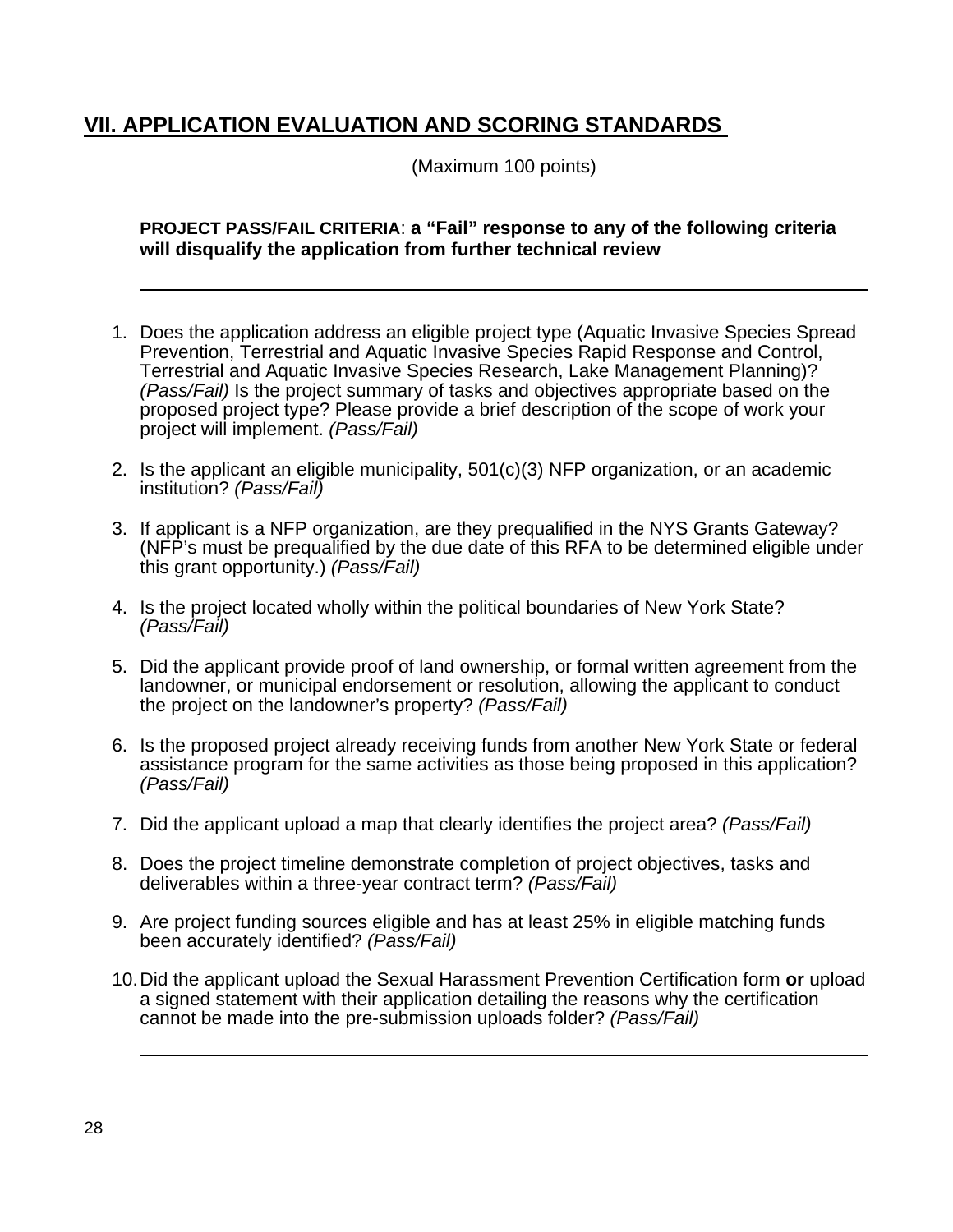#### **PROJECT TYPE SPECIFIC CRITERIA**

#### **Total Number of Points Per Project Type - 75**

All eligible applications will be evaluated using the following sets of grant selection criteria: project type-specific criteria, project success factors, and cost effectiveness criteria. (*Applicants must identify on their application form the project type to be used by the review panel to score the type-specific portion of their application.)*

#### **1. Aquatic Invasive Species Spread Prevention**

#### **a. Stewards - Education and Outreach / Voluntary Inspection 75 Points**

#### **Project Objectives, Methods and Aquatic Invasive Species Spread Prevention Impact**

How well does the project, its location, statement of need, methods, and deliverables impact the objective of this RFA: to prevent the spread of aquatic invasive species by providing watercraft stewards to deliver education and outreach in high priority locations and with high public benefit?

(A) Project as scoped (location, method, deliverables, budget details) clearly addresses 40 pts. the RFA objective and provides education and outreach and voluntary boat inspections at two or more waterbodies with small-bodied, high priority aquatic invasive species present and each waterbody having one or more public trailered boat launches.

(B) Project as scoped (location, method, deliverables, budget details) clearly addresses 30 pts. the RFA objective and provides education and outreach and voluntary boat inspections at two or more waterbodies with high priority aquatic invasive plant species present and each waterbody having one or more public trailered boat launches.

(C) Project as scoped (location, method, deliverables, budget details) clearly addresses 20 pts. the RFA objective and provides education and outreach and voluntary boat inspections at one or more waterbodies having no known high priority aquatic invasive species and at least one (1) public trailered launch. The project location is within 20 miles via a well-used road travel corridor of a waterbody having high priority AIS and a public trailered boat launch.

(D) Project as scoped (location, method, deliverables, budget details) clearly addresses 10 pts. the RFA objective and provides education and outreach and voluntary boat inspections at, or in close proximity to, one or more waterbodies with no known high priority aquatic invasive species and having at least one public trailered boat launch. No known priority aquatic invasive species are present in waters within 20 miles via a well-used road travel corridor.

 (E) Project as scoped (location, method, deliverables, budget details) is located at or in 1 pt. close proximity to one or more waterbodies but the waterbodies have no public boat launch and no known high priority aquatic invasive species present in waters within 20 miles via a well-used road travel corridor.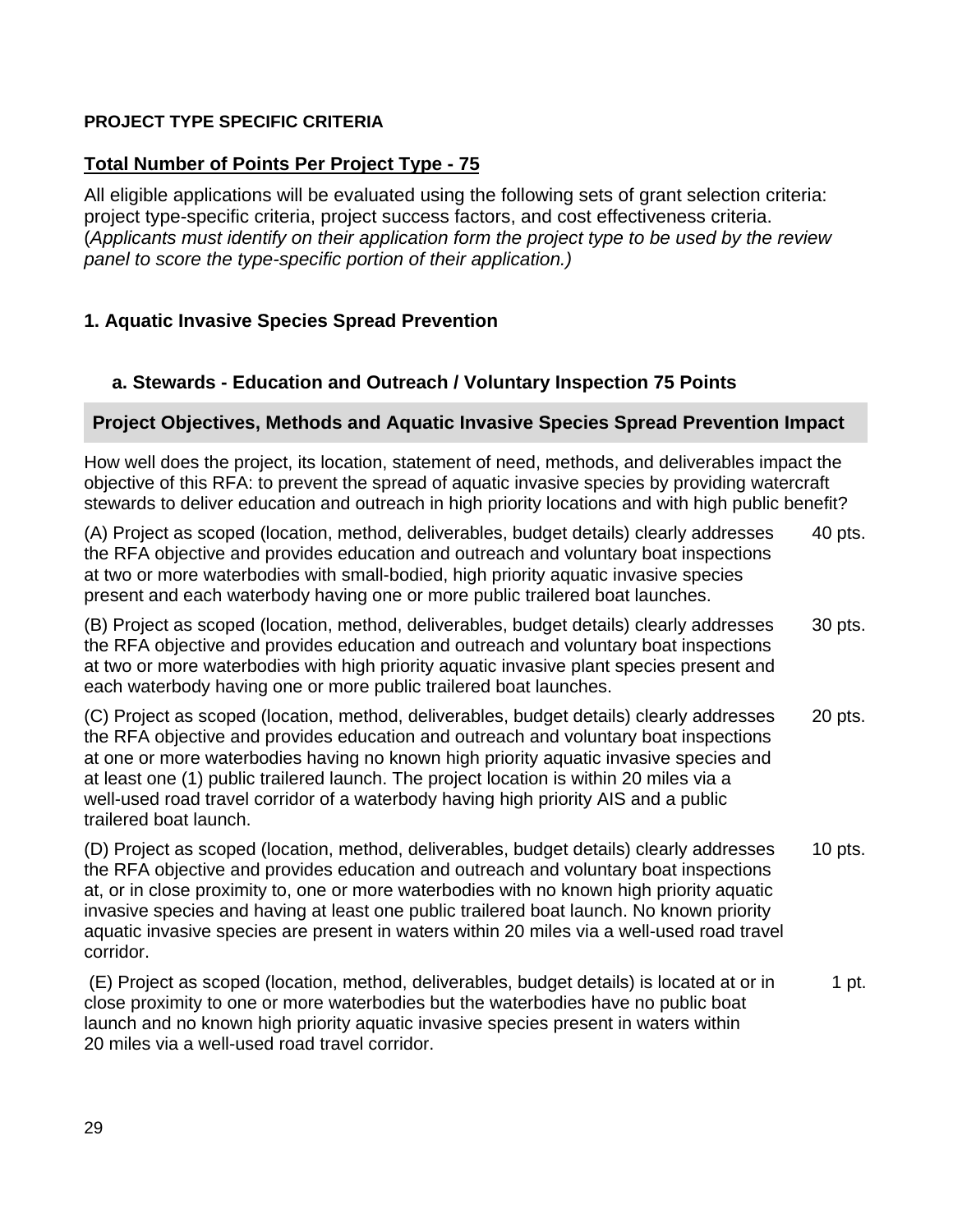#### **Project in a Focus Area for Aquatic Invasive Species Spread Prevention**

Is the proposed project in the following watersheds: (Focus Areas are the following watersheds: Niagara River/Lake Erie, Genesee River, Oswego River / Finger Lakes, Lake Ontario Tributaries, Delaware River, Susquehanna River, and Lower Hudson River)?

| (A) Yes   | 20 pts. |
|-----------|---------|
| $(B)$ No  | 10 pts. |
| _________ |         |

#### **Project Regional Scale**

Is the proposed project part of a regional effort to provide spread prevention over a large geographic area?

| (A) Yes                                                                                                                       | $10$ pts. |
|-------------------------------------------------------------------------------------------------------------------------------|-----------|
| $(B)$ No                                                                                                                      | 5 pts.    |
| <b>Project Public Benefit Impact</b>                                                                                          |           |
| (A) Project as proposed is located at or in close proximity to waters with shoreline<br>that is at least 50% publicly owned.  | 3 pts.    |
| (B) Project as proposed is located at or in close proximity to waters with shoreline<br>that is less than 50% publicly owned. | 0 pts.    |
| <b>AIS Disposal Station Points</b>                                                                                            |           |
| Deen the nucleat include installing and mointaining an AIO disposable tation on dependend in Opetion                          |           |

Does the project include installing and maintaining an AIS disposal station as described in Section II of the RFA? Construction plans must be included with the application. Standard construction plans can also be found on the DEC website at http://www.dec.ny.gov/animals/50626.html.

| (A) Yes  | 2 pts.   |
|----------|----------|
| $(B)$ No | $0$ pts. |

#### **b. Stewards - Boat Decontamination Programs 75 Points**

Municipalities and organizations that are currently operating steward education and outreach/voluntary boat inspection programs without decontamination services are eligible to apply for stewards for boat decontamination programs. Proof of existing steward education and outreach/voluntary boat inspection program must be submitted with application. Applicants proposing the most strategically-located decontamination services will be ranked higher. Project site layout and construction plans for each proposed station site and a letter of intent to cooperate from each project location landowner must be included in the application.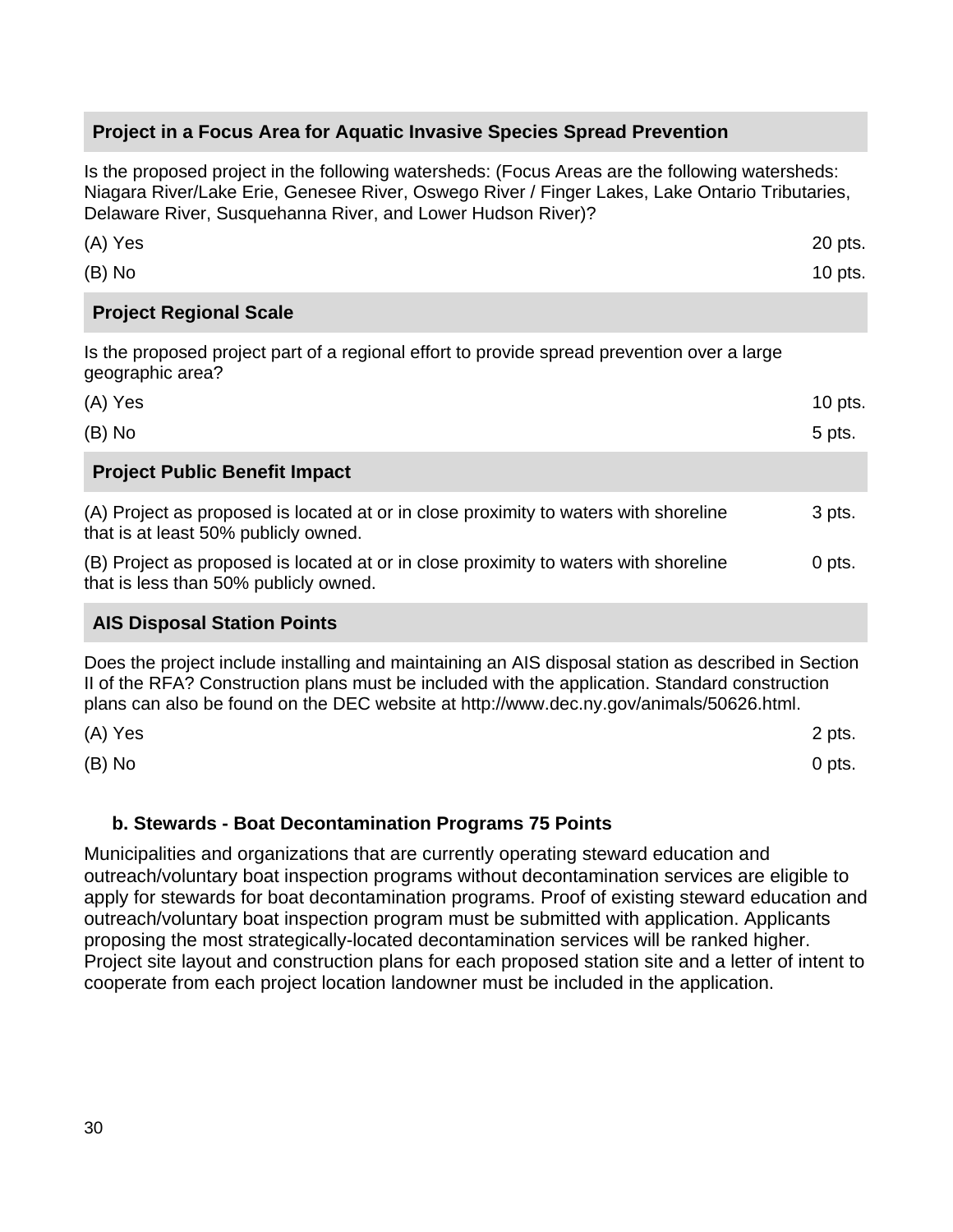#### **Project Objectives, Methods and Aquatic Invasive Species Spread Prevention Impact**

How well does the project, its location, statement of need, methods, and deliverables impact the objective of this RFA: to prevent the spread of aquatic invasive species through the construction of decontamination stations in high priority locations and with high public benefit?

| (A) Project as scoped (location, method, deliverables, budget details) clearly<br>addresses the RFA objective and is located on a major road travel corridor and<br>is in the vicinity of a waterbody with at least one known small-bodied high priority<br>aquatic invasive species present and has at least one public trailered boat launch.  | 40 pts. |
|--------------------------------------------------------------------------------------------------------------------------------------------------------------------------------------------------------------------------------------------------------------------------------------------------------------------------------------------------|---------|
| (B) Project as scoped (location, method, deliverables, budget details) clearly<br>addresses the RFA objective and is located on a major road travel corridor and<br>is in the vicinity of a waterbody with at least one high priority aquatic invasive plant<br>species present and has at least one public trailered boat launch.               | 30 pts. |
| (C) Project as scoped (location, method, deliverables, budget details) clearly<br>addresses the RFA objective and is located on a major road travel corridor and<br>is in the vicinity of waterbodies that have no high priority aquatic invasive species<br>present but have at least one public trailered boat launch.                         | 20 pts. |
| (D) Project as scoped (location, method, deliverables, budget details) addresses<br>the RFA objective and is located on a major road travel corridor but is not in the<br>vicinity of waterbodies that have high priority aquatic invasive species present<br>and is not in the vicinity of a waterbody that has a public trailered boat launch. | 10 pts. |
| (E) Project as scoped (location, method, deliverables, budget details) is located on<br>a major road travel corridor but is not in the vicinity of waterbodies that have high<br>priority aquatic invasive species present and is not in the vicinity of a waterbody that<br>has a public trailered boat launch.                                 | 1 pt.   |

#### **Project in a Focus Area for Aquatic Invasive Species Spread Prevention**

Is the proposed project in the following watersheds: (Focus Areas are the following watersheds: Niagara River/Lake Erie, Genesee River, Oswego River / Finger Lakes, Lake Ontario Tributaries, Delaware River, Susquehanna River, and Lower Hudson River)?

| (A) Yes                       | 20 pts.   |
|-------------------------------|-----------|
| $(B)$ No                      | $10$ pts. |
| <b>Project Regional Scale</b> |           |

Is the proposed project part of a regional effort to provide spread prevention over a large geographic area?

| (A) Yes  | 10 pts. |
|----------|---------|
| $(B)$ No | 5 pts.  |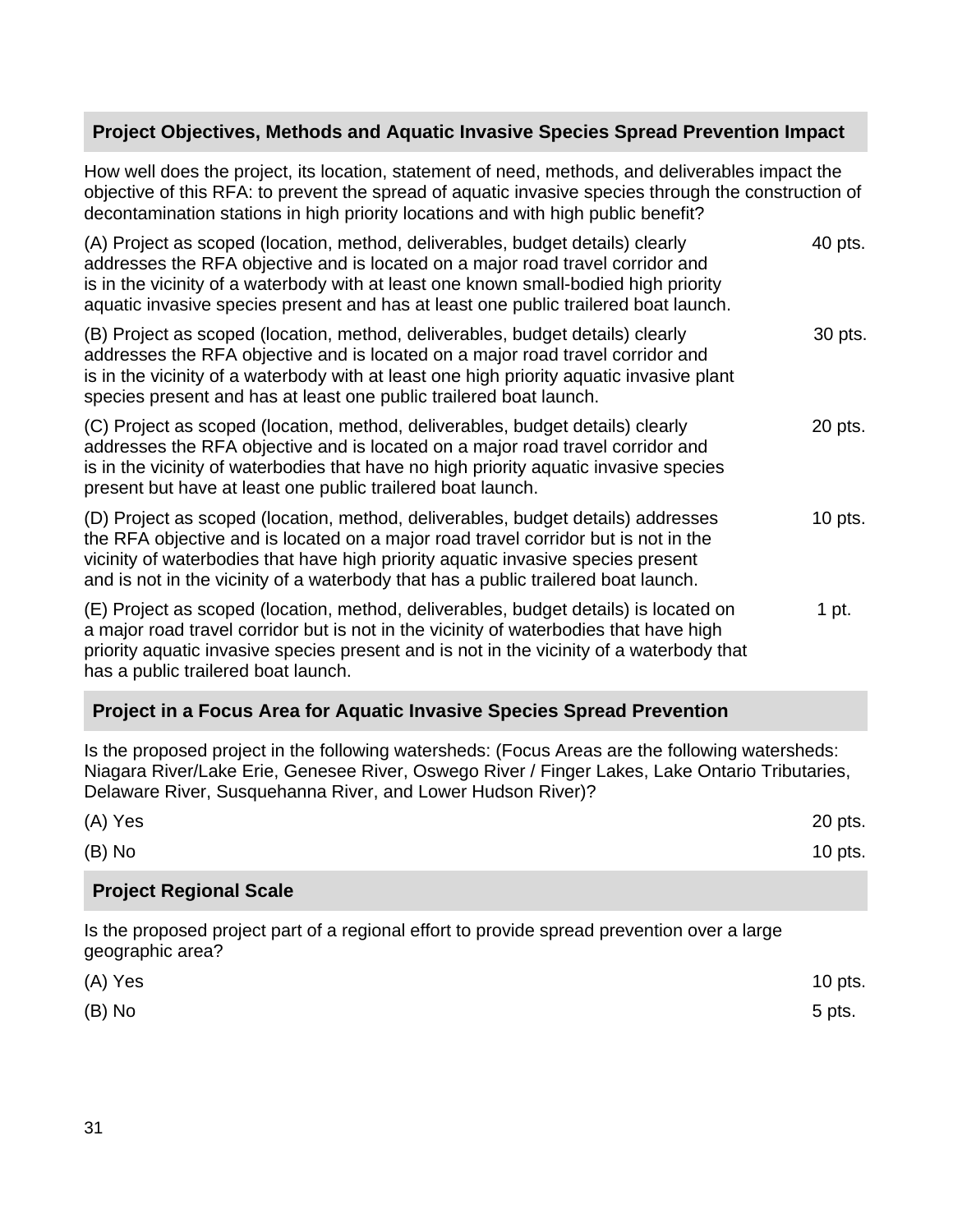# **Project Public Benefit Impact**  (A) Project as proposed is located at or in close proximity to waters with shoreline that 3 pts. is at least 50% publicly owned. (B) Project as proposed is located at or in close proximity to waters with shoreline that 0 pts. is less than 50% publicly owned. **AIS Disposal Station**  Does the project include installing and maintaining an AIS disposal station as described in Section II of the RFA? Construction plans must be included with the application. Standard construction plans can also be found on the DEC website at http://www.dec.ny.gov/animals/50626.html.  $(A)$  Yes 1 pt.  $(B)$  No 0 pts. **Bonus Point**  Applicants with current programs placing stewards for education and outreach / voluntary boat inspections at two or more waterbodies will rank higher.

(A) Applicant currently deploys education and outreach / voluntary inspection 1 pt. stewards without decontamination at two (2) or more waterbodies.

# **2. Terrestrial and Aquatic Invasive Species Rapid Response and Control 75 Points**

#### **Target Species**

Please identify the species targeted for control (List both the common and scientific names of all target species)?

- (A) The project primarily addresses two or more target species listed in Appendix A.  $\qquad 5$  pts.
- (B) The project primarily addresses at least one target species listed in Appendix A.  $\qquad \qquad$  3 pts.
- (C) The project primarily addresses a target invasive species not listed in Appendix A. 0 pts.

#### **Phenology and Biology of Target Species**

Does the applicant demonstrate an understanding of the unique phenology and biology of the target species?

- $(A)$  The applicant demonstrates a clear understanding of the unique phenology  $3$  pts. and biology of the target species.
- (B) The applicant fails to demonstrate a clear understanding of the phenology and 0 pts. biology of the target species .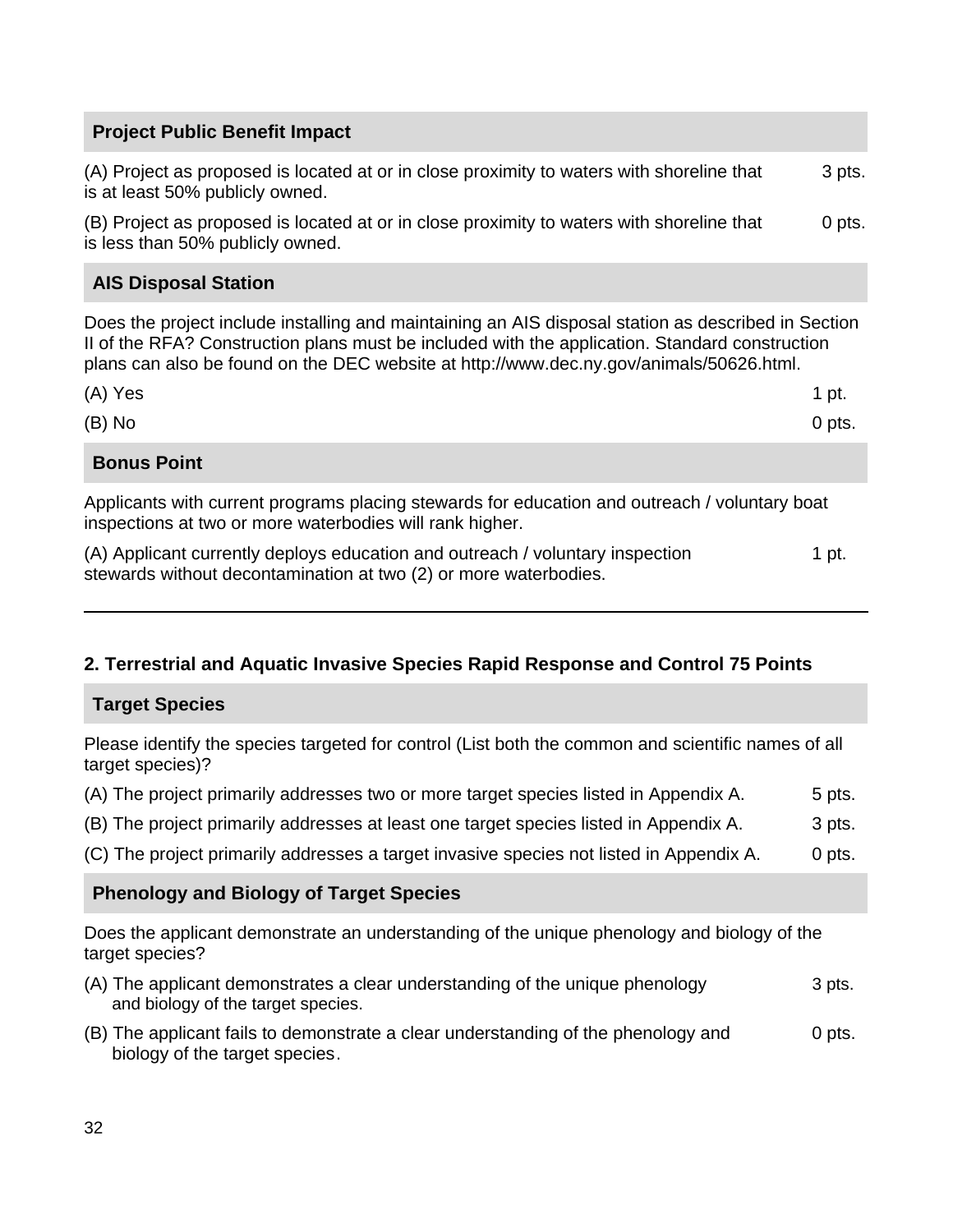#### **Method of Control**

What type of method of control does the applicant intend to use? (applicants must provide justification in the form of an upload or text).

| (A) The applicant proposes to use a method of control that is tested, widely used<br>and accepted.                                          | 5 pts. |
|---------------------------------------------------------------------------------------------------------------------------------------------|--------|
| (B) The applicant proposes to use an unconventional or experimental method of<br>control and provides sufficient justification for its use. | 3 pts. |
| (C) The applicant does not use an acceptable method of control.                                                                             | 0 pts. |

#### **Rapid Response- Initial Discovery**

When was the infestation first detected? Please upload documentation or a testimonial indicating when the infestation was discovered or the report iMapinvasives that was made. Controlling a new infestation in a portion of a larger infested waterbody or land would not be eligible for rapid response points.

| (A) The infestation first occurred within the last 3 years. | 10 pts. |
|-------------------------------------------------------------|---------|
| (B) The infestation has been ongoing for 4-5 years.         | 5 pts.  |
| (B) The infestation has been ongoing for more than 5 years. | 0 pts.  |

#### **Rapid Response- Size of Area Infested**

What is the total area of the infestation (provide sum if multiple outbreaks on the same waterbody or land)? (please upload a map showing size of area infested)

| (A) The total area of the infestation is 5 acres or less.   | 5 pts. |
|-------------------------------------------------------------|--------|
| (B) The total area of the infestation is more than 5 acres. | 0 pts. |

#### **Rapid Response- Percent of Area Infested**

What percentage of the waterbody or property in question is infested? (please upload a map showing percent of area infested)

| (A) Five percent or less of the proposed water body or property is infested. | 5 pts. |
|------------------------------------------------------------------------------|--------|
| (B) More than 5 percent of the proposed water body or property is infested.  | 0 pts. |

**Rapid Response- Percent of Area Treated** 

What percent of the infested area does the applicant propose to treat? (please upload a map showing percent of area treated)

| (A) The applicant proposes to treat 100% of the infested area. |  | 5 pts. |  |  |
|----------------------------------------------------------------|--|--------|--|--|
|                                                                |  |        |  |  |

| (B) The applicant proposes to treat 50% or more of the infested area. | 3 pts. |
|-----------------------------------------------------------------------|--------|
|-----------------------------------------------------------------------|--------|

(C) The applicant proposes to treat less than 50 percent of the infested area. 1 pt.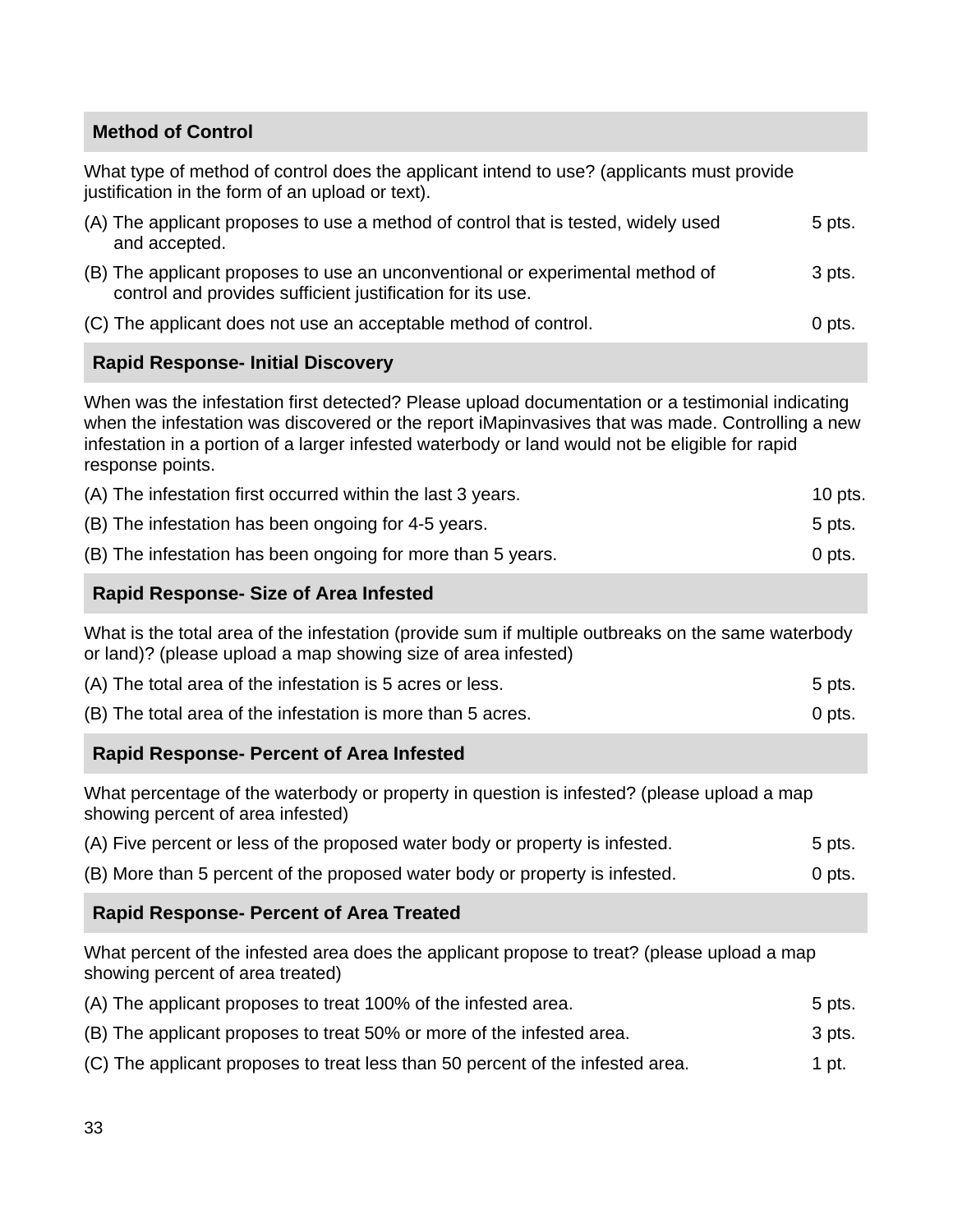#### **Public Access**

Does the proposed project take place on public land or a water body that provides access to the public? Please upload a map depicting all public access sites including trailheads, boat launches, fishing access points, etc.

| (A) The proposed project takes place on public land or a water body with at least | 5 pts. |
|-----------------------------------------------------------------------------------|--------|
| one public access site.                                                           |        |

(B) The proposed project does not take place on public land or a waterbody that  $\qquad 0$  pts. provides access to the public (i.e. private property).

#### **Education and Outreach**

Does the proposed project provide opportunities for public participation and engagement?

| (A) The applicant proposes to engage the public through at least one of the<br>following elements: public meetings, presentations, direct mailing to residents,<br>field trips, and/or volunteer opportunities.              | 5 pts.   |
|------------------------------------------------------------------------------------------------------------------------------------------------------------------------------------------------------------------------------|----------|
| (B) The applicant proposes to engage the public through at least one of the<br>following elements: social media updates, newsletter articles, content on the<br>organization's webpage, newspaper notices and/or blog posts. | 3 pts.   |
| (C) The applicant does not propose to engage in any public education or outreach.                                                                                                                                            | $0$ pts. |

#### **Long Term Success**

Does the proposal provide measures to ensure the long-term success of the project such as posttreatment monitoring, habitat restoration where appropriate and other re-infestation prevention strategies?

| (A) The applicant has provided a long-term restoration or monitoring plan. | 10 pts. |
|----------------------------------------------------------------------------|---------|
|----------------------------------------------------------------------------|---------|

- (B) The applicant has effectively discussed what measures will be undertaken to  $5$  pts. prevent re-infestation.
- (C) The applicant has not effectively discussed what measures will be undertaken 0 pts. to prevent re-infestation.

#### **Partnerships**

How well does the project involve partners in program delivery? Projects with active participation and delivery by two or more partners will be ranked higher.

(A) The proposed project will be cooperatively delivered by two or more different  $\sim$  5 pts. partners and the applicant includes a detailed description of how all partners will be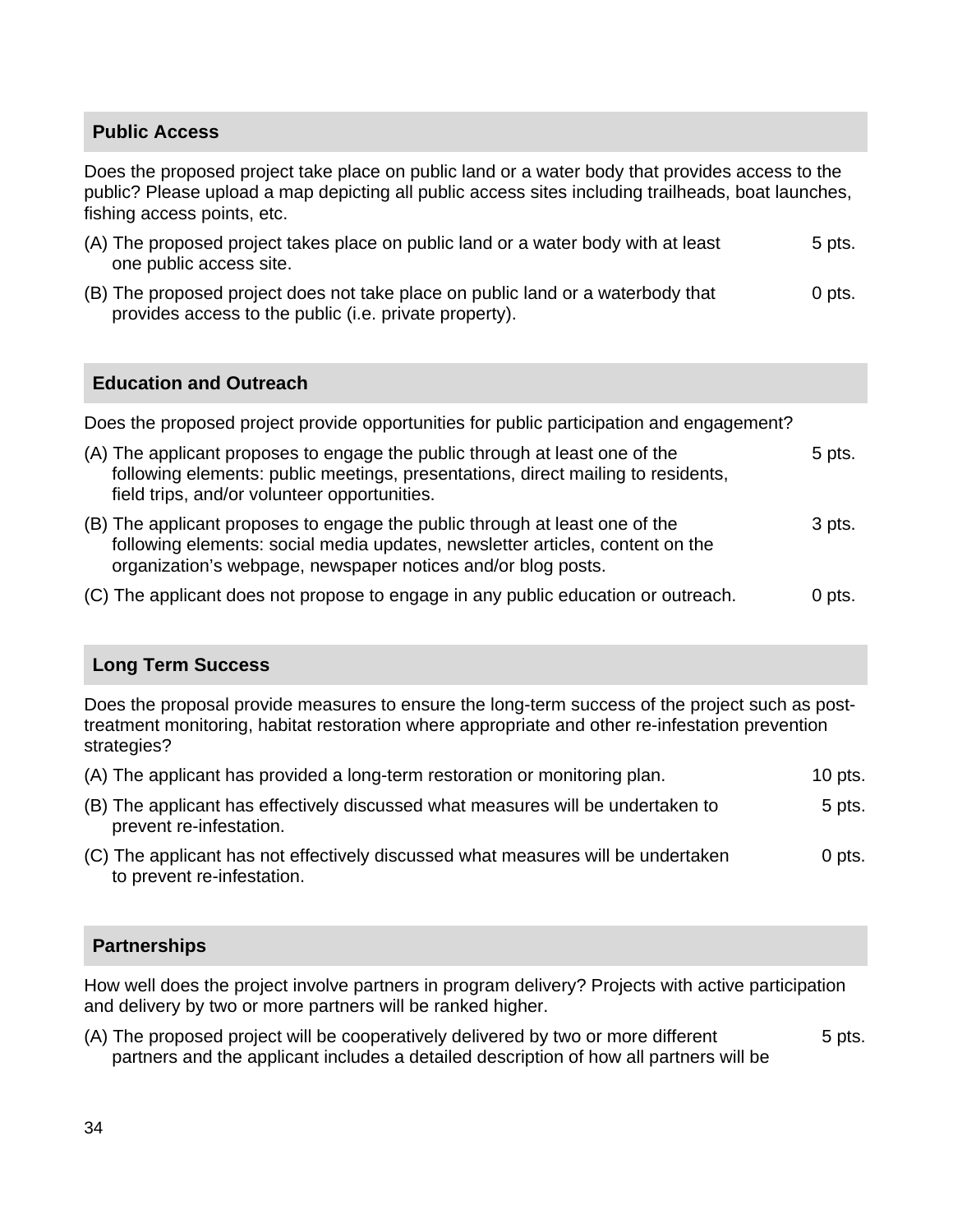involved. (Applicants must upload at least one letter of support from a partner to receive points)

- (B) The proposed project will be cooperatively delivered by at least one partner and 3 pts. the applicant and includes a detailed description of how the partner will be involved. (Applicants must upload at least one letter of support from a partner to receive points)
- (C) The proposed project will solely be delivered by the applicant and will not engage 0 pts. in any partnerships.

#### **Knowledge, Skills and Experience**

Does the applicant demonstrate the knowledge, skills, and track record to implement the proposed project? The applicant should discuss any past relatable projects that they have completed as well as demonstrate their ability to manage a multi-year project (i.e. meeting benchmarks, timely submission of reports, staying within budget, etc.) to be awarded the full amount of points. (If the applicant plans on hiring a contractor, please describe their knowledge, skill and track record)

| (A) Applicant described their/the contractor's qualifications in great detail and<br>has a proven track record for this type of project. | 7 pts  |
|------------------------------------------------------------------------------------------------------------------------------------------|--------|
| (B) Applicant adequately described their/the contractor's qualifications.                                                                | 4 pts. |

(C) The Applicant/contractor is not qualified or fails to explain their qualifications 0 pts. adequately.

#### **Link to Other Existing Plans**

Does the project support implementation of the New York State Aquatic Invasive Species Management Plan or support objectives identified in the project location's Partnership for Regional Invasive Species Management's five-year strategic plan, landscape-level AIS spread prevention plans, or watershed plans?

| (A) Applicant has adequately described links to other existing plans.                                                   | 5 pts. |
|-------------------------------------------------------------------------------------------------------------------------|--------|
| (B) Project is not linked to existing plans or applicant failed to adequately<br>describe connection to existing plans. | 0 pts. |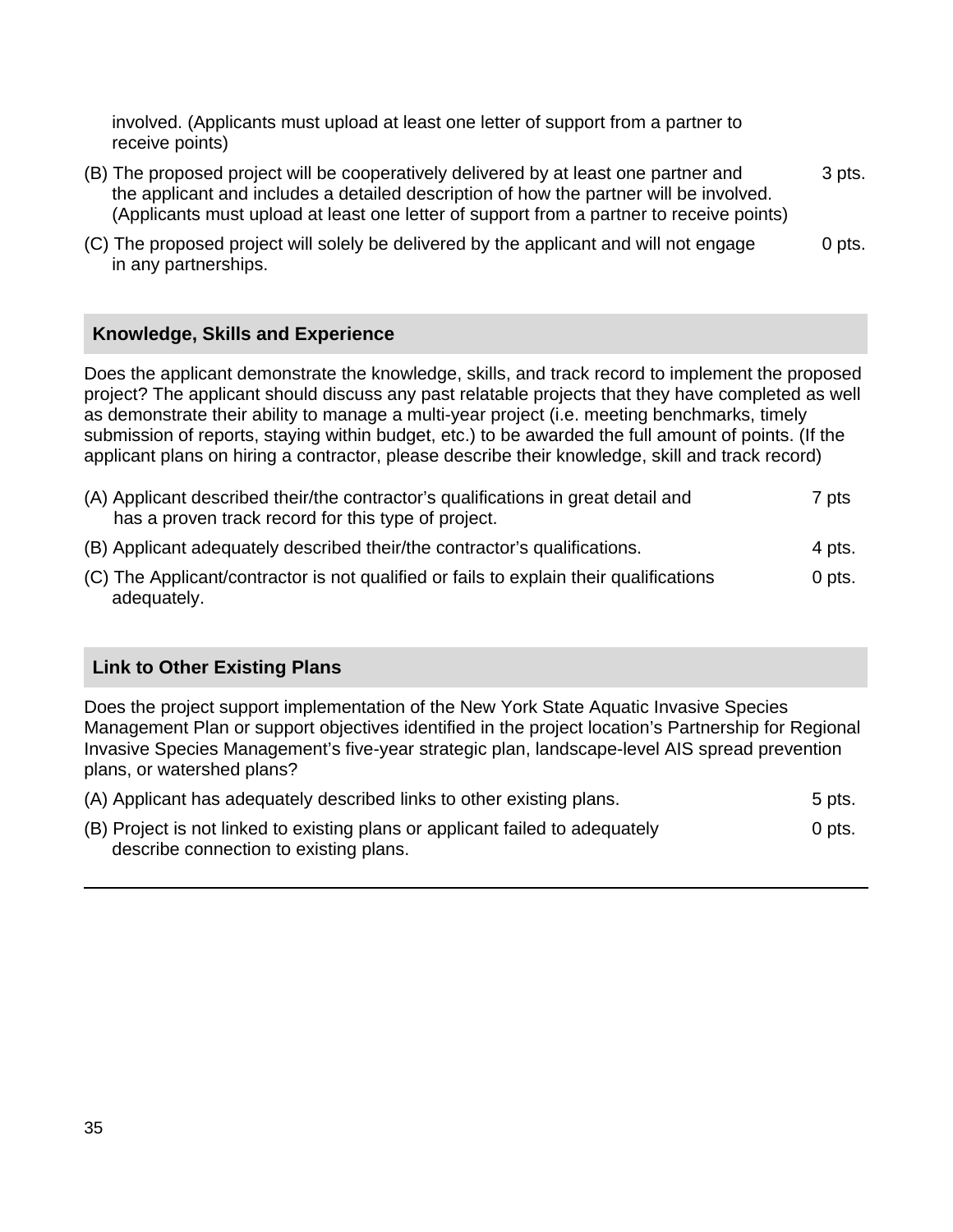# **3. Terrestrial and Aquatic Invasive Species Research 75 Points**

# **Focus Species**

| What are the focal invasive species?                                                                               |        |
|--------------------------------------------------------------------------------------------------------------------|--------|
| (A) The focal invasive species include invasive plants and animals.                                                | 5 pts  |
| (B) The focal invasive species include invasive plants or animals.                                                 | 3 pts. |
| Is at least one focal species on the Prohibited and Regulated List<br>(https://www.dec.ny.gov/animals/99141.html)? |        |
| (A) Yes, at least one focal species is on the Prohibited and Regulated List.                                       | 5 pts  |
| (B) No, none of the focal species are on the Prohibited and Regulated List.                                        | 0 pts  |
| Is at least one focal species on the Focus Species List (Appendix A)?                                              |        |
| (A) Yes, at least one focal species is on the Focus Species List.                                                  | 5 pts  |
| (B) No, none of the focal species are on the Focus Species List.                                                   | 0 pts  |
|                                                                                                                    |        |

# **Collaboration**

| How many Principle Investigators/ Project Managers are involved in the proposed project? |       |
|------------------------------------------------------------------------------------------|-------|
| (A) There are more than three PIs/PMs involved in the proposed project.                  | 5 pts |
| (B) There are two or three PIs/PMs involved in the proposed project.                     | 3 pts |
| (C) There is one PI/PM involved in the proposed project.                                 | 1 pts |
|                                                                                          |       |

How many institutions are involved in the project?

| (A) There are more than three institutions involved in the proposed project. | 5 pts |
|------------------------------------------------------------------------------|-------|
| (B) There are two or three institutions involved in the proposed project.    | 3 pts |
| (C) There is one institution involved in the proposed project.               | 1 pts |

| <b>Background Experience</b>                                           |        |
|------------------------------------------------------------------------|--------|
| What is the experience of the PI(s)?                                   |        |
| (A) The experience of the PIs is relevant to the proposed project.     | 10 pts |
| (B) The experience of the PIs is not relevant to the proposed project. | 0 pts  |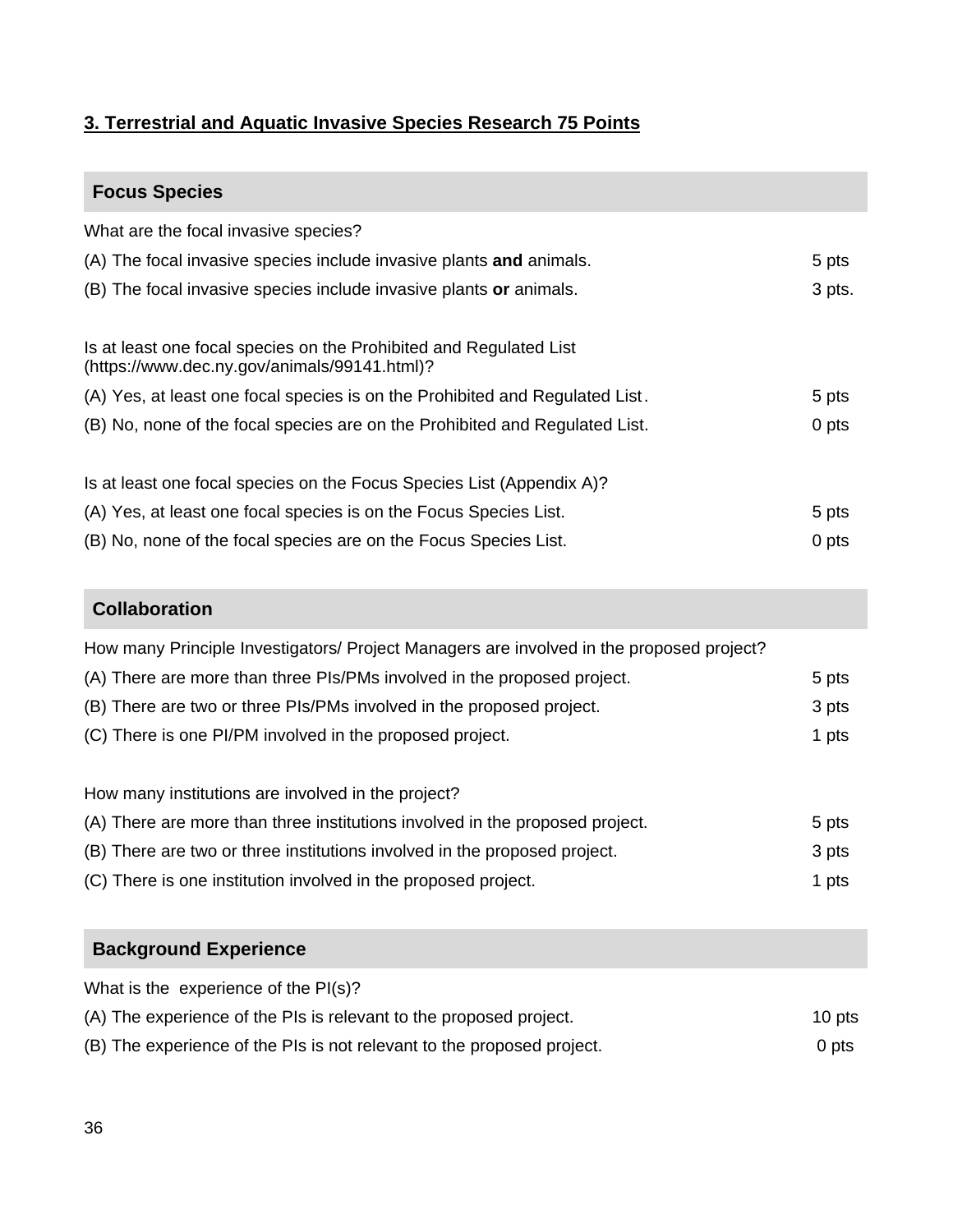#### **Relevance**

Is there a demonstrated connection between the proposed research project and manager's needs? (A) Yes, there is a connection between the proposed research project and manager's needs. 10 pts. (B) No, there is not a connection between the proposed research project and manager's needs. 0 pts.

Does the proposal reflect an understanding of existing data and current state of knowledge in NYS?

- (A) Yes, an understanding is demonstrated in the proposal. 5 pts.
- (B) No, proposal does not demonstrate an understanding. The contract of the contract of pts.

# **Priority**

| Is the research project on the Invasive Species Research Institute (ISRI) priority list in Appendix B? |          |
|--------------------------------------------------------------------------------------------------------|----------|
| (A) Yes, the proposed project is on the ISRI priority list.                                            | 10 pts.  |
| (B) No, the proposed project is not on the ISRI priority list.                                         | $0$ pts. |

#### **Publishing Goals**

| Are there plans to publish the research results in a peer-reviewed journal? |        |
|-----------------------------------------------------------------------------|--------|
| (A) Yes, applicant plans to publish.                                        | 5 pts. |
| (B) No, applicant does not plan to publish.                                 | 0 pts. |

| Approach                                                                              |           |
|---------------------------------------------------------------------------------------|-----------|
| Is the approach clear, practical, and will it yield the proposed deliverable?         |           |
| (A) Yes, approach proposed is clear, practical and will yield deliverables.           | $10$ pts. |
| (B) No, approach proposed is unclear, impractical and/or will not yield deliverables. | 0 pts.    |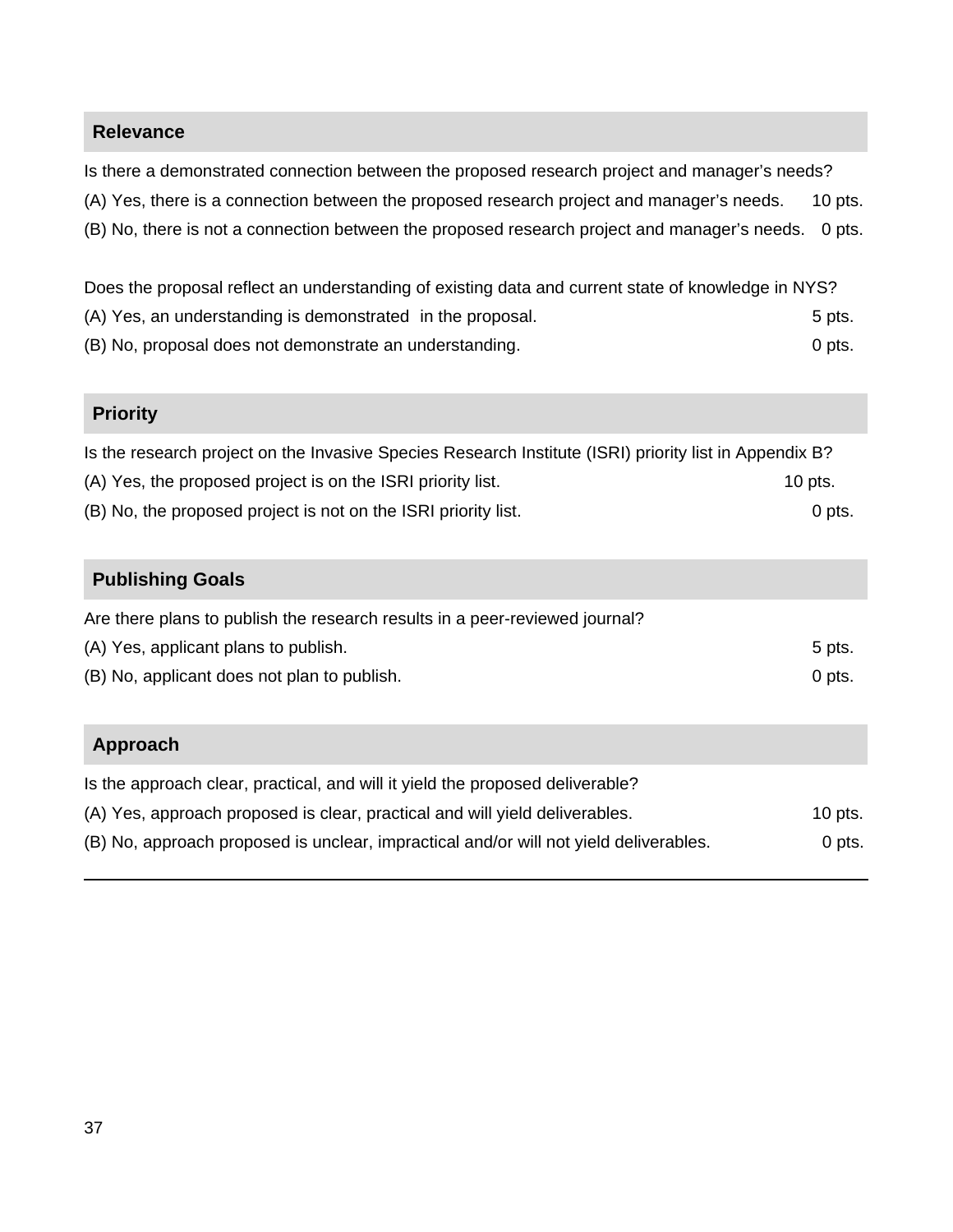# **4. Lake Management Planning 75 Points**

| <b>Focus Species</b>                                                |           |
|---------------------------------------------------------------------|-----------|
| How many focal invasive species are there?                          |           |
| (A) There is one focal invasive species.                            | 5 pts.    |
| (B) There are two to four focal invasive species.                   | 3 pts.    |
| (C) There are five or more focal invasive species.                  | 1 pts.    |
| What are the focal invasive species?                                |           |
| (A) The focal invasive species include invasive plants and animals. | 5 pts.    |
| (B) The focal invasive species include invasive plants or animals.  | 3 pts.    |
| Is at least one on the Focus Species List?                          |           |
| (A) Yes, at least one focal species is on the Focus Species List.   | $10$ pts. |
| (B) No, none of the focal species are on the Focus Species List.    | 5 pts.    |

| <b>Focus Waterbody</b>                    |         |
|-------------------------------------------|---------|
| How large is the focus waterbody?         |         |
| (A) Waterbody is five acres or less.      | 10 pts. |
| (B) Waterbody is greater than five acres. | 5 pts.  |

# **Organized Stakeholders**

| Is there an organized stakeholder group involved?            |          |
|--------------------------------------------------------------|----------|
| (A) More than one organized stakeholder group involved.      | 10 pts.  |
| (B) At least one major organized stakeholder group involved. | $5$ pts. |
| (C) No stakeholder groups involved.                          | 0 pts.   |

# **Watershed Plans**

Has a watershed plan been developed that includes the waterbody of interest?

| (A) Yes, a plan has been developed.    | $5$ pts. |
|----------------------------------------|----------|
| (B) No, a plan has not been developed. | 0 pts.   |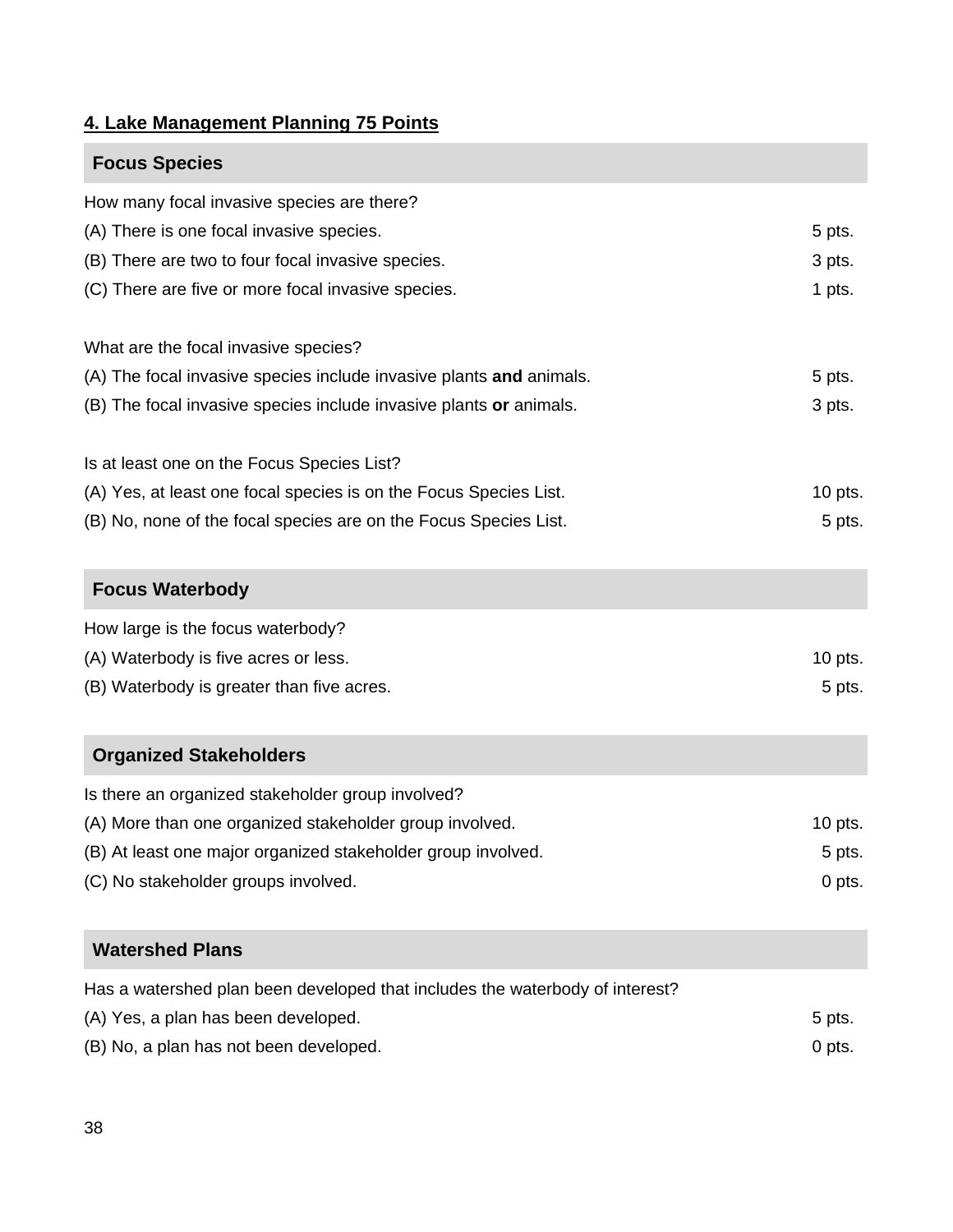# **Public Meetings**

| Will there be public meetings involved in the planning process?   |         |
|-------------------------------------------------------------------|---------|
| (A) Yes, one or more public meetings are planned.                 | 5 pts.  |
| (B) No, public meetings are not planned.                          | 0 pts.  |
|                                                                   |         |
| <b>Connectivity</b>                                               |         |
| Is the waterbody near a known invaded waterbody?                  |         |
| (A) There is a known invaded waterbody within $\frac{1}{4}$ mile. | 10 pts. |

| (B) There is a known invaded waterbody within $\frac{1}{4}$ to $\frac{1}{2}$ mile. | 5 pts.    |
|------------------------------------------------------------------------------------|-----------|
| (C) There is not a known invaded waterbody for more than $\frac{1}{2}$ mile.       | 3 pts.    |
| Or connected by transport to a known invaded waterbody?                            |           |
| (A) There is a direct connection to a known invaded waterbody.                     | $15$ pts. |
| (B) There is an indirect connection to a known invaded waterbody.                  | 10 pts.   |
| (C) There is no direct or indirect connection to a known invaded waterbody.        | $0$ pts.  |

#### **COST EFFECTIVENESS CRITERA** – **Total Number of Points 20**

#### **Cost Effectiveness 1: Budget Detail**

Does the project contain a sufficient level of detail to assess the cost-effectiveness of the project?

| (A) The budget contains an exceptional level of detail to assess cost effectiveness. | 3 pts. |
|--------------------------------------------------------------------------------------|--------|
| (B) The budget contains sufficient detail to assess cost effectiveness.              | 2 pts. |

(C) The budget contains an inadequate level of detail to assess cost effectiveness. 0 pts.

#### **Cost Effectiveness 2: Reasonableness of Expenses**

Does the budget contain reasonable expenses (i.e. fringe and indirect rates) for implementing the project? Include examples. Applicants are encouraged to provide detail on how they developed the proposed budget and upload any quotes requested.

| (A) Only reasonable implementation expenses are included in the budget.                                                                                   | 14 pts. |
|-----------------------------------------------------------------------------------------------------------------------------------------------------------|---------|
| (B) Mostly reasonable implementation expenses are included in the budget.                                                                                 | 7 pts.  |
| (C) Many unreasonable expenses are included and/or the applicant did not provide<br>adequate explanation for budget expenses to determine reasonableness. | 0 pts.  |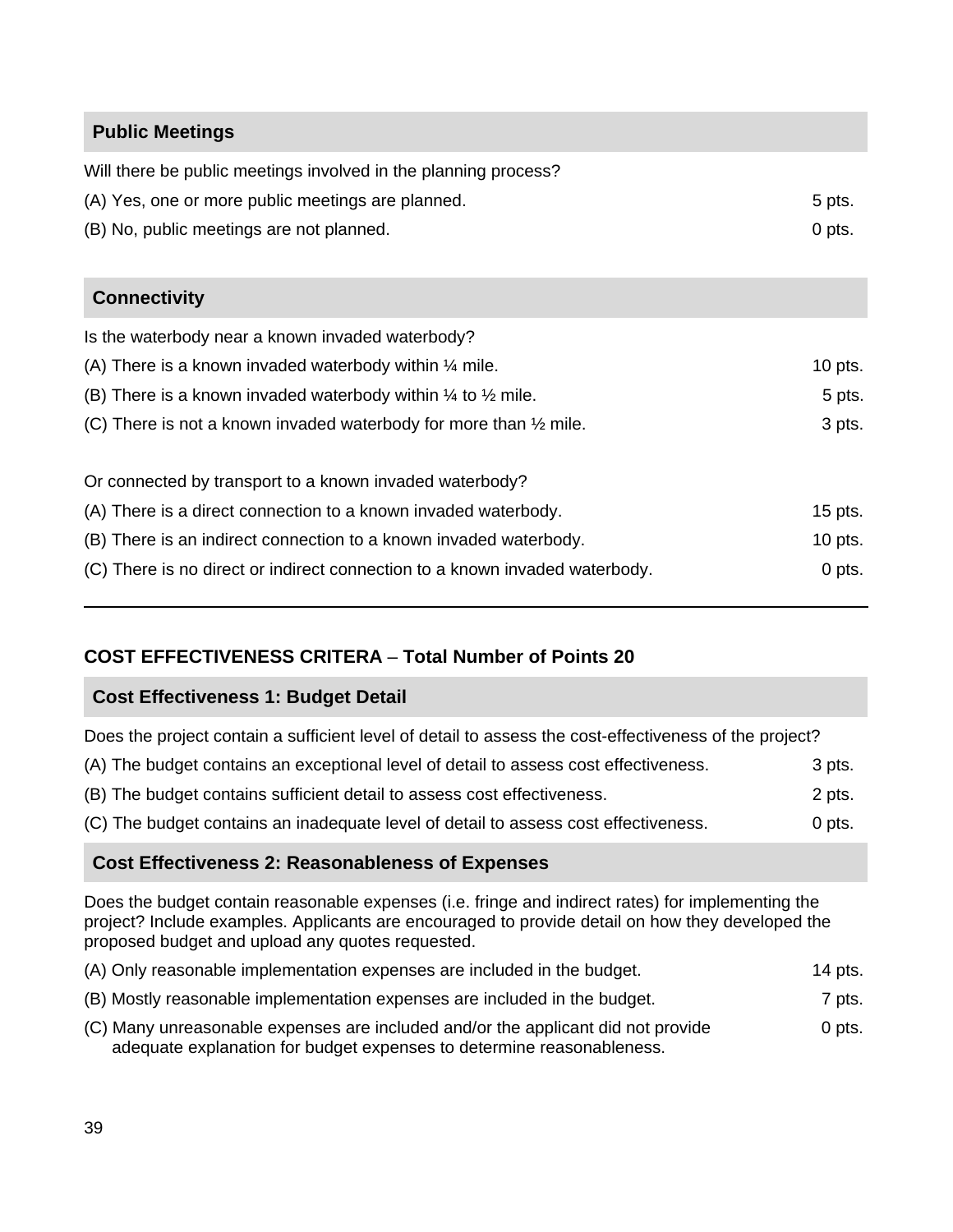#### **Cost Effectiveness 3: Eligible Costs**

Does the budget contain eligible costs?

| (A) Budget includes only eligible costs.                                                           | 3 pts.   |
|----------------------------------------------------------------------------------------------------|----------|
| (B) Budget includes one ineligible cost.                                                           | 2 pts.   |
| (C) Budget includes two or more ineligible costs or an inadequate level of detail was<br>provided. | $0$ pts. |

# **STATEWIDE PRIORITY POINTS – Total Number of Points 5**

#### **Environmental Justice**

.

Would the proposed project provide specific benefits in a Potential Environmental Justice Area (http://www.dec.ny.gov/public/899.html) or an underserved population area?

- (A) The proposed project would benefit a Potential Environmental Justice Area. 5 pts.
- (B) The proposed project would benefit an underserved population area. 3 pts.
- (C) The proposed project would not benefit a Potential Environmental Justice 0 pts. Area or underserved population area or the applicant failed to adequately describe the location or social benefits.

|--|--|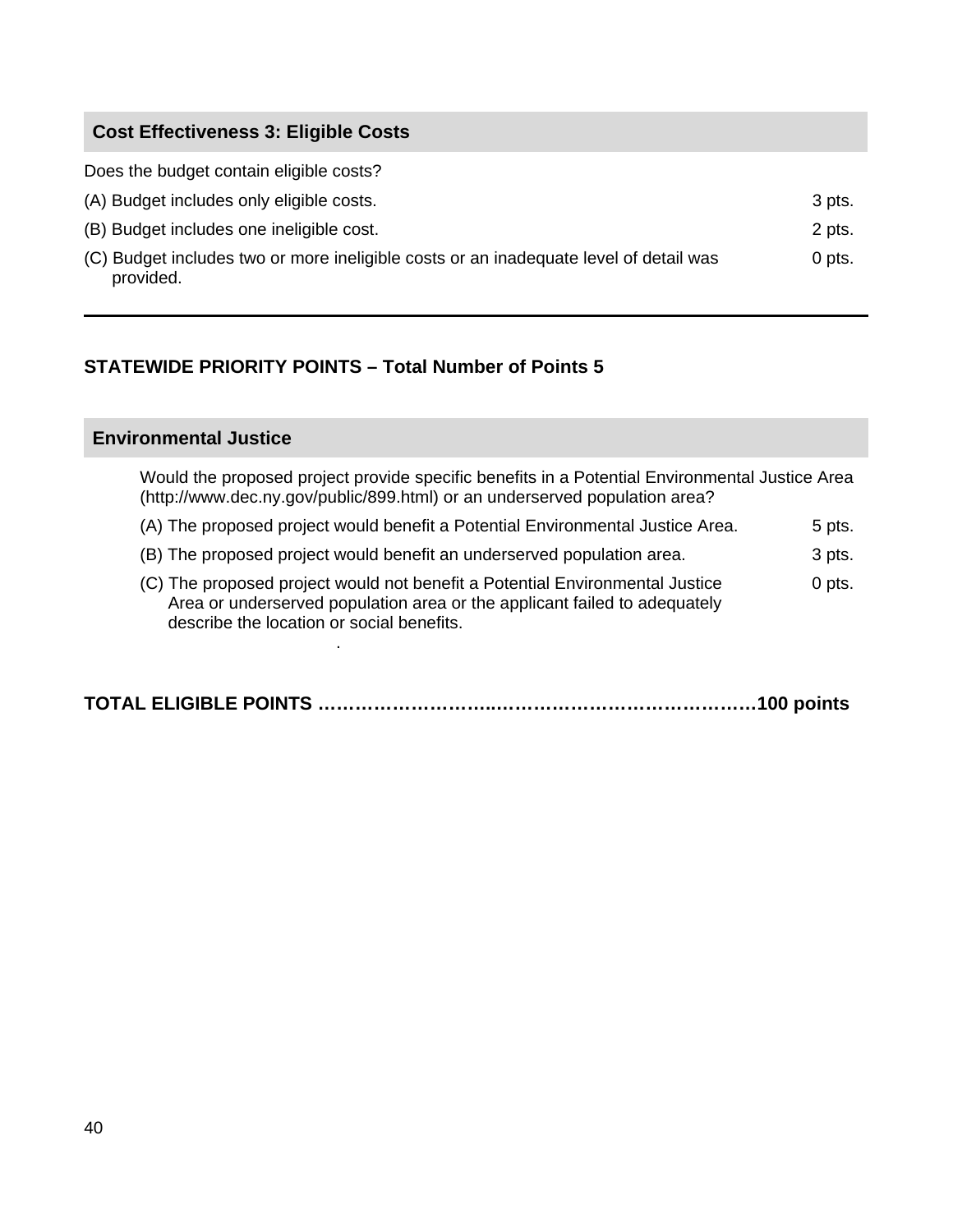# **Appendix A -- Focal Species List for Invasive Species Control Grants**

10/19/16

# **Aquatic:**

#### **Plants**

- $\checkmark$  Brazilian waterweed
- $\checkmark$  Curlyleaf pondweed
- $\checkmark$  Eurasian watermilfoil
- $\checkmark$  European frogbit
- $\checkmark$  Fanwort
- $\checkmark$  Starry stonewort
- $\checkmark$  Water chestnut
- $\checkmark$  Water primrose
- $\checkmark$  Hydrilla
- $\checkmark$  Parrot-feather
- $\checkmark$  Broadleaf watermilfoil
- $\checkmark$  Yellow floating heart

#### Animals

- $\checkmark$  Asian clam
- $\checkmark$  Northern snakehead
- $\checkmark$  Round goby
- $\checkmark$  Rusty crayfish
- $\checkmark$  Tench
- $\checkmark$  Bighead carp
- $\checkmark$  Silver carp
- $\checkmark$  Chinese mitten crab
- $\checkmark$  New Zealand mudsnail

### **Terrestrial:**

- Plants
	- $\checkmark$  Japanese knotweed
	- $\checkmark$  Giant hogweed
	- $\checkmark$  Phragmites
	- $\checkmark$  Purple loosestrife
	- $\checkmark$  Black swallow-wort
	- $\checkmark$  Pale swallow-wort
	- $\checkmark$  Japanese stiltgrass
	- $\checkmark$  Kudzu
	- $\checkmark$  Mile a minute weed
	- $\checkmark$  Oriental bittersweet
	- $\checkmark$  Wild parsnip
	- $\checkmark$  Slender false brome
	- $\checkmark$  Japanese barberry
	- $\checkmark$  Small carpetgrass
	- $\checkmark$  Cup plant
	- $\checkmark$  Hardy kiwi

#### Animals

- $\checkmark$  Asian longhorned beetle
- $\checkmark$  Emerald ash borer
- $\checkmark$  Hemlock woolly adelgid
- $\checkmark$  Balsam woolly adelgid

#### Pathogens/diseases

 $\checkmark$  Oak wilt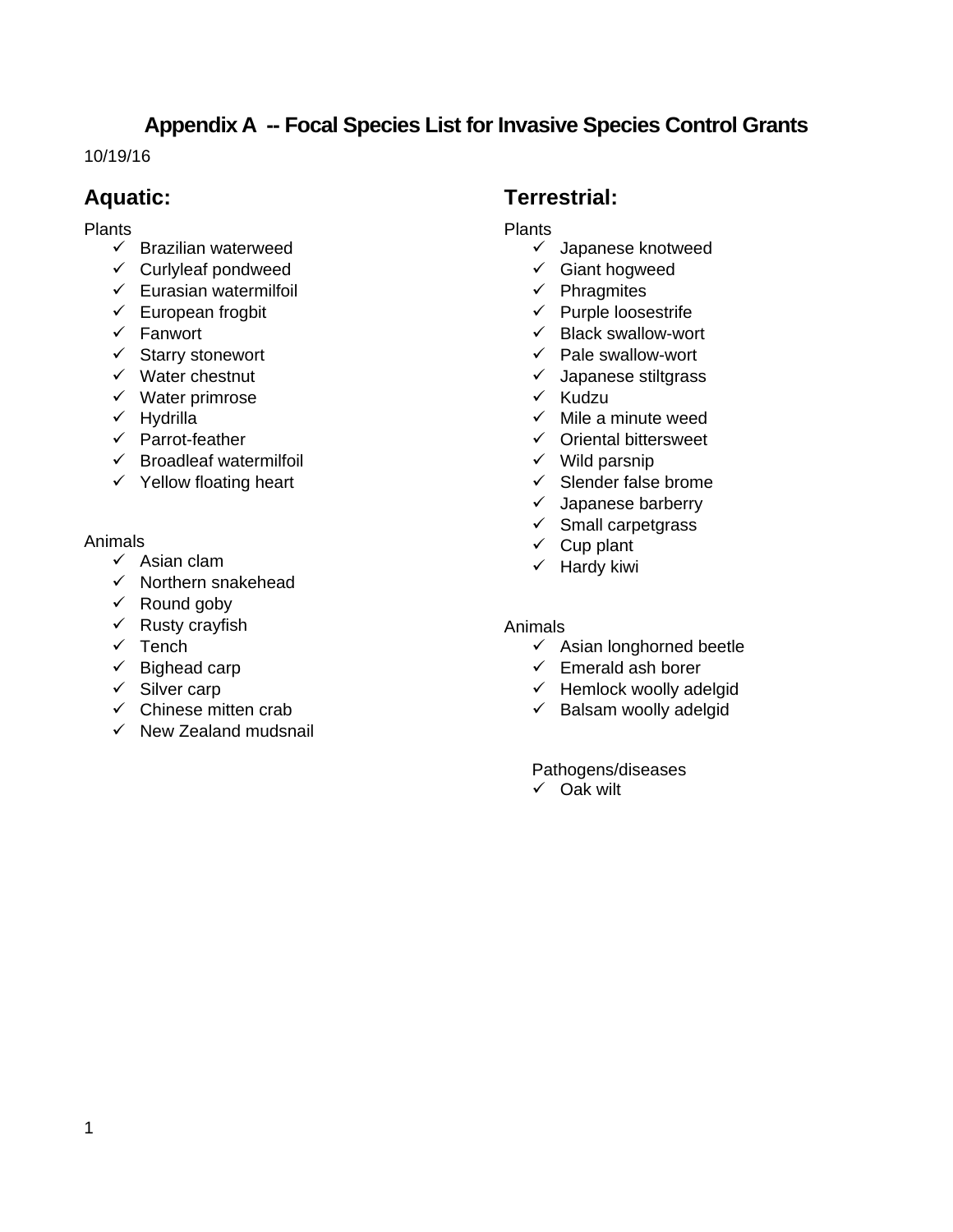# **Appendix B -- Invasive Species Research Institute (ISRI) Priority List**

#### **PRISM & iMAP**

- 1. Impact of emerging invaders: Those unable to be assessed due to lack of information
- 2. Swallow-wort biocontrol development and release
- 3. HWA: Increased availability of biocontrol for management
- 4. Improving/Developing early detection techniques: Remote sensing/surveys, use of drone and aerial technology
- 5. Advancement of biocontrols for Japanese knotweed
- 6. Project to establish viable populations of each HWA Biocontrol in several locations throughout NYS
- 7. Development of eDNA tests for aquatic invasive plants, especially hydrilla
- 8. What species do we need to look out for either due to climate change or other factors?
- 9. Designing and implementing a protocol to assess the effectiveness of invasive species control measures. Project would involve scientist/manager partnerships and experiential learning
- 10. Impact of many nonnative, invasive plant species on ecosystem processes, and on abundance and health of native plant and animal species (including native insect herbivores; soil microflora and fauna). These are the questions we have the most difficulty answering in the NYS invasive plant assessment system. Assumptions about impacts are often made in the literature and in invasive management practice.

#### **PRISM**

- 1. Swallow-wort biocontrol development and release
- 2. Impact of emerging invaders